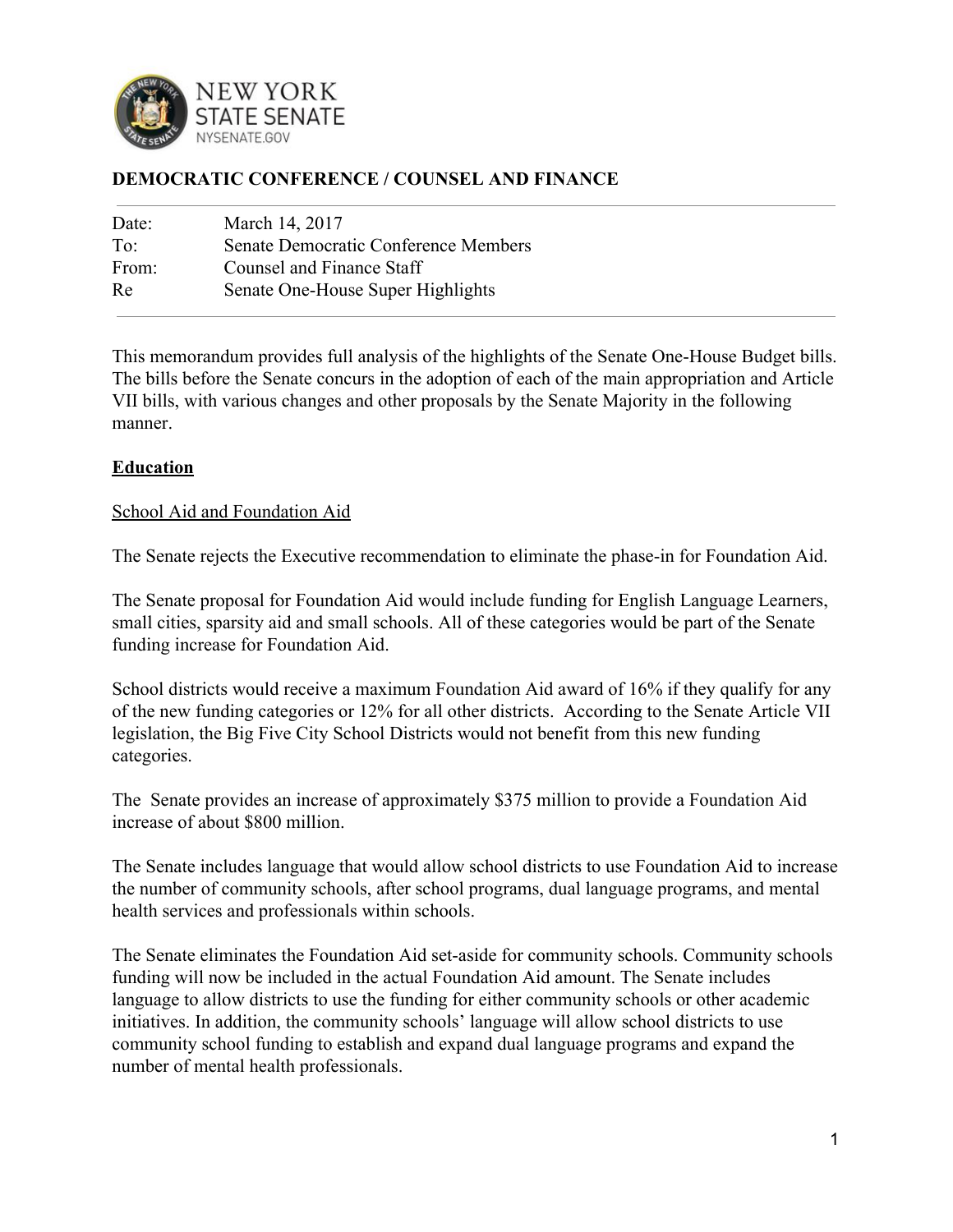## School Aid: Universal Prekindergarten

The Senate includes a five-year implementation process for the consolidation of all Universal Prekindergarten programs. All school districts would be held harmless from any loss of funding.

## School Aid: Expense Base Aids

The Senate includes current law funding in the amount of \$377 million for all expense-base aids including BOCES, Building Aid, Transportation Aid, Private Excess Cost Aid and Public Excess Cost Aid-High Cost. This is the same amount of funds included by the Executive Budget proposal.

## Empire After School Program

The Senate eliminates \$35 million in funding for the Empire After School program. The Executive proposal included a new Empire After School program at \$35 million, creating 22,000 slots in 16 high poverty counties.

## Mayoral Control

The Senate rejects the Executive budget proposal to extend current provisions related to Mayoral Control for the New York City school district for three years.

# Charter Schools

The Senate proposes the following changes related to charter schools:

- Accepts the Executive proposal to unfreeze charter school basic tuition;
- Accepts the Executive proposal to provide charter school transition aid to districts outside New York City;
- Modifies the Executive proposal to increase charter facilities aid by expanding the definition of total, actual rent to include lease payments, maintenance, costs of capital improvements, security, insurance, and taxes;
- Modify the Executive proposal to require co-located space accommodate certain grades levels in one building to require that all of a charter's grades be educated in a single location;
- Removes the charter school cap and all regional restrictions, currently set at 460;
- Provide that charter schools that operate pre-kindergarten programs would not have to meet any contractual terms or conditions imposed by a non-charter entity;
- Require New York City to reimburse charters directly for costs related to employing "necessary support" personnel, such as nurses, security guards, custodians, food service workers, in the amount of ten percent of charter school basic tuition if staff is not provided by the district; and
- Allows charters to be eligible for building aid.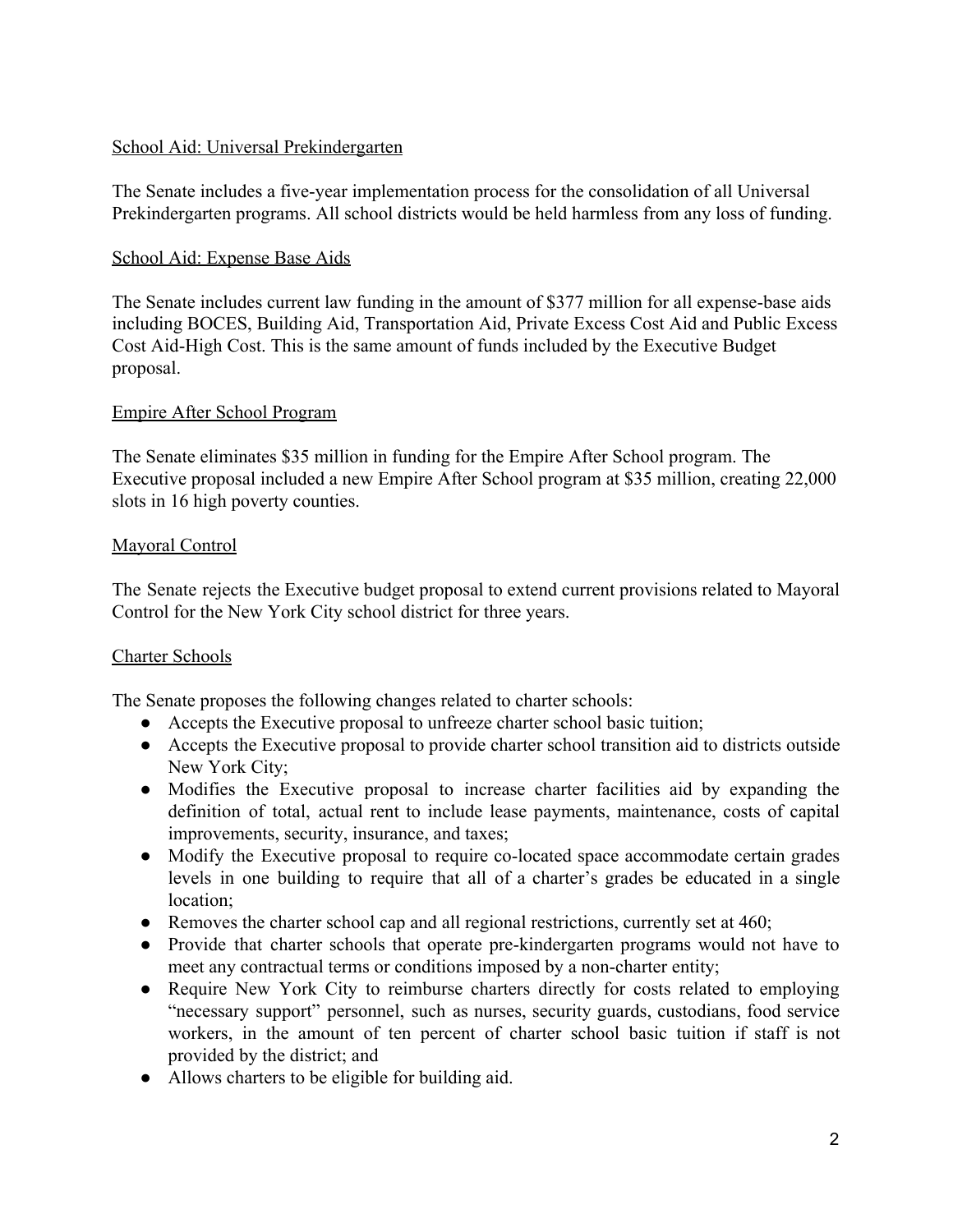#### Nonpublic Schools

The Senate includes a proposal allowing nonpublic schools to be eligible for grants for reimbursement for the salaries of STEM teachers in grades three through twelve. The Senate also includes a proposal to require the state police to develop risk assessment plans for nonpublic schools to recommend personnel and infrastructure improvements needed to ensure school safety. The proposal would allow nonpublic schools to be reimbursed for costs related to the recommendations beginning in the 2017-18 SY.

#### Contracts for Excellence

The Senate modifies the Executive proposal for Contracts for Excellence to provide that only the New York City school district would be required to submit a contract for the 2017-18 SY.

#### Transportation Contracts

The Senate proposal allows the Employment Cost Index be used in place of the currently Consumer Price Index for certain transportation contracts for school buses. The proposal would also exempt school buses, parts, equipment, lubricants and fuel from NYS sales tax, and include fringe benefits, specifically tuition reductions as allowable under federal law, as reimbursable expenses incurred by licensed transportation carriers under the Transportation after 4 P.M. program.

#### Recovery High Schools

The Senate modifies the Executive proposal to authorize BOCES to enter into contracts with the Office of Alcoholism and Substance Abuse Services to operate two recovery high schools by expanding the number of pilot programs to three. The Senate modifies the proposal to require that at least one of the three recovery high schools be located in either Suffolk or Nassau Counties.

#### McKinney-Vento Homeless Assistance Act

The Senate accepts the Executive proposal to amend the Education Law to conform to recent Federal changes to the McKinney-Vento Homeless Assistance Act

### ELL Regulation Flexibility

The Senate includes a proposal that would allow school districts that have made a good faith effort to hire a teacher that is dually certified as required under Part 154 Commissioner Regulations, but is unable to hire a qualified teacher may satisfy the requirement by hiring a teacher who: (1) has at least an initial teaching certificate and has scored proficiently on a content specialty test in the language to provide instruction in; or (2) is certified to teach English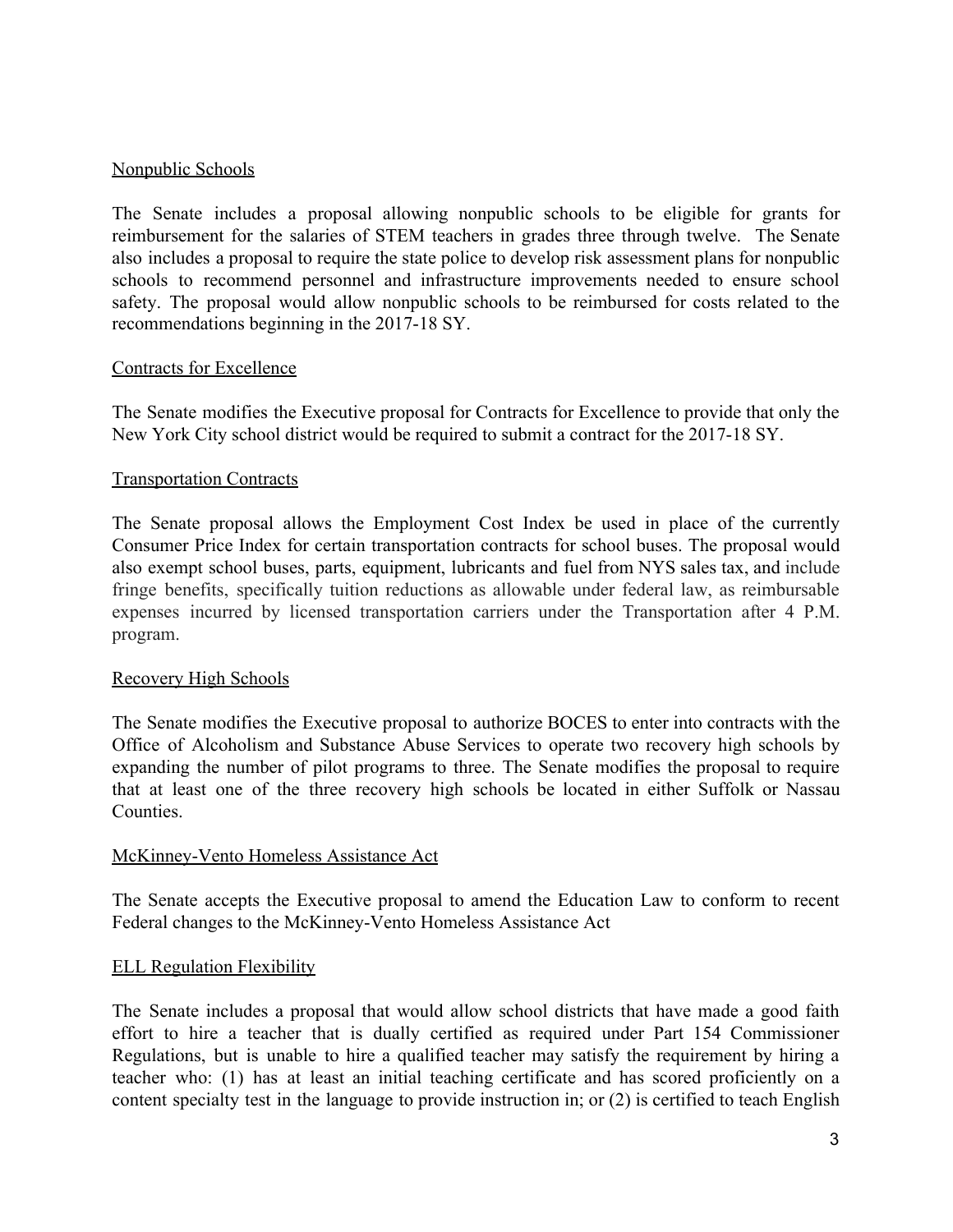to Speakers of Other Languages.

#### Education Affordability Tax Credit

The Senate includes a proposal to establish a non-refundable Education Affordability Tax Credit. The proposal would authorize a tax credit up to 90% percent of the taxpayer's total qualified contributions, capped at \$875,000, for taxpayers with an AGI under \$300,000. The bill would also authorize for taxpayers with an AGI greater than \$300,000, a tax credit up to 75% of the taxpayer's total qualified contribution, capped at \$875,000. Fifty percent (50%) of the annual cap will be available for qualified contributions made to public education entities (including charter schools), school improvement organizations, and local education funds. The remaining fifty percent (50%) of the annual cap will be available to educational scholarship organizations (private schools, including religious schools from prekindergarten through high school).

Three new refundable tax credits would also be established: a Home-Based Instructional Materials Credit, an Instructional Materials Credit, and a Helping Open Opportunities to Learn tax credit, which would provide a refundable credit to taxpayers who pay tuition for a dependent child to attend an elementary or secondary school.

#### Special Education Waivers

The Senate accepts the Executive proposal to authorize a school district, private school or BOCES to apply to SED for a waiver from certain special education requirements provided that federal compliance is maintained.

#### Late-filed Contracts

The Senate includes a proposal to provide forgiveness for districts that submitted transportation contracts or final building project cost reports late, by allowing contracts within a certain timeframe to be legalized, validated, ratified, and confirmed.

#### Internal Audit Function

The Senate includes a proposal to allow internal audits to be performed every five years, instead of annually, and to allow districts with less than 5,000 students to be exempt from the internal audit requirement.

#### **Fingerprinting**

The Senate includes a proposal to allow the Department of Motor Vehicles to forward a copy of a prospective employee's fingerprints to the commissioner for purposes of conducting a criminal history record check.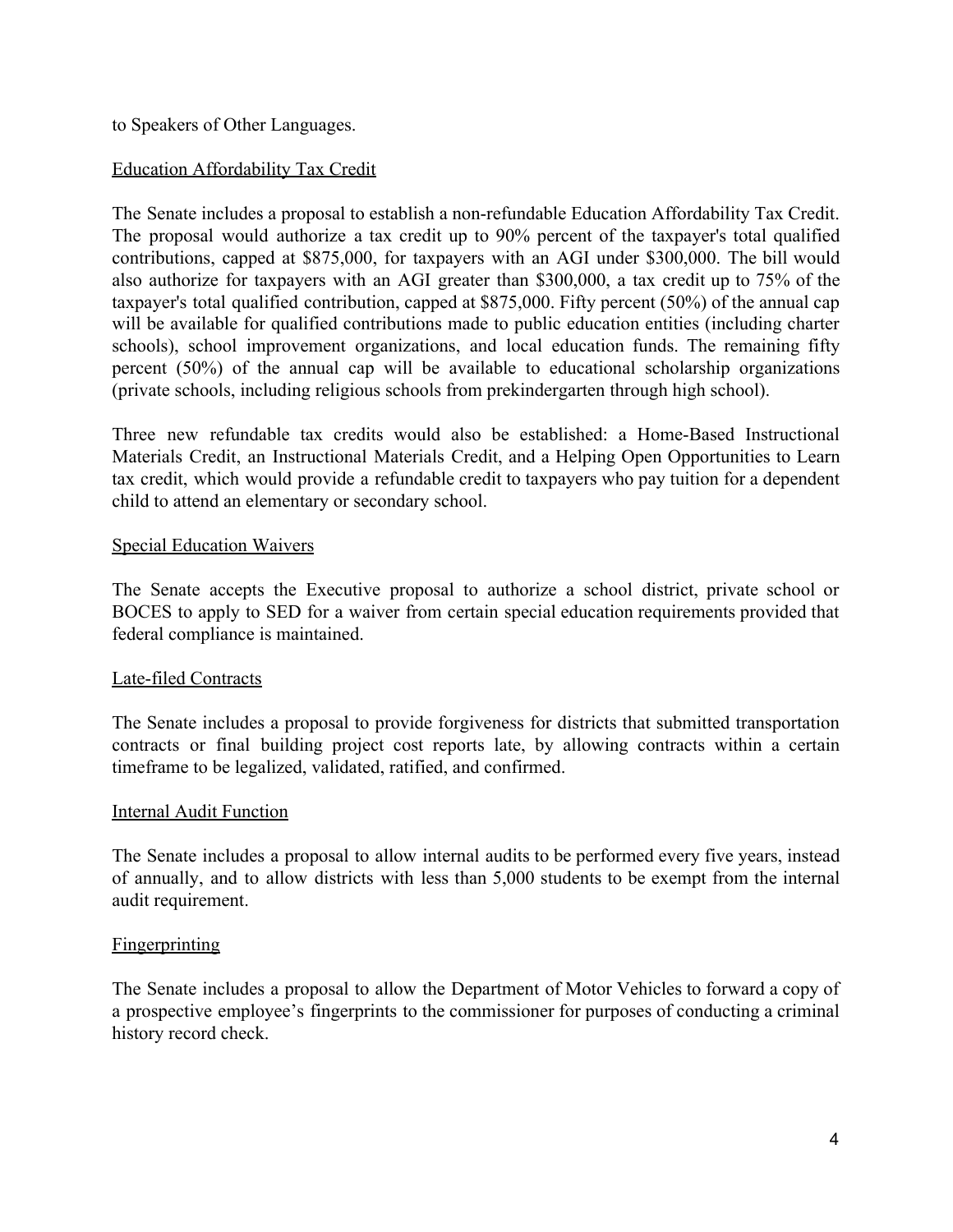#### Regulation Fiscal Notes

The Senate includes a proposal to require the Regents to request a fiscal note from the Division of Budget prior to promulgating any rule, regulation, or amendments.

#### East Ramapo School District

The Senate accepts the Executive proposal to continue to allow the Commissioner of Education to appoint up to three state monitors to the East Ramapo Central School District to provide oversight, guidance and technical assistance related to the educational and fiscal policies, practices, programs and decisions of the school district, as well as supplementary funding.

#### Energy System Tax Stabilization Reserve Fund

The Senate includes a proposal to allow the Hendrick Hudson Central School District to establish an energy system tax stabilization reserve fund to lessen and prevent increases in the school district's real property tax levy as a result from decreases in revenue due to the closure of the Indian Point nuclear power plant.

#### Miscellaneous Actions

The Senate one-house budget bills take the following funding actions:

- \$500,000 for grants to school districts to cover the costs of the Advanced Placement tests for students who qualify for Free and Reduced Price Lunch;
- Eliminates \$400,000 for the Excellence in Teaching Awards program;
- Increases aid to the East Ramapo School District by \$1 million to \$2 million;
- Provides \$25 million for nonpublic school STEM programs;
- Provides \$7.7 million to reimburse privates schools for the costs associated with State School immunization program;
- Increases funding for the Schools for the Blind and Deaf by \$2.3 million;
- Provides \$903,000 for the Henry Viscardi Schools;
- Provides \$206,000 for the Primary Mental Health Project for a total of \$1.1 million;
- Restores \$500,000 for the University at Albany Center for Autism;
- Includes \$15 million for a Senate Bullet Aid appropriation;
- Increases the set-aside for the Consortium for Workers Education by \$1.5 million to \$3 million;
- Provides \$1 million for the NYC Community Learning School Initiative;
- Restores \$4.8 million for supplemental valuation grants; and,
- Provides \$2 million for an enhanced credential program for the Workforce Education Program.
- Provides \$1 million for Independent Living Centers.
- Restores \$8 million for Aid to public libraries.
- Restores \$500,000 for Public TV and Radio.
- Provides an additional \$15 million for library construction aid bringing total funding to \$29 million.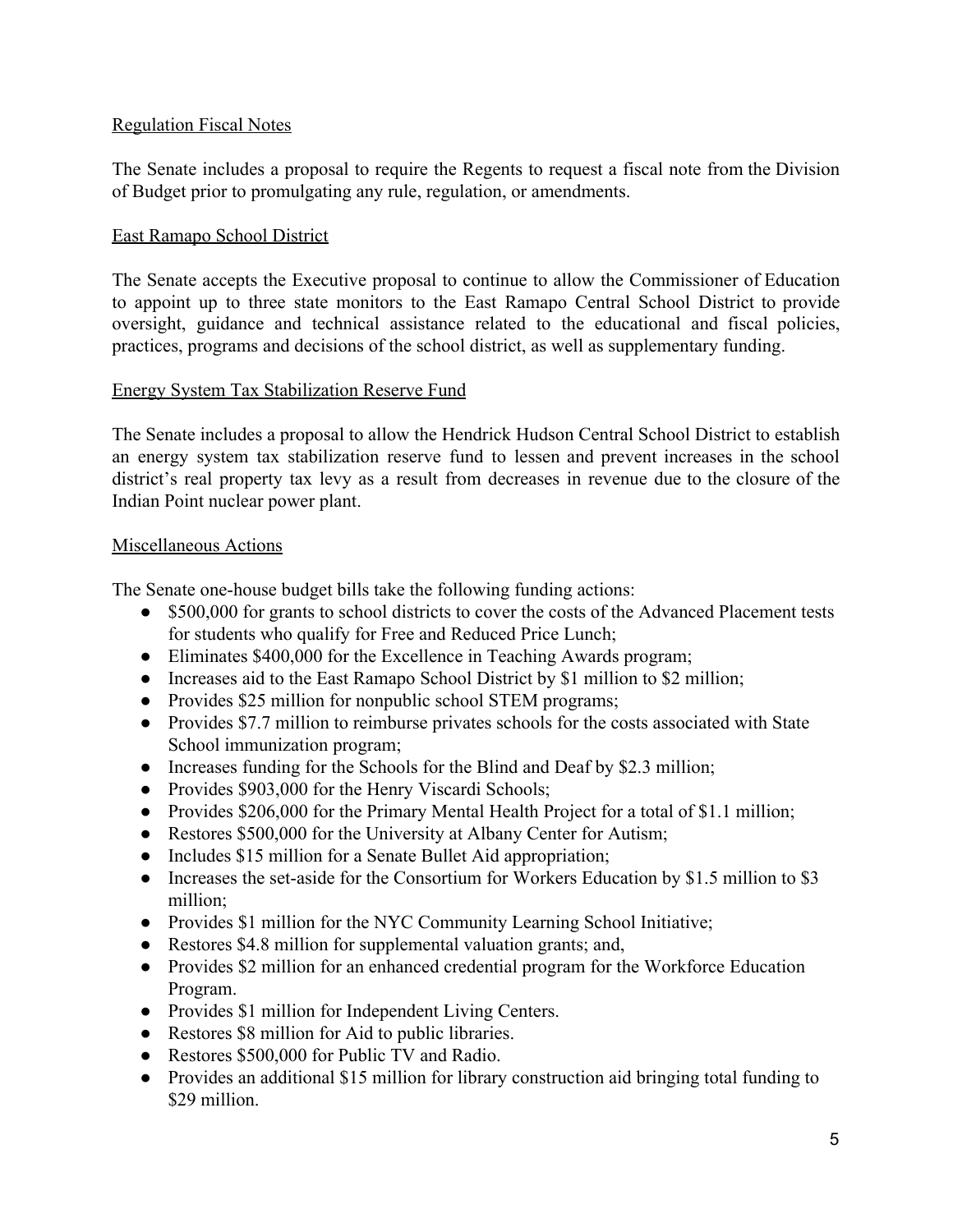- Provides \$1 million for Independent Living Centers.
- Restores \$8 million for Aid to public libraries; and,
- Restores \$500,000 for Public TV and Radio.

## **Higher Education**

#### Operating Aid

The Senate accepts the Executive's proposal to provide \$1.3 billion in operating aid for CUNY Operated Colleges. The Senate recommends \$2.72 billion in operating aid for SUNY State Operated Colleges, which is a \$66.2 million decrease from the Executive's proposal.

### Aid to Localities Funding for CUNY and SUNY

The Senate decreases Aid to Localities funding for CUNY by a net \$254,000. This amount is a net of a reduction of \$2.3 million in community college operating assistance, a restoration of \$902,000 for childcare services and a restoration of \$1.13 million for the Joseph Murphy Institute. The Senate provides no appropriation increases to community college base aid.

The Senate also decreases Aid to Localities funding for SUNY by a net \$417,000. This amount is net of a reduction of \$3.7 million in operating assistance, a restoration of \$1.09 million for childcare services, a restoration of \$100,000 for SUNY Orange Bridge Program, a restoration of \$1.5 million for the Graduate Achievement and Placement Program, and \$600,000 for the Harvest New York Program

The Senate accepts the Executive recommendation of \$5 million for the Next Generation College Linkage program (\$3 million for SUNY and \$2 million for CUNY).

### Tuition Assistance Program

The Senate rejects language that would allow undocumented students to receive tuition assistance under TAP. The Senate One-House also rejects the Executive's Excelsior Scholarship which would have allowed students to attend public colleges tuition free. Although rejecting the Excelsior Scholarship and the DREAM Act, the Senate One-House Budget only reduces the TAP appropriation by \$9.2 million to a total of \$1.08 billion.

### Program Funding

.

The Senate proposes no changes to SEEK, EOP, or EOCs.

- $\bullet$  SEEK: \$23.4 million.
- $\bullet$  EOP: \$26.8 million.
- EOC: \$55 million.

### Capital Projects Funding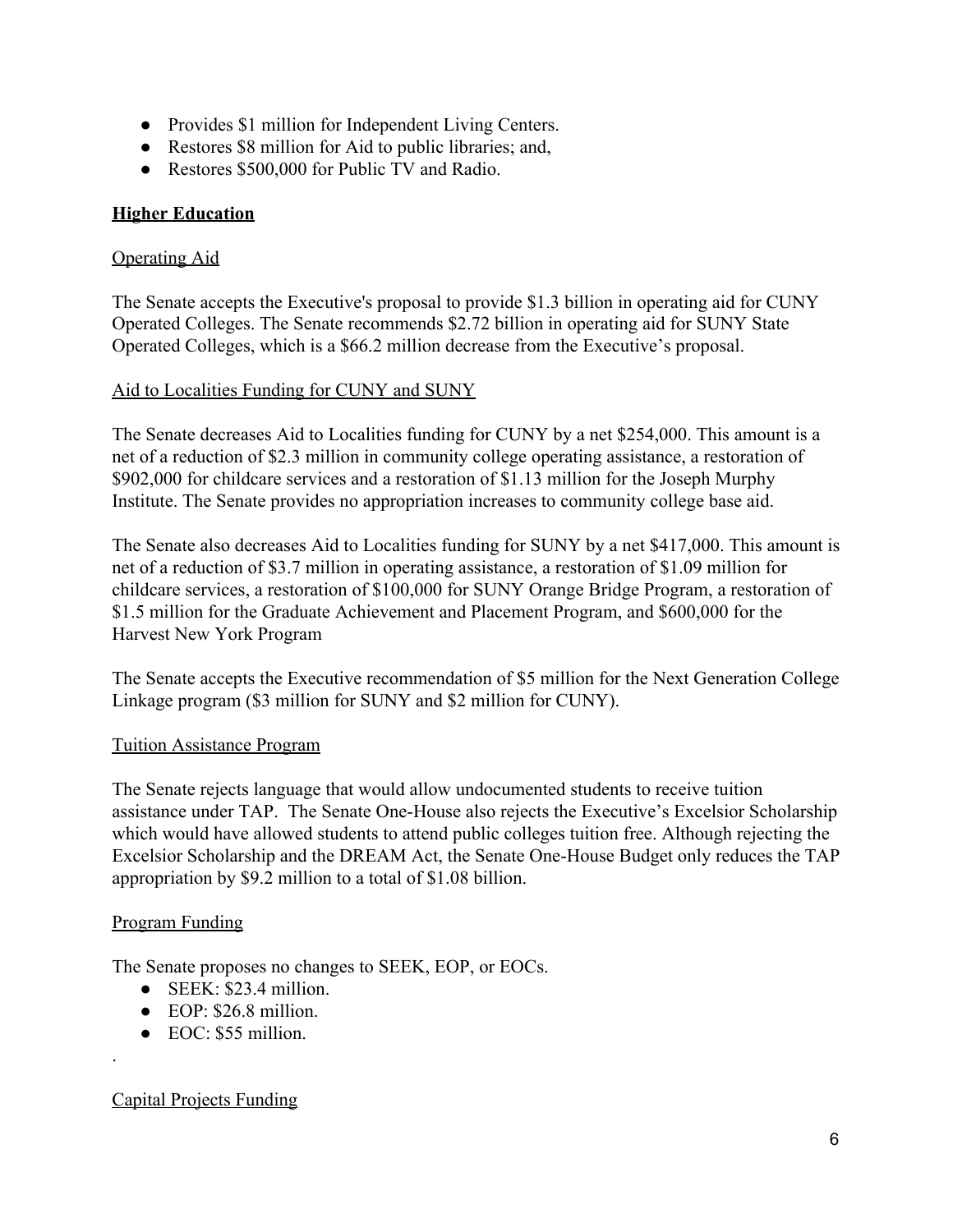The Senate recommends flat funding for critical maintenance projects. The Senate shifts funds to include an appropriation of \$75 million for CUNY and \$150 million for SUNY that would be allocated by Senate resolution.

#### Excelsior Scholarship

The Senate rejects the Executive proposal to provide free tuition to students attending SUNY and CUNY whose family AGI is equal to or less than \$125,000.

#### DREAM Act

The Senate rejects the Executive proposal to allow undocumented students to receive tuition assistance.

#### Exorbitant Tuition Rates

The Senate rejects the Executive proposal to prohibit students from using TAP awards at institutions where annual tuition and mandatory fee increases exceed the three-year average of the higher education price index, or \$500, whichever is greater.

#### SUNY/CUNY Tuition Increases

The Senate rejects the Executive proposal to allow SUNY and CUNY to increase tuition by more than \$250 annually over a five-year period.

#### CUNY Foundation Resources

The Senate rejects the Executive proposal to authorize 10% of annual funding from CUNY affiliated not-for-profit foundations to support students.

### Maintenance of Effort

The Senate includes expanded Maintenance of Effort provisions for SUNY and CUNY, which includes (1) the SUNY Health Science Centers and (2) all SUNY and CUNY mandatory costs, including collective bargaining costs, fringe benefits, and other non-personal services costs such as utility costs, building rentals and other inflationary expenses incurred, in the maintenance of effort provision for SUNY and CUNY beginning in state fiscal year 2018-19 and thereafter.

#### Graduate TAP

The Senate proposal allows graduate students enrolled in a combined undergraduate/graduate program to receive up to \$2,200 or 90% of tuition annually, whichever is less, for dependent students with a family income under \$2,000. Dependent students with a family income up to \$20,000 would be eligible for a reduced graduate TAP amount. Independent students with an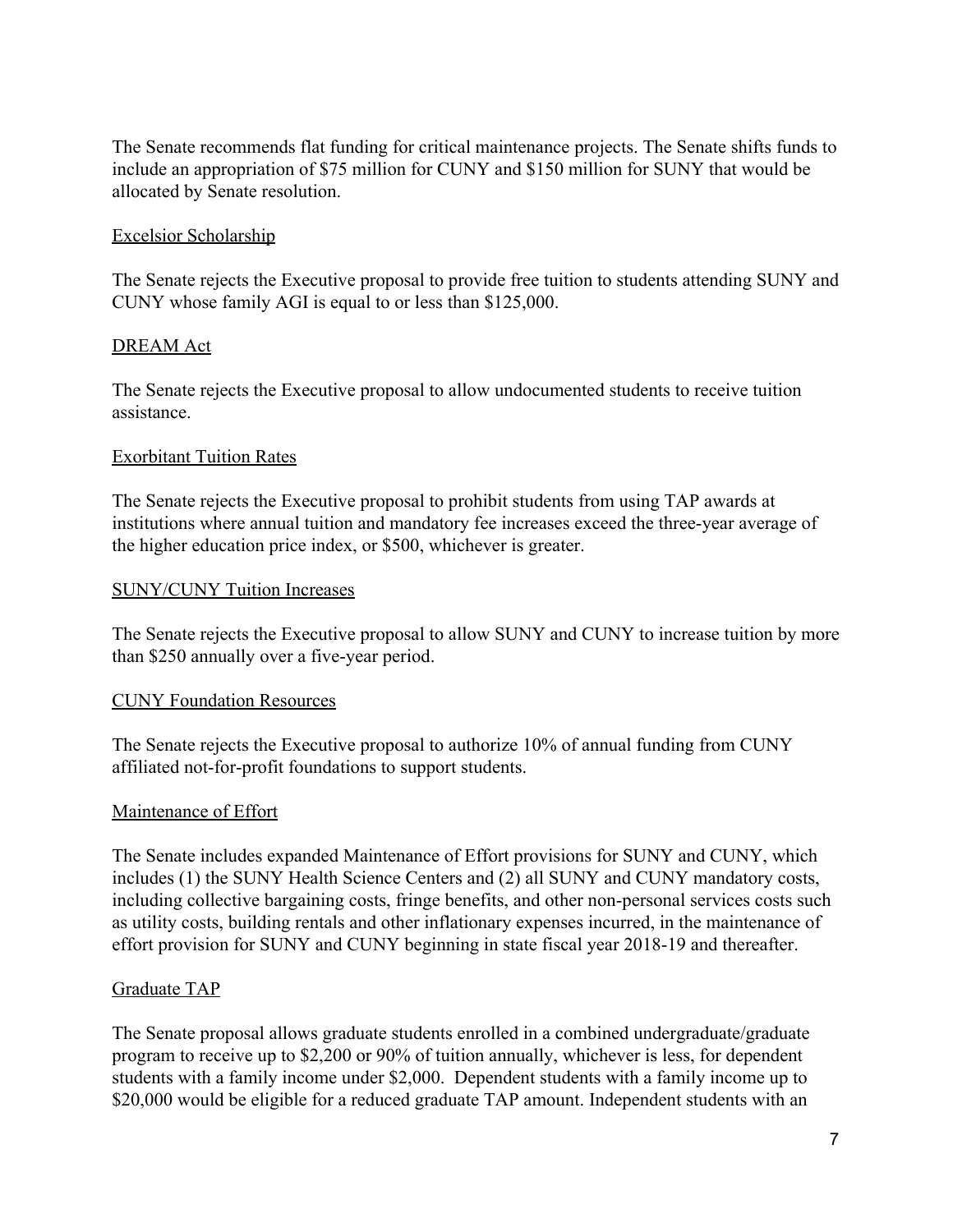income of under \$1,000 would be eligible for a full award amount, and independent students with an income up to \$5,666 would be eligible for a reduced amount.

## Enhanced TAP

Awards would be available to students who earn at least thirty credits each academic year, maintain a certain GPA and remain on track to on-time graduation, agree to live and work in NYS upon graduation for a certain period of time, and sign a contract with HESC to have his/her scholarship converted to a loan if the student fails to fulfill this requirement. Income eligibility for Enhanced TAP awards would be phased-in over three years, allowing independent students with a family net taxable income up to \$100,000 to be eligible in 2017-18 AY, up to \$110,000 in 2018-19 AY, and \$125,000 in 2019-2020 and thereafter. The minimum Enhanced TAP award would equal \$3,000 and maximum award would be \$5,500. Enhanced TAP awards would be applied after existing TAP awards.

## Part-Time TAP

The Senate proposal allows students attending SUNY community colleges beginning in the 2017-18 AY to be eligible for part-time TAP awards, as long as the student is enrolled in at least six but less than 12 credit hours, and maintains a GPA of 2.50. Part-time TAP awards would count toward a student's maximum term of eligibility for TAP.

### Pre-Paid Tuition Plan

The Senate proposal establishes a pre-paid tuition plan and fund for the prepayment of undergraduate tuition at SUNY, CUNY, or any other participating colleges within the state at a fixed, guaranteed level for application for two-year and four-year programs

### Private Student Loan Refinance Task Force

The Senate proposal establishes an eleven-member task force to study and issue a report on ways lending institutions that offer private student loans to New York state students can be incentivized to create student loan refinance programs.

### Room and Board Cost Disclosure

The Senate proposal requires SUNY and CUNY boards of trustees to direct college presidents to disclose information annually related to competitive process used and costs of dormitory construction, student capacity, the amount charged for room and board, justifications for any increases in charges, and the breakdown of how room and board charges are spent.

# STEM Scholarship Eligibility

The Senate proposal allows students attending private institutions of higher education to be eligible for STEM Incentive Scholarship Program.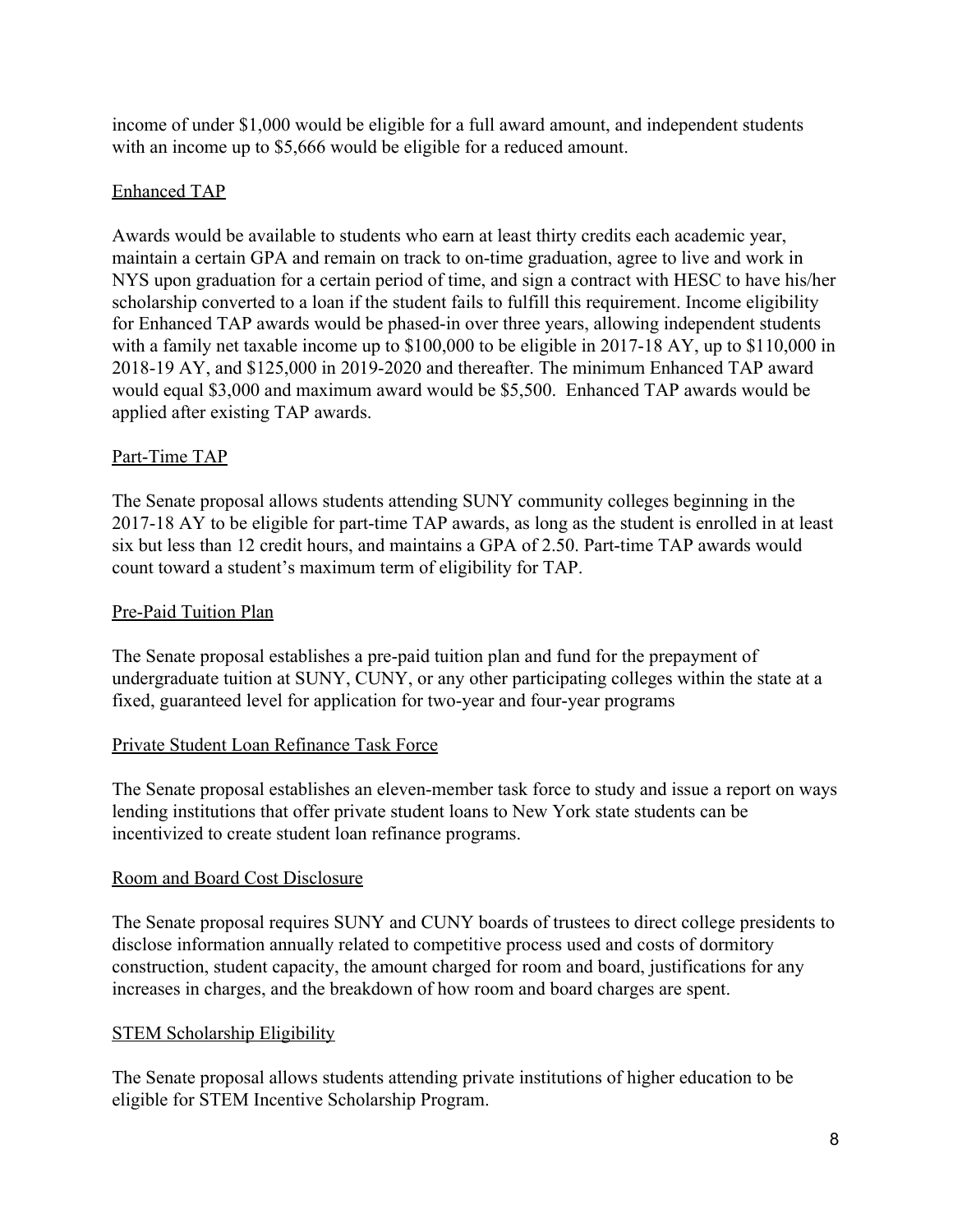## College Affordability Planning Committee (CAPC)

The Senate proposal requires each private, not-for-profit degree granting college presidents to establish an internal committee to create and implement a specialized college affordability plan that examines affordability initiatives with the goal of reducing student costs. Each CAPC must report by August 2018 and again by August 2019 progress towards reducing college costs to the legislature.

### Telecounseling Network Pilot Program

The Senate proposal allows up to five campuses to participate in a pilot program that would enable campuses to coordinate with the campus health centers, local healthcare providers, and SUNY's academic health centers (Upstate, Downstate, Stony Brook, and Buffalo) to arrange for mental health and counseling services to be provided through a telecounseling network.

### Community College Funding Study

The Senate proposal requires SUNY community college presidents to establish an internal committee to study the effectiveness of the current FTE funding formula and any alternatives based on funding by academic program.

### Child Welfare Incentive Scholarship and Loan Forgiveness Program

The Senate proposal establishes a scholarship program for students currently employed at a voluntary not-for-profit child welfare agency licensed by OCFS and enrolled in a SUNY undergraduate program or graduate degree program at a private institution. Applicants must agree to continue working full-time at such an agency for at least five years after completing his/her studies.

The Senate proposal also establishes a loan forgiveness incentive program for the purpose of attracting workers to be employed in voluntary NYS not-for-profit child welfare agencies. To be eligible for the program, applicants must have graduated from a NYS college or university, have outstanding loan debt, and agree to work in such an agency for at least five years.

### SUNY/CUNY State Inspector General

The Senate does not include the Executive's proposal to expand oversight by the State Inspector General to include nonprofit organizations and foundations affiliated with SUNY and CUNY, including oversight over the adoption of written financial control policies by affiliated SUNY and CUNY foundations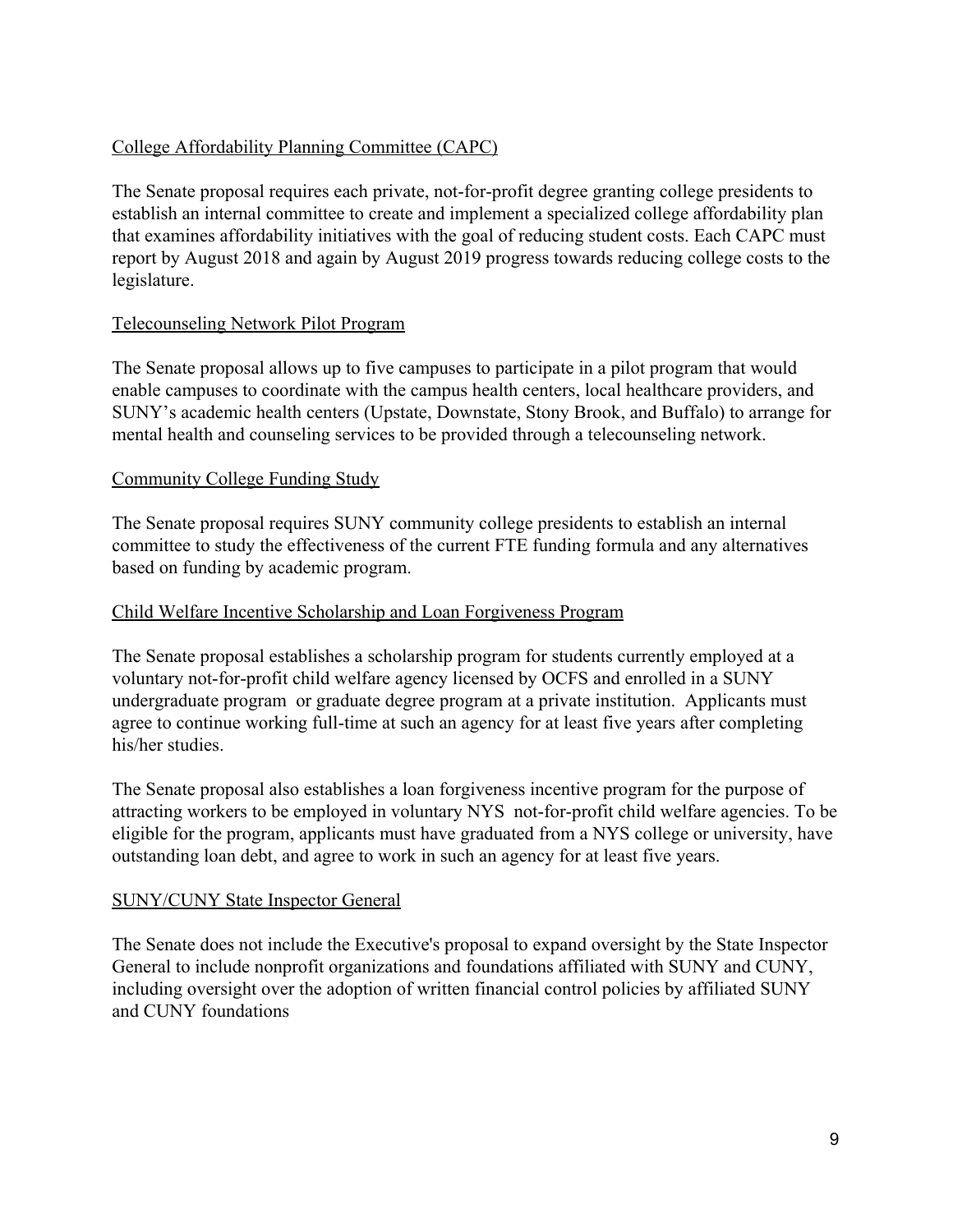# **Health**

## Department of Health

The Senate proposes \$2.5 billion in All Funds support for State Operations, reflecting a decrease of \$1.06 billion from the Executive Budget. This decrease is due to rejection of the Executive's proposed two-year appropriation for the Medical Assistance Administration program and the elimination of the NY State of Health Program. Highlights of these changes are as follows:

- \$4.5 million reduction from the administration program, personal service;
- \$986.11 million reduction from the Medical Assistance Administration program reflecting the rejection of the two-year appropriation; and
- \$71.66 million as a result of eliminating the New York State of Health Program, which provides funding to operate the Health Exchange.

The Senate provides additional funding for Aid to Localities as follows:

- \$11 million to reject the proposed reduction for General Public Health Works Program funding for New York City;
- \$3.9 million to reject Early Intervention reforms proposed by the Executive;
- \$24.6 million to reject the Executive's proposal to consolidate 39 public health programs into four funding pools;
- \$621,000 for women's health services;
- \$1.2 million for comprehensive care centers for eating disorders;
- \$600,000 for the Senate Task Force on Lyme and Tick Borne diseases;
- \$350,000 for the ALS Association Greater New York Chapter;
- \$1.87 million for the healthy neighborhood program;
- \$500,000 to support water testing for public water systems serving under 10,000 individuals;
- \$150,000 for the Child Health Plus Program;
- \$362,000 for the Alliance for Donation; and
- \$485,000 for the Center for Liver Transplant.

The Senate also reduces the Medical Assistance Administration Program by \$1.41 billion and rejects the two-year appropriation for Medicaid spending. Under the Medical Assistance (Medicaid) Program, the Senate reduces funding for this program by \$67.59 billion and increases other Medicaid spending items. Highlights of these changes are as follows:

- \$66.11 billion reduction is attributed to the rejection of two-year appropriations;
- \$37.5 million reduction in funding for the health homes and also earmarks \$5 million for the collaborative for children and families;
- \$161.53 million in additional funding for hospital inpatient services;
- \$10 million in additional funding for hospital outpatient and emergency room services;
- \$11.8 million in additional funding for nursing home services;
- \$1.75 million in additional funding for pharmacy services; and
- \$68.14 million in additional funding the Medical assistance program.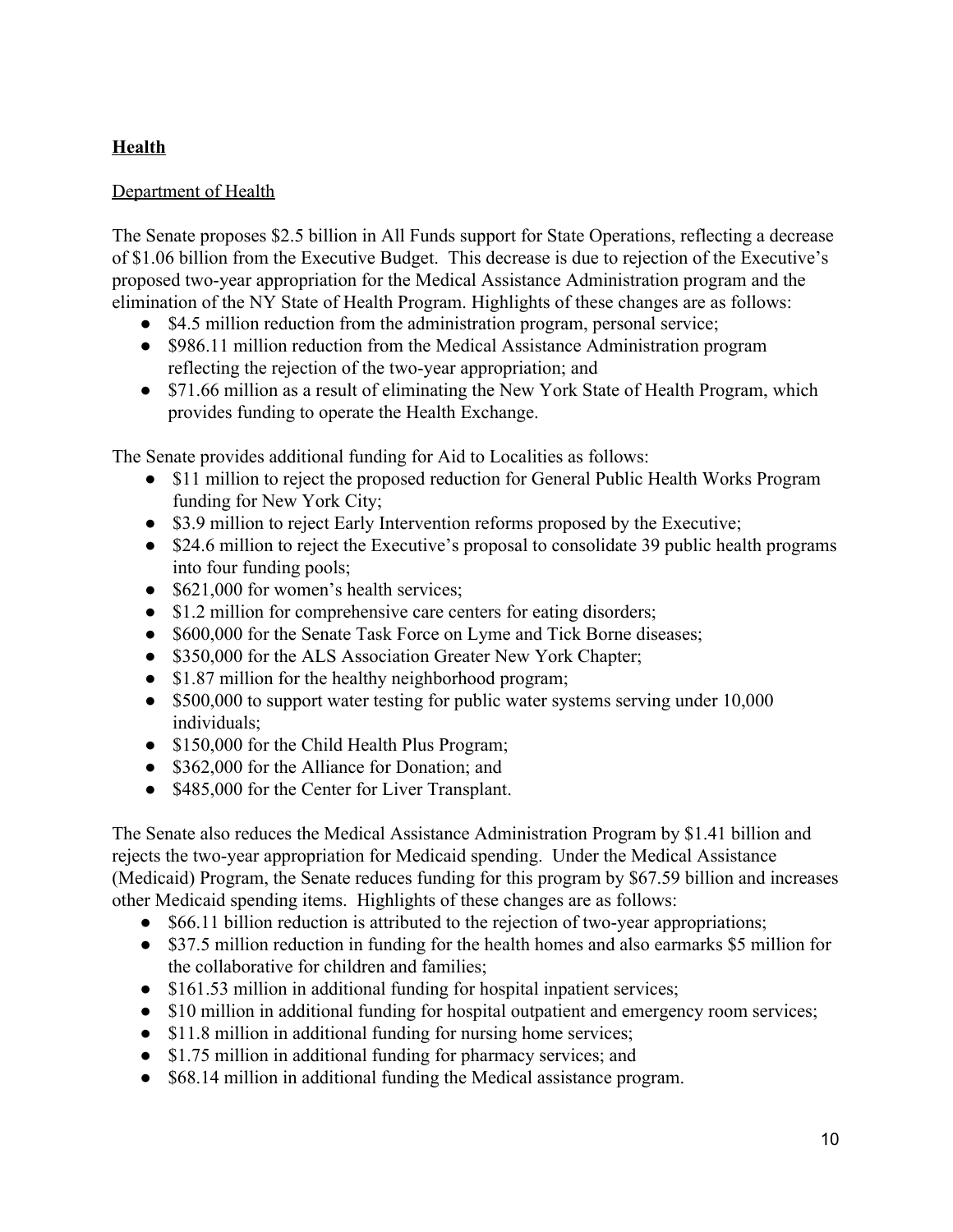The Senate proposes \$987.62 million in Capital funding, which is an increase of \$300 million over the Executive Budget. This increase is attributed to an additional \$300 million for the Health Care Facility Transformation Program. The \$800 million in funding is allocated as follows:

- \$450 million for essential health care services;
- \$50 million for Montefiore Medical Center; and
- \$300 million for additional funding for essential health care services.

The Senate One-House Budget also rejects language authorizing appropriation changes without legislative oversight in the event Federal dollars are reduced.

## Office of Medicaid Inspector General

The Senate One-House Budget concurs with the Executive's recommendations and provides \$50.02 million in All Funds support for State Operations.

## Justice Center for the Protection of People with Special Needs

The Senate One-House Budget concurs with the Executive's recommendations and provides \$53.89 million in All Funds support for State Operations.

The Senate One-House Budget concurs with the Executive's recommendations and provides \$649,000 in All Funds support for Aid to Localities.

# Increased Cost-Sharing For Essential Plan Enrollees

The Senate accepts the Executive's proposal to increase premiums for enrollees of the Essential Plan whose incomes are between 138% and 200% of the Federal Poverty Level and index future premium increases to the rate of inflation. The Senate also changes the definition of "large employer" for health insurance purposes from 100 employees to 50 employees.

# Pharmaceutical Price Controls

The Senate rejects the Executive's pharmaceutical price control proposals to set a benchmark price for high priced drugs and require rebates for the amount over the benchmark price, to reduce the generic CPI penalty threshold from 300% to 75%, and to require the licensure of pharmacy benefit managers. Instead, the Senate proposes:

- Requiring supplemental rebates be issued to the Medicaid program by a drug manufacturer if it is determined that the price increase for that drug accounts for an increase of drug spending for the entire Medicaid program of 5% plus medical CPI.
- Adding price gouging provisions by requiring manufacturers that increase the wholesale acquisition cost of a drug by more than 100% in a 12 month period to provide information that justifies the price increase. If DOH determines the price to be excessive, then the drug would require prior-authorization under the Medicaid program and the matter may be referred to AG for price gouging investigation.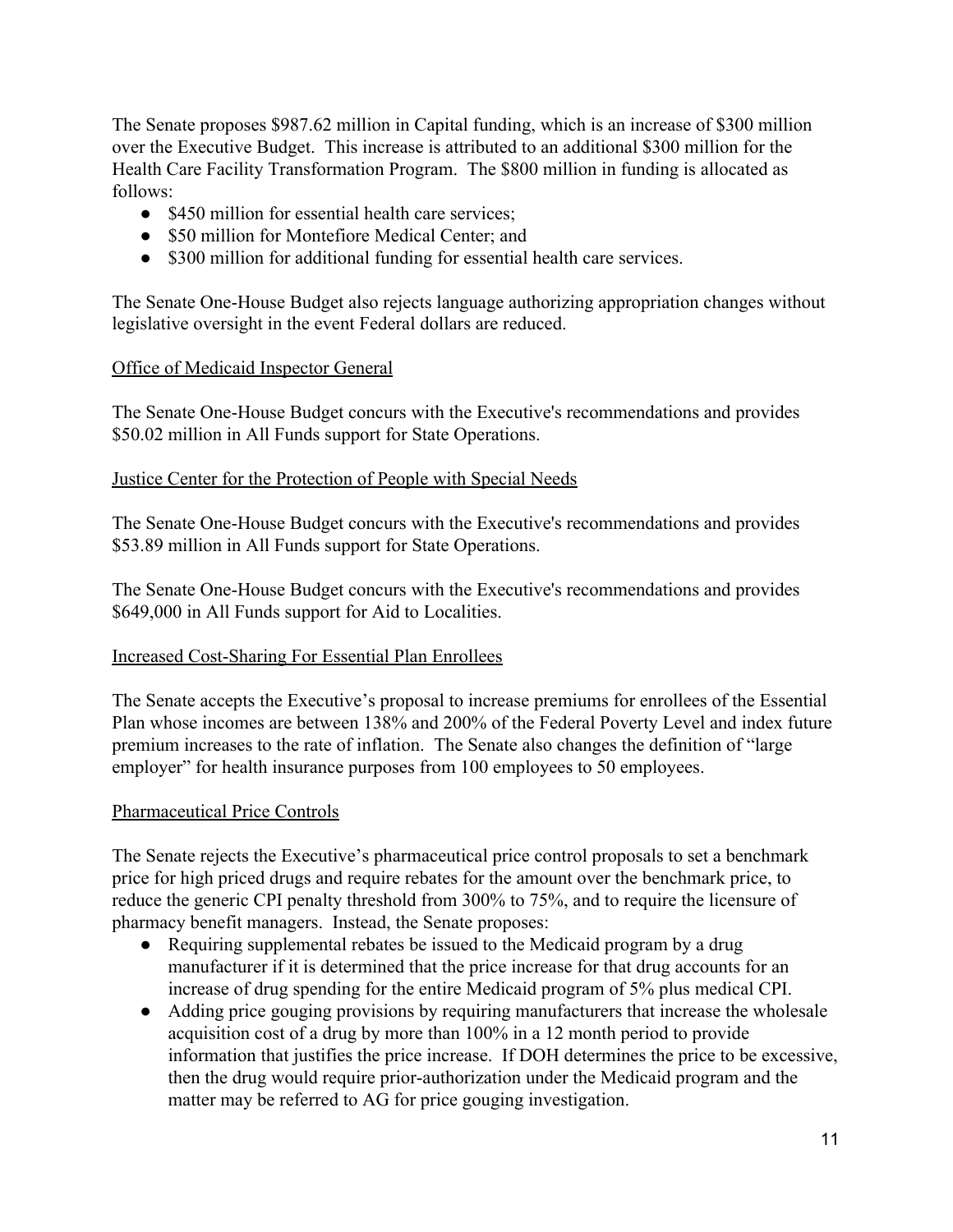- Creating a drug rebate remittance program to study how DOH utilizes all available drug rebates available by drug manufacturers.
- Requiring audits of pharmacy benefit managers.

## Fighting the Opioid Epidemic

The Senate accepts several of the Executive's proposals to modify the Medicaid program to combat the Opioid crisis in New York. Specifically the Senate accepts the Executive's proposals to make the inappropriate prescribing of opioids a practice that could kick a provider out of the Medicaid program, and aligning Medicaid prescription refills with New York Controlled Substance Law. The Senate rejects the Executive's proposals to repeal "prescriber prevails" and authorization to allow physicians to establish comprehensive medication management with pharmacists.

## New York City Cost Shifts

The Senate rejects the Executive's proposal to reduce State reimbursements to New York City for the General Public Health Works Program from 36% to 29% but accepts the proposal to reduce New York City's administrative Medicaid payment by \$50 million if New York City fails to increase Medicaid billing for school supportive health services by \$100 million.

## Medicaid Global Cap

The Senate rejects the Executive's proposal to extend the Medicaid Global Cap for one year and instead extends the Medicaid Global Cap permanently, provides further clarification on what funding counts towards the Global Cap, and requires any changes to the State plan be approved by the legislature.

### Long Term Care Reforms

The Senate rejects the Executive's proposals restricting enrollment in managed long term care plans to enrollees who require nursing home levels of care, eliminating bed hold payments to nursing homes, and requiring spousal support contributions towards the cost of long-term care for spouses living together.

### Healthcare Facility Transformation Program

The Senate rejects the Executive's proposal to authorize up to \$500 million for capital project for essential health care providers to transform and expand access to health care services. Instead, the Senate One-House keeps the \$500 million appropriation (including the \$50 million for Montefiore) and provides an additional \$300 million in Capital Funding under the existing Health Care Facility Transformation Program for essential health care services. The requirement that at least \$30 million be allocated to community based providers is not included.

# Health Care Regulation Modernization Team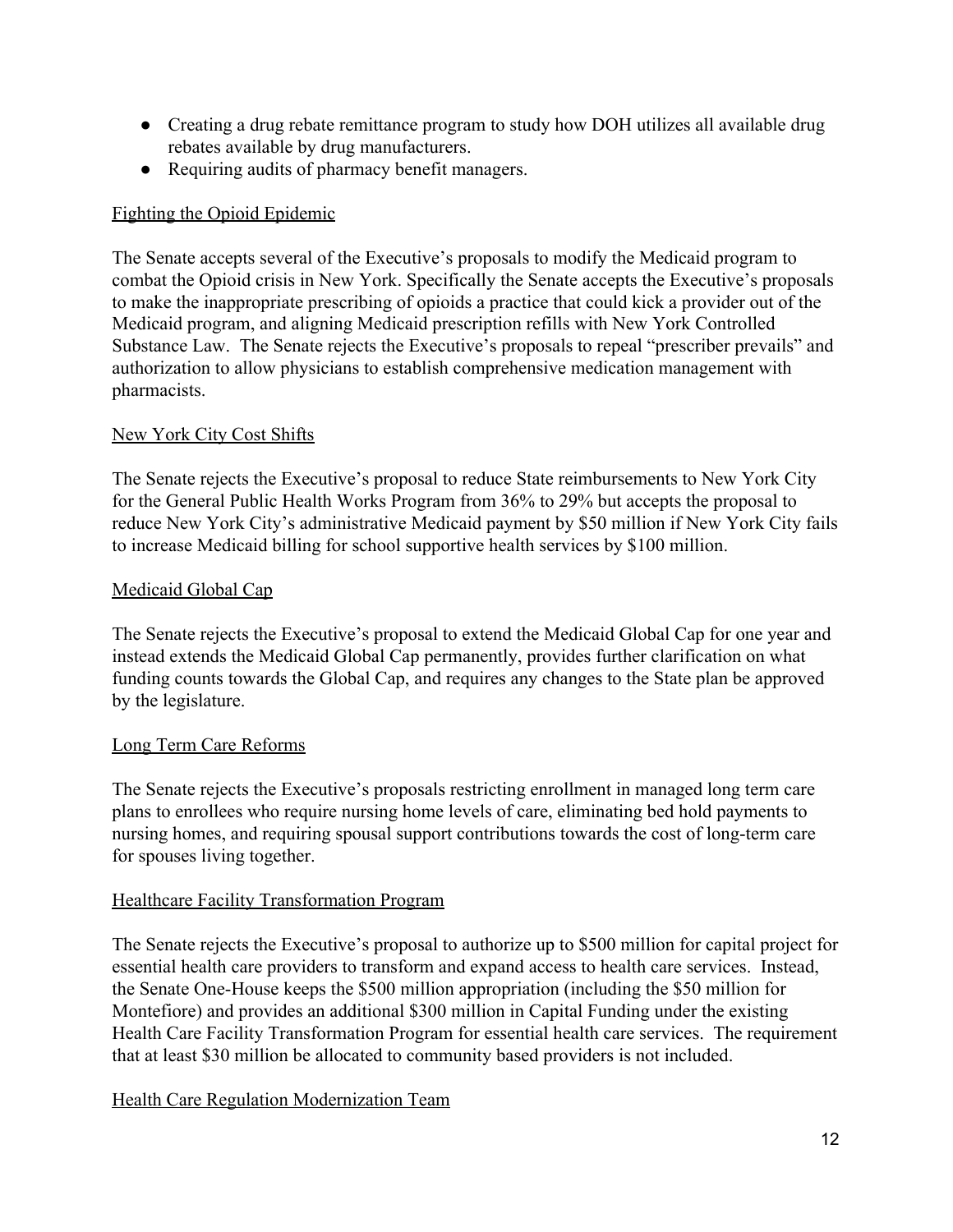The Senate accepts the Executive's proposal to create a Health Care Regulation Modernization Team that will study ways to modernize healthcare regulations in the state. The Senate modifies the Executive's proposal to expand the purview of the Team to include studying ways to increase the accountability of DOH staff in enforcement actions.

#### Water Contamination Testing

The Senate modifies the Executive's proposal to require public water systems to test drinking water every three years for contaminants. While the Executive proposal required every public drinking water system to test for contaminants, the Senate requires drinking water systems that serve 4,000 or more people to test for these contaminants, and allows for systems that serve fewer than 4,000 people to request DOH to test for the contaminants. Every public water system that serves fewer than 10,000 people would have the testing paid for by DOH.

The Senate rejects the Executive's proposal to require all private water supplies to be tested for contaminants as a condition of sale for residential property. Instead, the Senate proposes the creation of a Drinking Water Quality Institute that will be tasked with developing a list of contaminants that public water systems will have to test for, developing maximum contaminant levels (MCL) for unregulated contaminants, conducting scientific studies and public outreach, establishing a notification procedure for municipalities and State agencies to report and notify the State and public of potential contaminant threats, developing testing techniques and frequency of testing of public water systems, and ensuring state officials are aware of up-to-date research on water quality and contaminants.

#### Funding for Water Quality and Water Infrastructure Article VII Language

The Senate One-House modifies the Executive's proposal, adding \$5 billion for the "Clean Water Bond Act of 2017." It also proposes a Drinking Water Quality Institute (S.3773/Hannon) and the Emerging Contamination Monitoring Act, requiring DOH to adopt threshold recommendations by the DWQI or the federal threshold in lieu of a recommendation.

The Senate proposal further modifies those projects and programs eligible for the proposed \$2 billion in funding under the "New York Regional Water Infrastructure Improvement Act of 2017." The Senate One-House makes such funds available to municipalities, up to \$10 million per year, for projects related to sewage treatment works, drinking water facilities, and stormwater collecting systems. It further amends the Executive's proposal by including the updating and replacing of septic systems and eliminates DEC grants for source water protection (land acquisition). The proposal also directs the DEC to investigate and remediate solid water management sites and drinking water related sites that pose significant or imminent threats to public health and provides up to \$4 million over 24 months from the initial response date. The Senate further directs DEC in conjunction with DOH to establish an online tracking and mapping system for water contamination in the state.

### Miscellaneous Provisions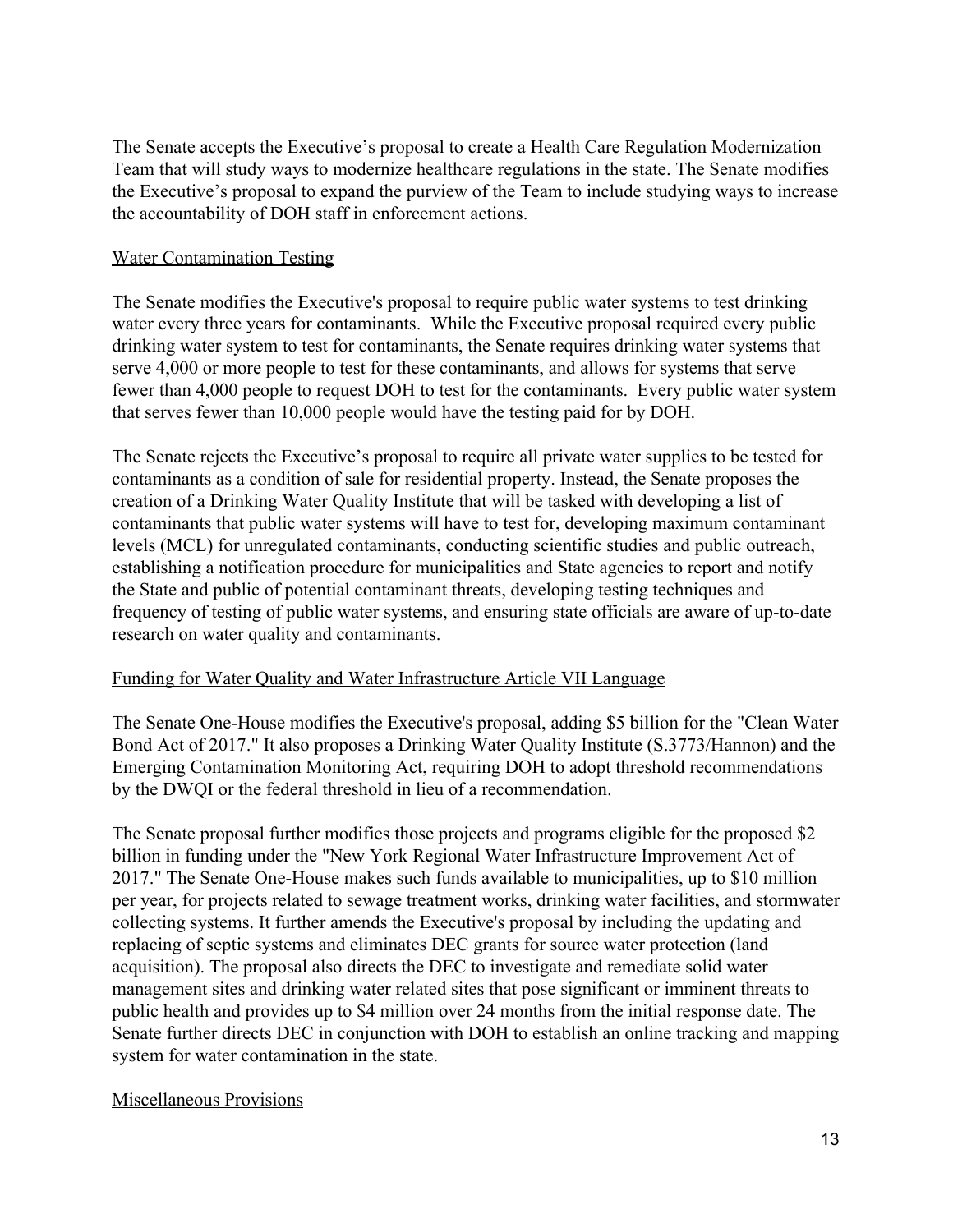- Rejects the Executive's proposal to reform and streamline reimbursement procedures for Early Intervention services;
- Rejects the administrative reductions to Hospitals under the Medicaid program;
- Accepts the Executive's proposal to extend HCRA for 3 years;
- Accepts the Executive's proposal to regulate vapor products in the same manner as tobacco products including banning the use of vapor products in most public indoor areas;
- The Senate adds several new provisions:
	- o Prohibits the merger of Western New York Children's Psychiatric Center with another healthcare facility and require the center to be maintained as a separate and distinct entity;
	- o Requires Medicaid coverage for cost of donor breast milk for premature infants and infertility services;
	- o Requires that critical access hospitals (CAHs) in rural areas be reimbursed for emergency and all outpatient services at 101% of the reasonable costs the facility incurred for providing those services;
	- o Requires the AIDS Institute to pay additional subsidies to health insurance plans that cover services for individuals with AIDS;
	- o Creates the "living donor support program" to help pay the living expenses of an organ donor; and
	- o Creates the Lupus Research Enhancement Program to make grants to institutions conducting research on lupus and establishes a Lupus Research Advisory Council to monitor the grant process.

### **Mental Hygiene**

### Office of Alcoholism and Substance Abuse Services

The Senate concurs with the Executive's recommendations and provides \$121.16 million in All Funds support for State Operations.

The Senate proposes \$506.9 million in Aid to Localities funding, reflecting an increase of \$2.74 million over the Executive's recommendations. This increase is attributed to additional funding for prevention, treatment and recovery services.

#### Office of Mental Health

The Senate concurs with the Executive's recommendation and provides \$2.28 billion in All Funds support for State Operations.

The Senate provides \$1.46 billion in Aid to Localities support, reflecting a decrease of \$1.99 million. Highlights of these changes are as follows:

- \$7.5 million reduction for various community mental health residential programs;
- \$3.19 million in increased funding for Joseph P. Dwyer Veteran Peer to Peer Program;
- \$750,000 for Crisis Intervention Teams;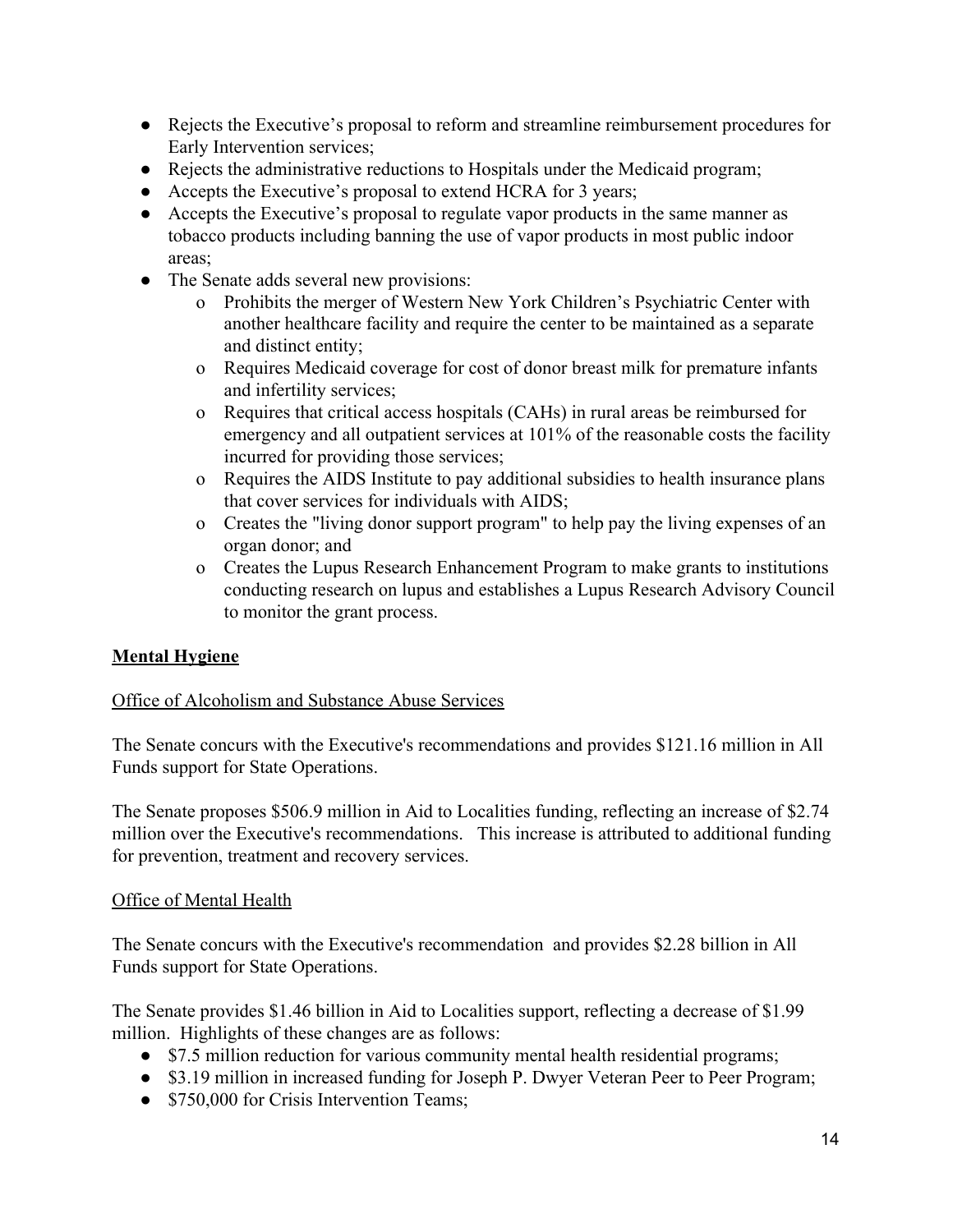- \$500,000 for Children's Prevention and Awareness Initiatives;
- $\bullet$  \$300,000 for Farmnet:
- \$175,000 for South Fork Mental Health Initiatives;
- \$100,000 for North Country Behavioral Healthcare Network;
- \$100,000 for Mental Health Association of New York State, Inc; and
- \$400,000 for NLP Research and Recognition Project.

The Senate concurs with the Executive's recommendation of \$374.47 million in Capital funding.

## Office for People with Developmental Disabilities

The Senate One-House Budget includes \$2.15 billion for State Operations reflecting an increase of \$3 million over the Executive Budget. This increase is attributed to the implementation and expansion of the care demonstration program.

The Senate provides \$2.26 billion in Aid to Localities support, reflecting a decrease of \$3.75 million from the Executive's recommendations. Highlights of these changes are as follows:

- \$15 million reduction for the Community Services Program, including:
	- o \$3.75 million reduction for residential services;
	- o \$3.75 million reduction for day programs;
	- o \$3.75 million reduction for family support services; and
	- o \$3.75 million reduction for workshop, day training, and employment services.
- This is offset by \$11.25 million in additional funding to provide increased salaries to direct support workers, which would be effective January 1, 2018.

The Senate concurs with the Executive's recommendation of \$86 million in Capital funding.

### Jail-Based Restoration

The Senate rejects the Executive's proposal to authorize the creation of mental health pods within local jails to restore felony defendants deemed incompetent to stand trial to competency.

### **Human Services**

### Human Service Providers

The Senate agrees with the proposed deferral of human services cost of living adjustment (COLA) worth 0.8% for one year starting April 2017 through March 2018.

### Aging

The Senate modifies the Executive's proposal by reducing funding for Community Services for the Elderly Program (CSE) by \$1.12 million, and increasing funding for aging programs as follows:

• \$3.4 million for long-term care system point of entry improvements through better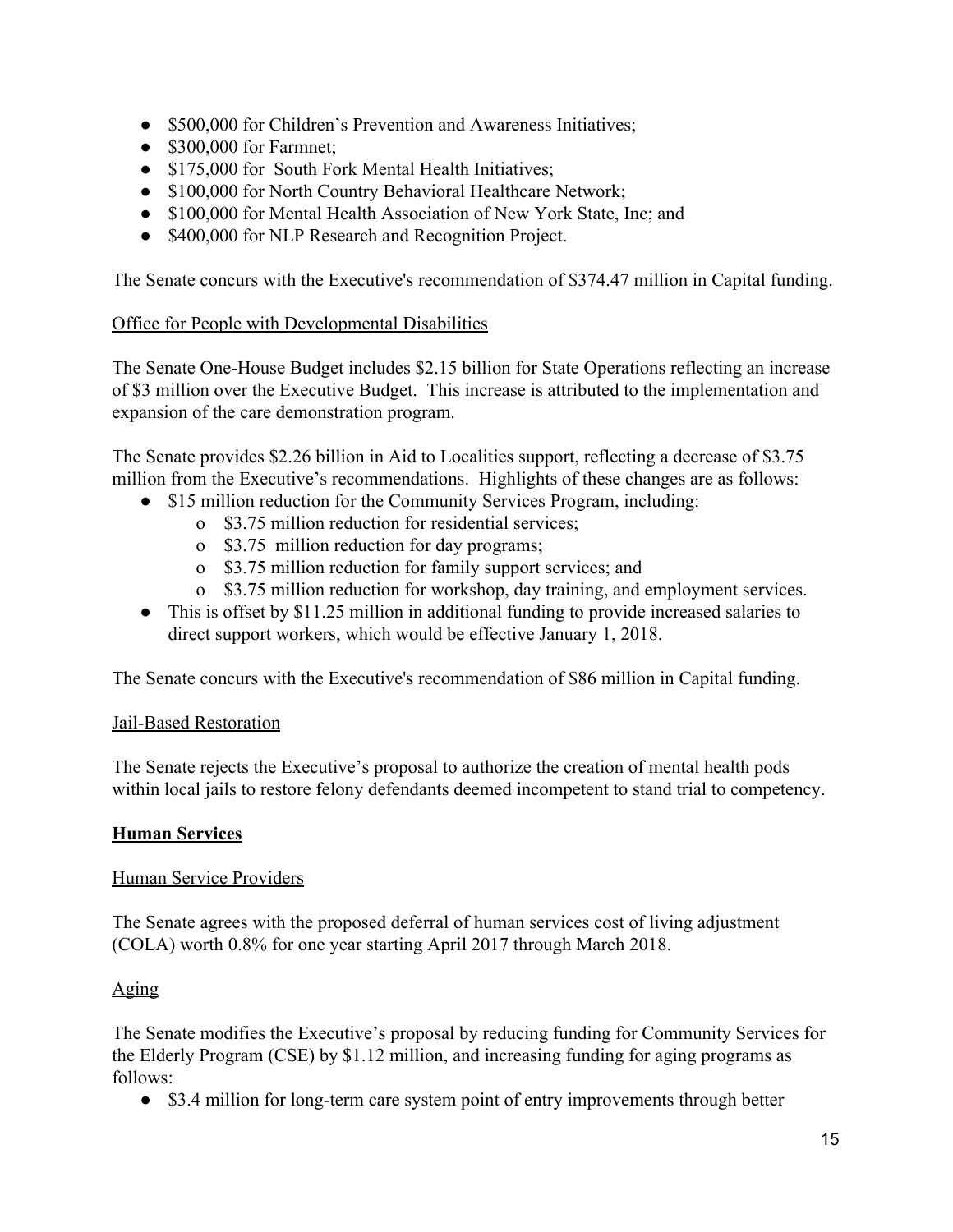coordination;

- \$200,000 for Lifespan Elder Abuse Prevention Program;
- \$500,000 for Lifespan of Greater Rochester, Inc. for sustainability and expansion of enhanced multidisciplinary teams;
- \$5 million for state reimbursement to counties for costs incurred for CSE;
- \$10 million for Statewide Register of Elder Abuse and Maltreatment;
- \$500,000 for a pilot program for individuals that are over 65 years of age and can no longer drive or visually impaired individuals of all ages; and
- \$1 million for Naturally Occurring Retirement Communities and Neighborhood Naturally Occurring Retirement Communities (NORCs/NNORCs).

### Elder Abuse Initiatives

The Senate adds new language for elder abuse initiatives that matches legislation introduced by Senator Serino. One part calls for the development of multidisciplinary investigative teams that investigate elder abuse and maltreatment, while the second section calls for the creation of a statewide central register of abuse and maltreatment within the Office of Children and Family **Services** 

The Senate Majority also inserted language that permits banking institutions to refuse payment of any funds when there is a reasonable belief a vulnerable adult is the victim of financial exploitation. The banking institutions must make a reasonable effort to notify all interested parties and the local social services district, as well as provide access to pertinent records. This language mirrors Senator Valesky's legislation (S.1093) that passed the Senate this session unanimously.

### Senior SCRIE

The Senate adds new language that grants real property tax abatement to rent-controlled or rent regulated properties when the maximum authorized rent exceeds 1/2 of the tenants' household income. This new proposal is similar to S.2586 (Young). The proposal extends the Senior Citizen Rent Increase Exemption (SCRIE) and the Disability Rent Increase Exemption (DRIE), as well as authorizes the City of New York to institute a tenant rent increase exemption program (TRIE) for tenants who pay over 50% of their income in rent and who reside within rent controlled, rent regulated, and within certain other types of housing incorporated under the private housing finance law.

### Office of Children and Family Services (OCFS)

The Senate modifies the Executive Budget by removing appropriation language that would have required \$27 million in Title XX discretionary funding be dedicated to funding child care programs.

The Senate provides an increase in funding over the Executive's proposal for the following programs: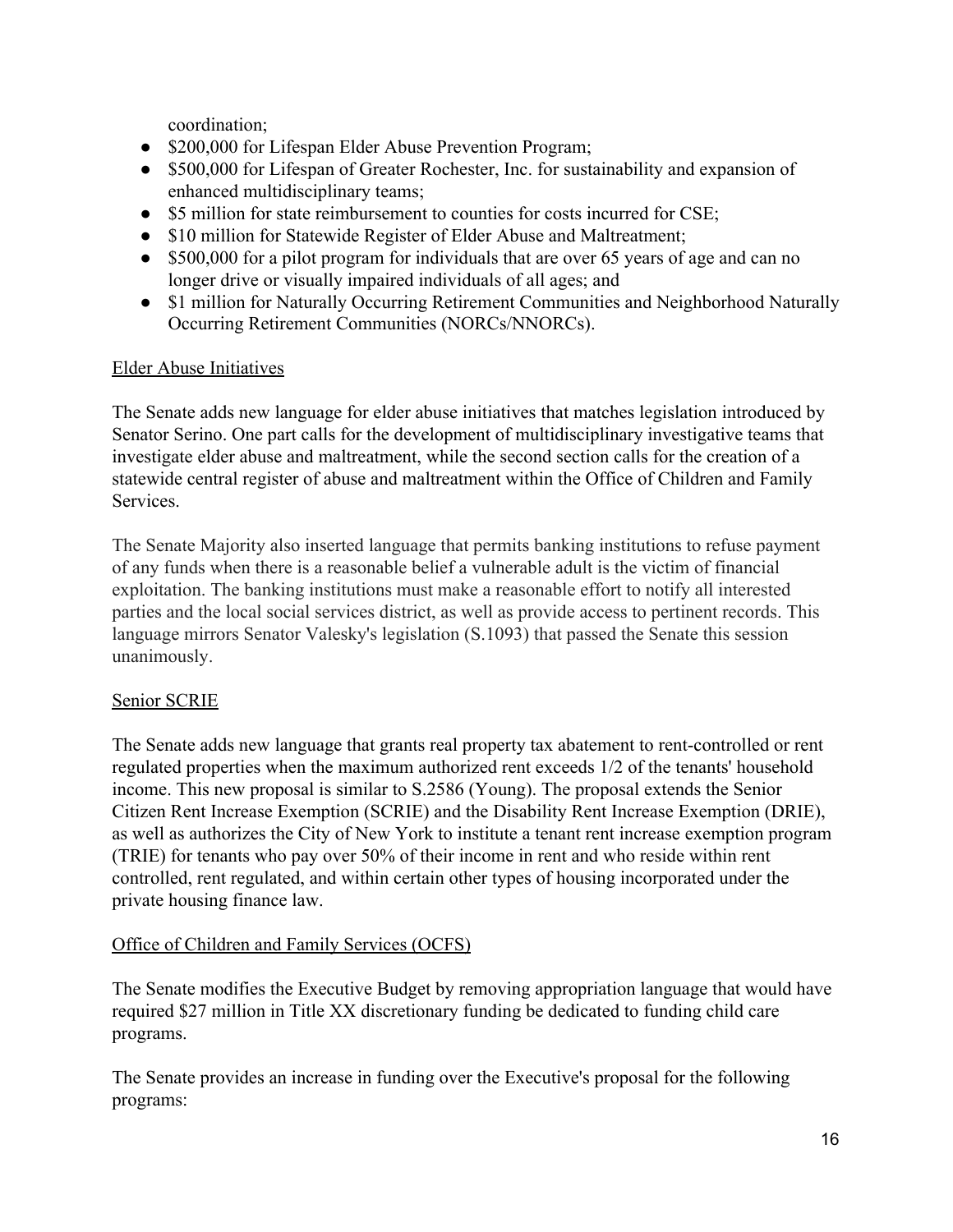- \$4.7 million in general funds for child care;
- \$39,000,000 for foster care;
- \$2.57 million for child advocacy centers;
- \$1.7 million for youth development programs;
- \$5 million for the Advantage Afterschool Program;
- \$200,000 for the Center for Elder Justice for the Prevention of Elder Abuse;
- \$1 million for the New York State YMCA Foundation;
- \$125,000 for the Gateway Youth Outreach Program;
- \$200,000 for the Cattaraugus Youth Bureau;
- \$400,000 for the NYC Big Brothers/Big Sisters Program;
- \$300,000 for the Citizen's Committee for NYC;
- \$150,000 for the American Legion Boys Program-Morrisville;
- \$600,000 for New Alternatives for Children Program;
- \$1.4 million for 2-1-1 NY regional collaborators;
- \$1 million for boys and girls clubs;
- \$300,000 for Community Voices Heard;
- \$300,000 for Hillside Children's Center Youth Program;
- \$2.5 million for legal defense initiatives; and
- \$50,000 for Helen Keller Services for the Blind.

### Child Welfare Proposals

The Senate accepts the Executive's proposal to extend the Child Welfare Financing Reform Act to 2022. Additionally, the Senate concurs with the Executive's proposal to alter the funding structure for residential placement of children with special needs, under the direction of the Committee on Special Education. The proposed funding change would eliminate the State's share and shift the entire cost to the City of New York, costing nearly \$19 million in aid.

The Senate accepts the Executive's proposal to modify the definition of "abused child" under the Family Court Act to include human and/or sex trafficking. The Senate also accepts the Executive's proposal authorizing municipalities to establish plans for runaway and homeless youth (RHY) and provide services for "homeless young adults."

The Senate rejects the Executive's proposal authorizing the Department of Health to license voluntary foster care agencies health facilities for limited health-related services. Rejection of this proposal means that providers will not receive reimbursement for health-related expenses after the planned transition from fee-for service to managed care for foster children beginning in January 2019.

### Child Care Safety Regulations

The Senate has inserted language that calls for several changes in enforcement actions against child care providers in New York state. Such changes include notification requirements to parents in the event of a program closure, the creation of a statewide searchable registry of all child day care programs with detailed information about providers and increased civil penalties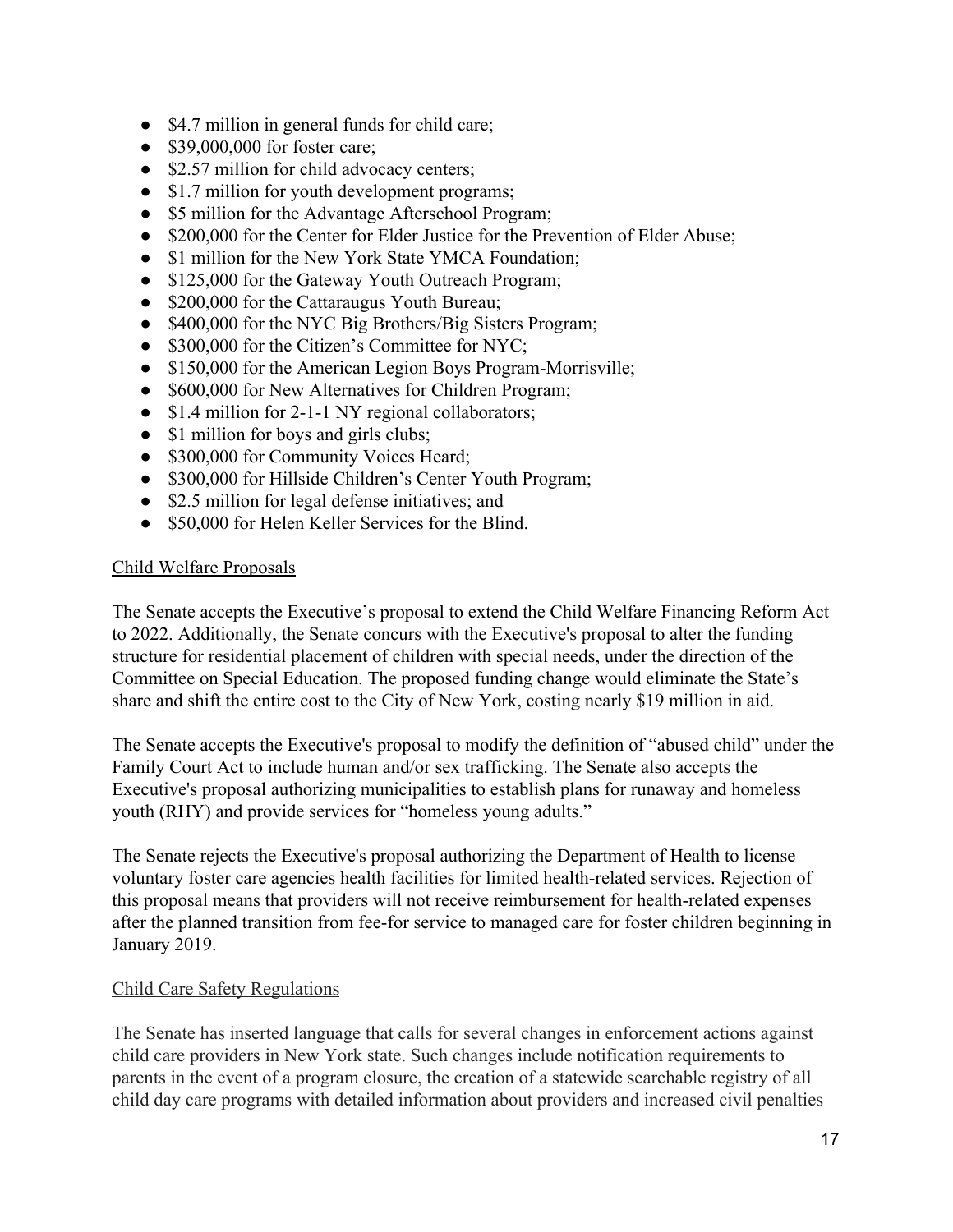for repeat child care providers. Also, OCFS is empowered to suspend or limit a license without a hearing, upon written notice.

This language is taken directly from the Governor's Program bill introduced last year (S.8134/A.10729) by Senator Klein and Assemblywoman Lupardo. Although it passed the Senate unanimously, it failed to move in the Assembly at the end of session.

# Office of Temporary and Disability Assistance (OTDA)

The Senate modifies the Executive's proposal by removing appropriation language and a \$200,000 allocation that would have established a pilot program to provide intensive case management services for households in which a household member was recently released from prison.

The Senate modifies the Executive's proposal by increasing funding for the following programs:

- \$20 million for additional Supplemental Security Income (SSI) payments for eligible aged, blind, and disabled persons;
- \$750,000 for the Disability Advocacy Program;
- \$150,000 for the United Way of Central New York;
- \$22.3 million (TANF) for child care;
- \$800,000 (TANF) for ACCESS Welfare to Career Program (3 programs-1 CUNY, 1 NYC based institution, 1 Westchester based institution);
- \$1.3 million (TANF) for the Capital Region-Oneida (Rensselaer, Saratoga, Schenectady, Albany and Oneida counties) child care facilitated enrollment pilot program; and
- \$2.5 million (TANF) for the Liberty Zone (Brooklyn, Queens, Bronx and Monroe counties) child care facilitated enrollment pilot program.

# Pay for Success Program

The Senate modifies the Executive's proposal by reducing funding for the Pay for Success Program by \$16 million.

# **Miscellaneous**

- The Senate accepts the Governor's proposal authorizing the State to intercept all lottery over \$600, up to the amount of public assistance received, given to public assistance recipients during the last ten years. Projected to generate \$3.1 million in revenue to the state, the proposal increases the interception of lottery winnings from 50% of winnings to a full 100%.
- The Senate accepts the Executive's proposed increase for SSI recipients. Proposed increases range from \$1- \$3 per month, dependent upon the type of care received.
- The Senate also adds language authorizing incremental increases for individuals and couples receiving enhanced residential care, beginning in 2017 and continuing through 2021. The increases begin at \$1,547 a month for individuals and \$3,094 per month for couples.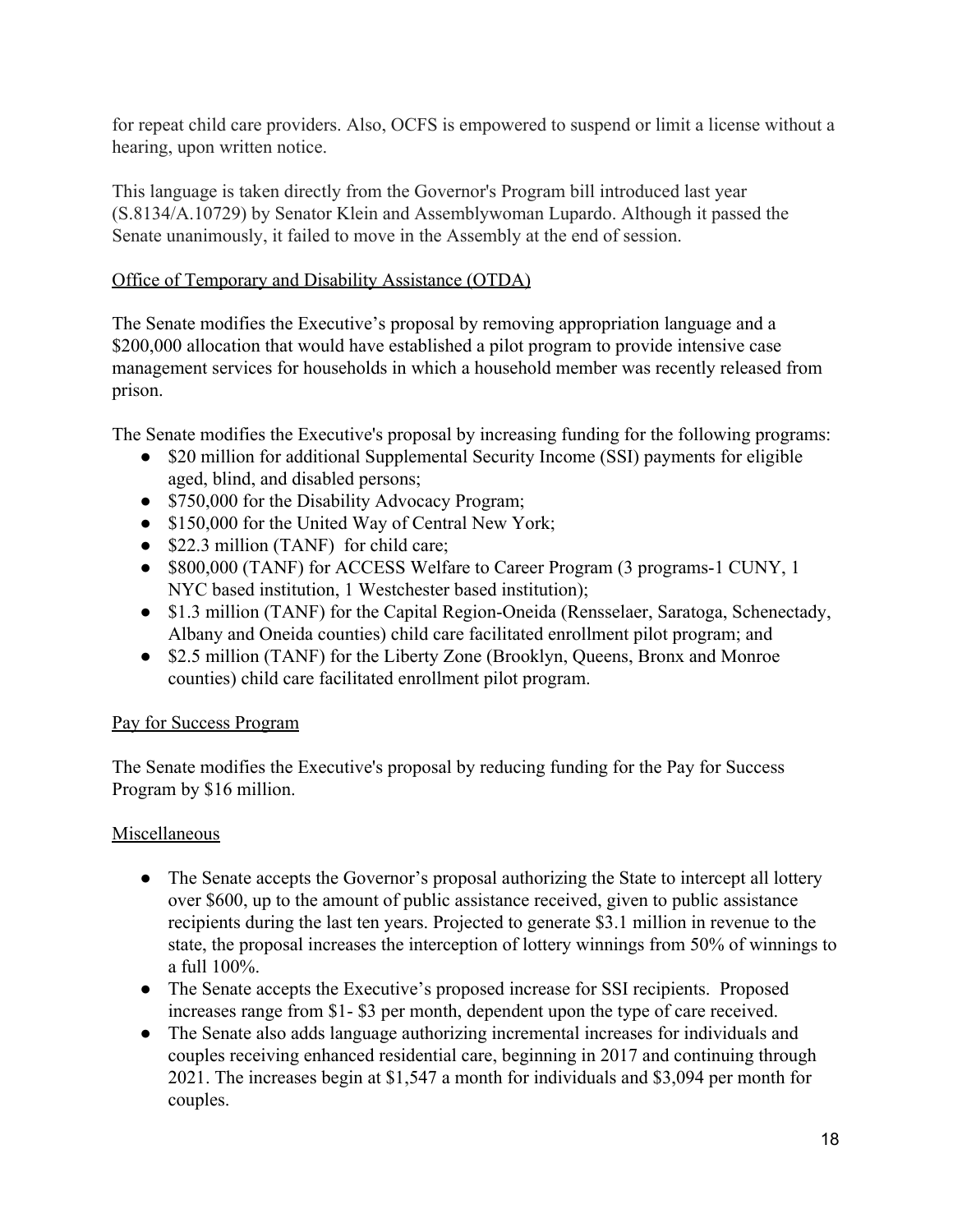• The Senate concurs with the Executive's proposal to require two background checks for employees, consultants, assistants and volunteers of publicly-funded emergency shelters. The background checks will be for individuals who will have the potential for regular and substantial contact with individuals cared for by the shelters.

## **Housing, Construction and Community Development**

## Mortgage Insurance Fund

The Senate modifies the Executive's proposal by transferring from the Mortgage Insurance Fund (MIF) to support the Neighborhood and Rural Preservation Programs and the Rural Rental Assistance Program through the Housing Trust Fund Corporation, as well as homeless housing programs through the Homeless Housing and Assistance Corporation. The Senate also makes significant changes to the Executive Budget by authorizing:

- \$22.96 million for the Rural Rental Assistance program;
- \$33.3 million for the rehabilitation of Mitchell-Lama housing projects;
- \$9.979 million Neighborhood Preservation Program, with \$250,000 for the Neighborhood Preservation Coalition;
- \$4.739 million for the Rural Preservation Program, with \$250,000 for the Rural Preservation Coalition;
- \$36 million for the Rural and Urban Community Investment Fund Programs;
- \$21 million for the Low Income Housing Trust Fund Program;
- \$2 million for the Homes for Working Families program;
- \$6.522 million for the Supportive Housing Program, the Solutions to End Homelessness Program or the operational support for AIDS Housing Program;
- \$2 million for the Mobile and Manufactured Home Replacement Program; and
- \$3 million for Nonprofit Community Land Trusts.

### Affordable NY (421a)

The Senate accepts the majority of the Executive's proposal for the Affordable New York Housing Program/421a and adds enhanced benefits and additional eligible projects.

- Adds Urban Development Corporation Large Scale Projects as eligible planned projects, to the 421a abatement program. Projects would have to be part of a General Project Plan adopted by the NYS Urban Development Corporation and consist of at least 2,500 units, but would not have to be attached or in the same building. The development could be over several contiguous blocks. If the aggregate for each 1,500 units, rather than each multiple dwelling, meets the wage requirements, UDC Large Scale Projects would be eligible for the extended benefits.
- Raises the cap on Affordability Option D (Homeownership projects) assessed valuation cap from \$65,000 to \$85,000. Allows sale or transfer of the unit to relatives within 3 degrees to meet the 5 year primary residence requirement. Allows this option for projects with 4-80 units, a change from 6-35 units.
- Removes prohibition on other substantial assistance from Affordability Option E.
- Amends the Replacement Ratio: Instead of a 1-to-1 replacement ratio, there would be a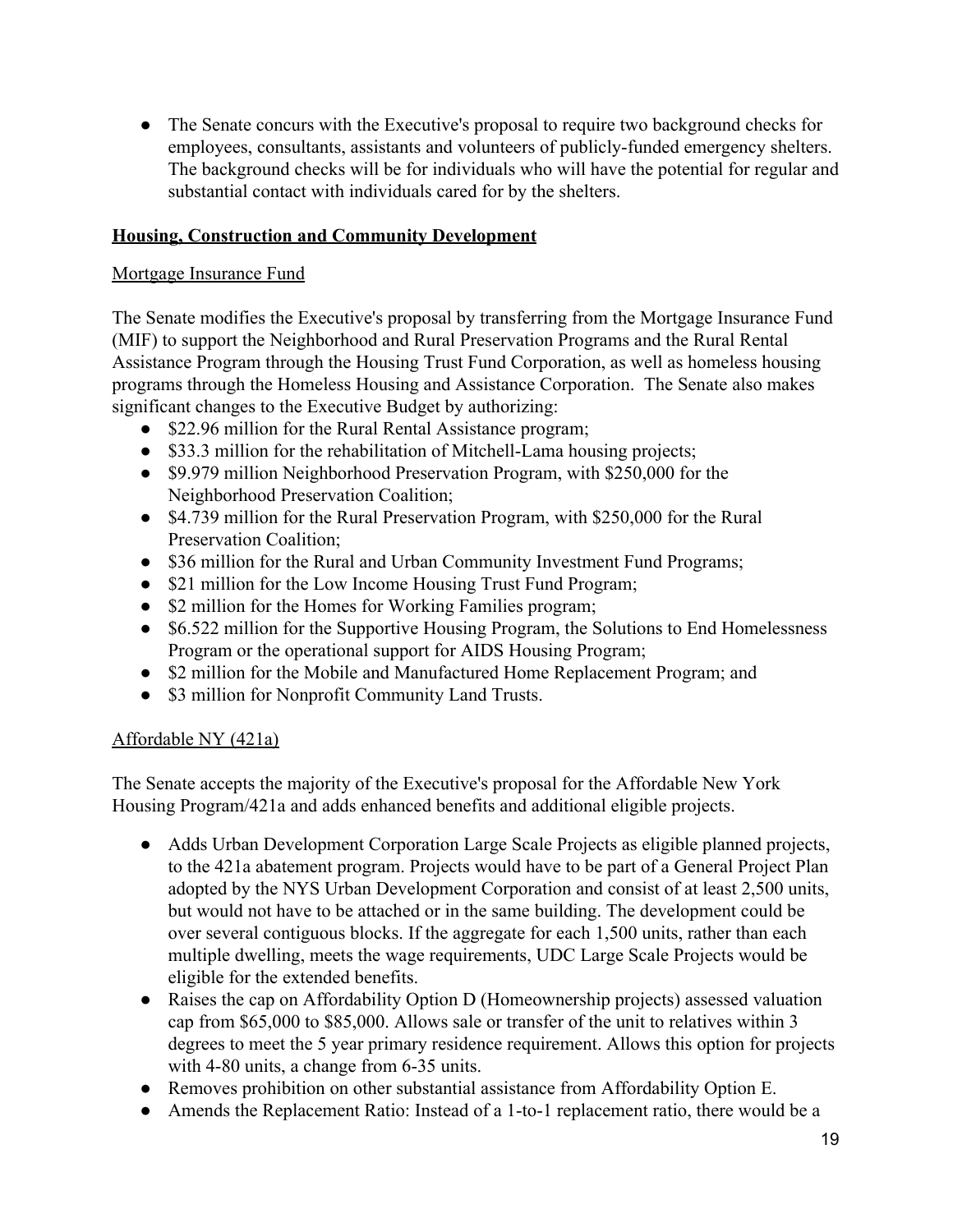4-to-1 ratio so that for every 4 affordable units lost to demolition, only 1 new unit would be required for the new project.

- Adds that if any rent stabilized unit is \$2,700/ month, the unit shall be excluded from Rent Stabilization laws- essentially removing units from Rent Stabilization prior to vacancy.
- The Senate Majority Revenue bill removes language pertaining to the effective date of the Rent Act of 2015, which appears to phase out portions of the Rent Act of 2015.

## Capital Projects

The Senate accepts the Executive proposal with no mention of the 2016-2017 Memorandum of Understanding between the three houses.

### New Housing Programs

- Mobile and Manufactured Home Replacement Program is a new deferred payment loan grant opportunity for homeowners with 80% AMI for the county, that would provide up to \$100,000 and homeownership courses, to replace dilapidated mobile and manufactured homes sited on land owned by the homeowner.
- First Home Savings Program authorizes first time home buyers to establish tax free savings accounts to purchase their first home. Account holders would be able to deduct deposits of up to \$5,000/ year from their state taxable income; married couples would be able to deduct up to \$10,000. Total contributions would be capped at \$100,000. Buyers would have to use the account withdrawal to purchase a primary residence in New York state and live there for at least 2 years.
- Affordable Senior Housing and Services Program provides capital funding to facilitate the construction and rehabilitation of affordable rental apartments for independent senior citizens over the age of 62, living in the same building or complex, 80% of whom have incomes of up to 80% AMI. The program also provides for service coordination funds to not-for-profit organizations, through the Office of the Aging, that would offer an array of free, on-site senior services to help promote healthy aging.
- Adds middle income buildings to the State Low Income Housing Tax Credit Program (SLIHTC) for units that serve households with incomes 130% of the AMI. The program is currently limited to units that service household with incomes at or below 90% AMI. SLIHC provides a dollar-for-dollar reduction in state taxes to investors in qualified housing.

### Miscellaneous

• Authorizes the New York city council to oversee the activities of NYCHA by requiring that the housing authority produce reports and conduct hearings to review the activities of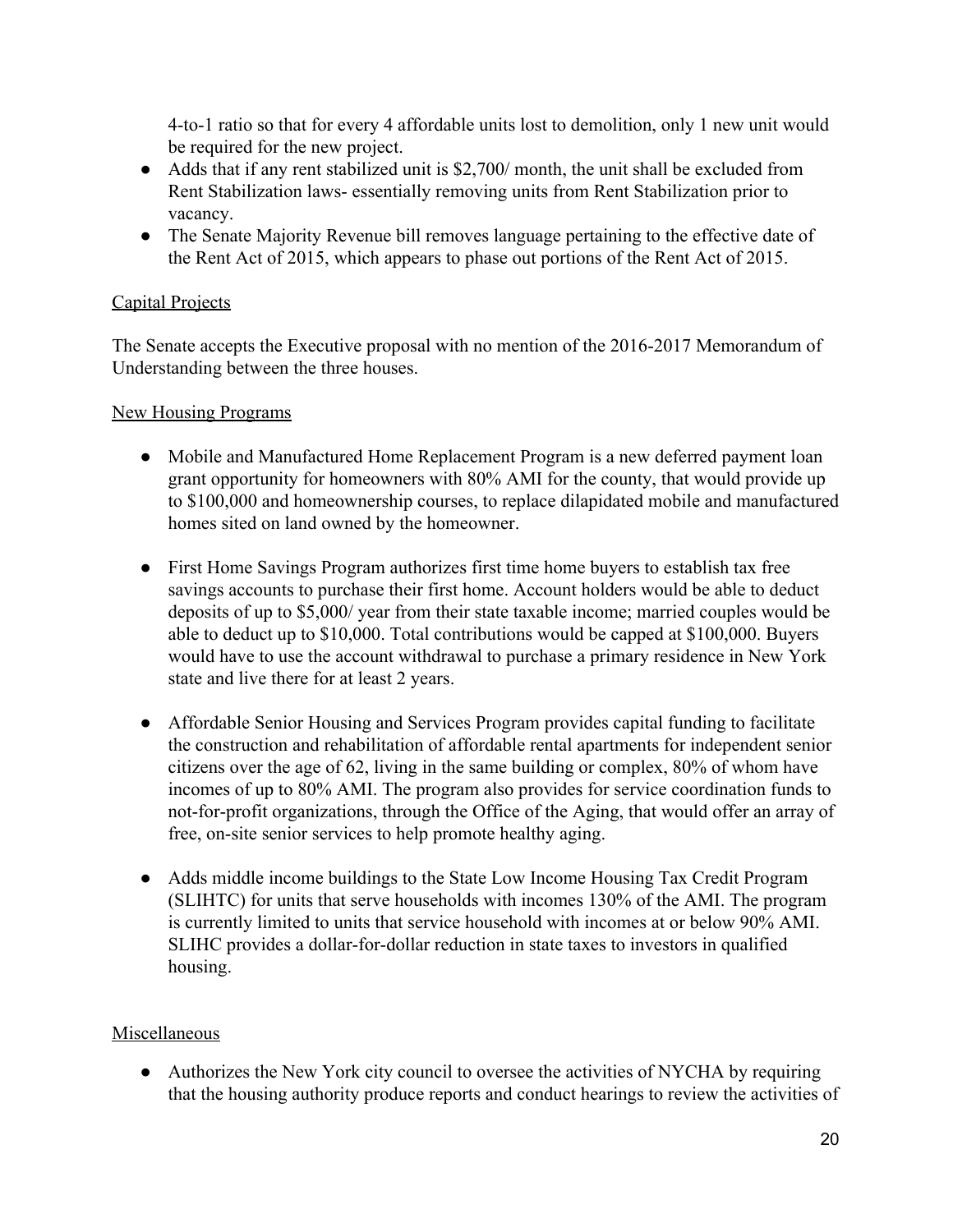NYCHA.

- Authorizes NYCHA to calculate the time a victim of domestic violence lives in a domestic violence shelter toward this priority designation, such that domestic violence shelters would be treated the same as homeless shelters.
- Creates an Independent Monitor Office within NYCHA, appointed by the Governor, to review and provide oversight of any project, and make recommendations regarding corrective action.
- Intentionally omits added protections for consumers utilizing reverse mortgage products.

# **Public Protection**

## Capital Projects

In the Senate's Capital Projects Bill they cut \$100 million from the Special Infrastructure Account and appropriate the remaining \$203 million as follows, To prepare for, prevent, deter, or respond to acts of terrorism; natural or man-made disasters, including severe weather events; risks to public safety, health, and/or other emergencies \$193 million. For services and expenses of the New York city police department for the purchases of vehicles including bulletproof glass and panels for vehicles \$4 million. And for services and expenses of law enforcement agencies outside of the city of New York for equipment purchases \$6 million.The Special Infrastructure account is cut by \$100 million and the money is divided into \$10 million for local police agencies and the remaining \$192 million is for anti-terrorism projects.

### Department Of Corrections and Community Service

In DCJS the Senate adds \$16.73 million in restoring all cuts in the Aid to Localities programs that were in the Executive's Submission. Westchester Policing is fully restored at \$2.3 million. The Senate increases the amount allocated to District Attorney Salaries by \$1.6 million. The Senate does not change the Executives cut to Prisoner's Legal Services. The Senate keeps SNUG funding at \$4.8 million but lines out the Bronx (\$700,000), Richmond County (\$450,000), Onondaga County (\$400,000) and Kings County (\$250,000). Additionally in DCJS, the Senate lump sums out \$5.104 million for unspecified law enforcement programs. The Senate specifically lines out the \$2.965 in specific programs such as Finger Lakes enforcement, Willard Drug Treatment and monies to various police departments. They reduce State Operations by \$400,000 in Administrative costs.

### Division Of Veterans Affairs

The Senate Restores all of their lined out programs from last year's budget totaling \$1.7 million add. They include aid to county and city veterans' service agencies pursuant to article 17 of the executive law \$1,177,000; For services and expenses of the veterans outreach center, inc. (Monroe County) \$250,000; For services and expenses of the SAGE Veterans' Project \$ 100,000; For services and expenses of the New York State Defenders Association Veterans Defense Program \$ 250,000; For services and expenses of Helmets-to-Hardhats \$ 200,000; and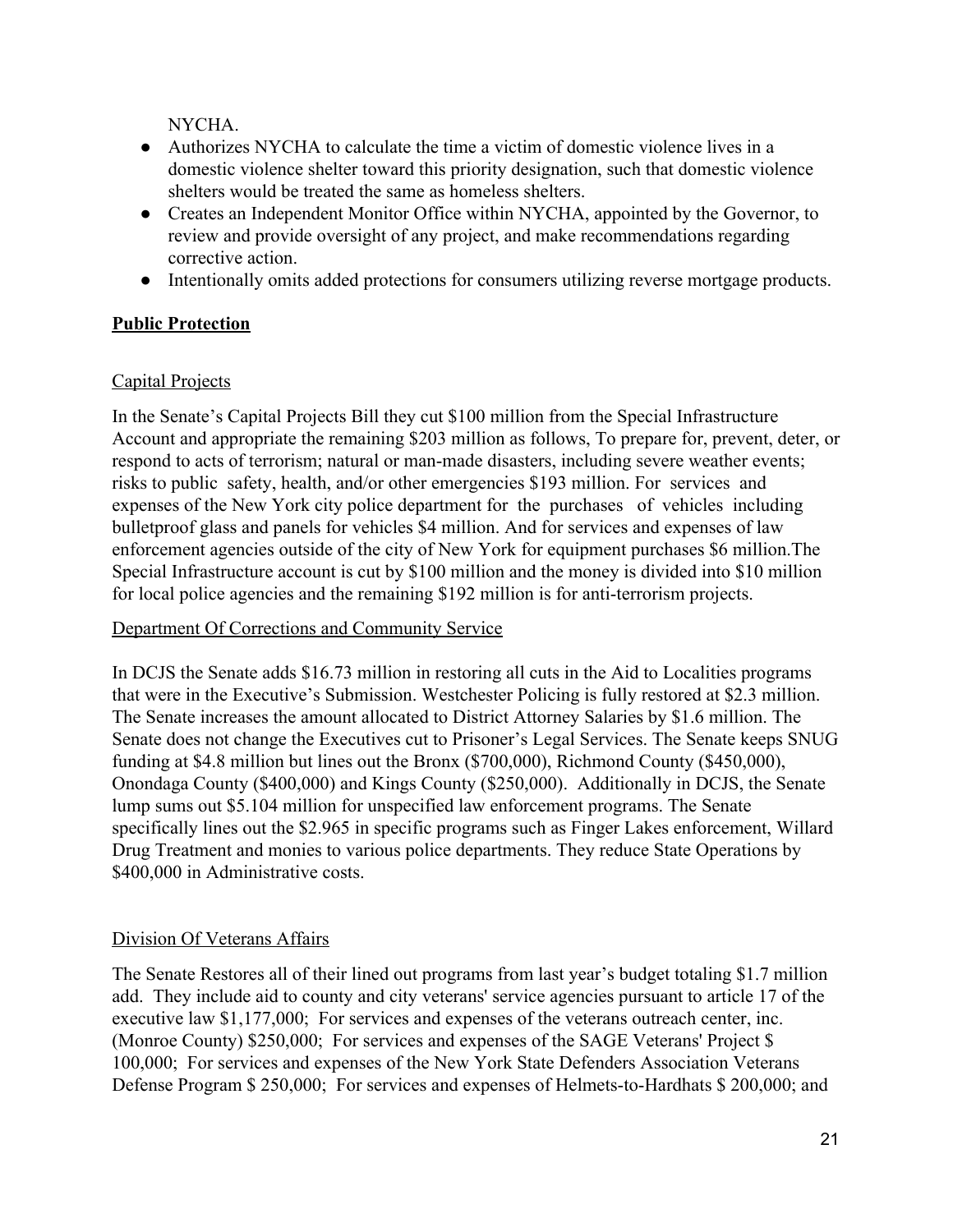For services and expenses of the Veterans Miracle Center \$25,000.

## Miscellaneous Appropriations

- The Senate proposes eliminating \$41 million for the Division of State Police in general fund by rejecting the support for Troop NYC.
- The Senate reduces \$2 million in Capital Projects for maintenance and improvement for the Division of Military and Naval Affairs.
- The Senate adds in Capital Projects \$100 million in Interoperable Communications for the Division of Homeland and Emergency Services.
- The Senate concurs with the Executive's proposal for two new programs to prevent Domestic violence in Newburgh and Troy.

## Raise the Age

Raise the Age is not included in the One-House bill, and the relevant provisions are intentionally omitted from the Senate budget bill.

## Identity Theft and Related Crimes

As in the Governor's proposal, the One-House adds a new degree of Computer Tampering and expands the range of Identity Theft crimes. The One-House bill also establishes several new crimes, including Petit Theft of Service; Denial of Service Attack on a Computer, Computer Service, Computer Program, or Computer Network; and Scheme to Defraud. The bill expands the crimes of Grand Larceny and Unlawful Possession of a Skimmer Device (which is renamed Criminal Possession of a Skimmer Device). The bill includes Scheme to Defraud in the definition of Public Corruption, and includes most of the newly-created crimes in the definition of Enterprise Corruption.

### Search Warrants for Electronic Communications

This bill would allow District Attorneys and other public servants to execute search warrants, where currently only police officers may execute search warrants. The proposal also codifies the permissibility of search warrants of electronic communications where the communications company is headquartered in, does business in, or offers services in New York.

### State Reimbursement for Public Defender Services

Accepted from the Governor's proposal; however, the deadline for ILS' plans to improve services is extended from December 1, 2017 to May 1, 2018, and the deadline for implementation has been extended from April 1, 2023 to April 1, 2024. The One-House bill also rejects the raising of driver's license suspension lift fees, criminal background check fees, and attorney registration fees to pay for the expense of State reimbursement of public defender services.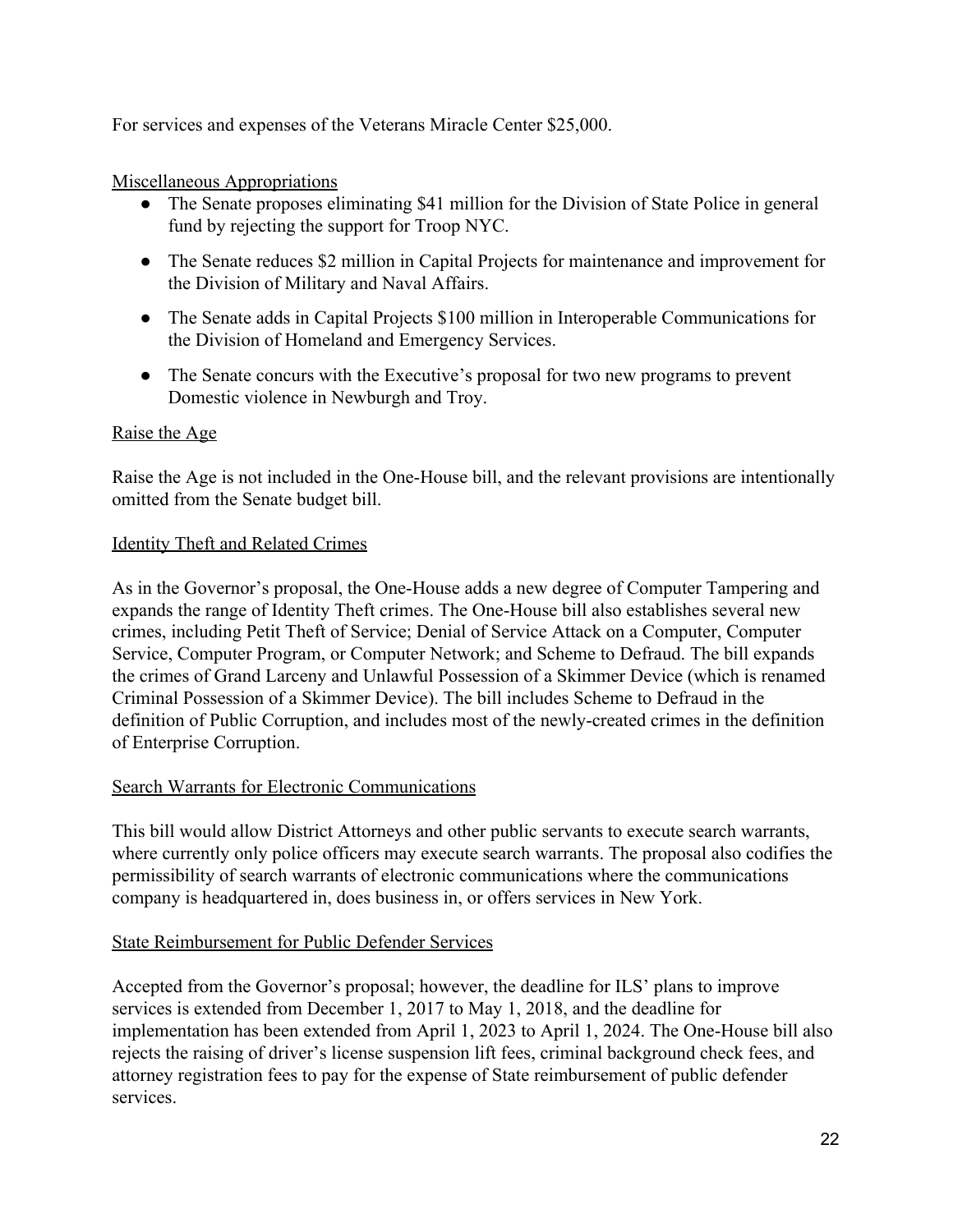### Hate Crimes Task Force

Modified from the Governor's proposal to remove the requirement that the task force inform the public of their rights and available remedies and the requirement that the task force makes reports to the Legislature. Instead, the task force would be instructed to comply with local law enforcement agencies "when at all possible."

#### Cemetery Desecration, Making Graffiti as a Hate Crime,

The One-House bill incorporates recently-passed bills S.1786 (Klein), which would enhance penalties for Criminal Mischief and Larceny committed at a place of religious worship or a cemetery; S.4777 (Carlucci), which would allow the crime of Making Graffiti to be charged as a hate crime; and S.1785 (Klein), which increases the penalties for gang-related graffiti and graffiti on buildings of religious worship. Senators Krueger and Montgomery voted No on S.1786, Senator Montgomery voted No on S.4777, and Senators Hamilton, Krueger, and Montgomery voted No on S.1785.

#### Diversion Court Programs

This One-House bill would allow Courts to look at a defendant's previously sealed cases, including juvenile delinquency cases, when making a determination regarding the defendant's placement in a diversion court. The bill also allows diversion court defendants to appear via video conferencing for most court appearances, and allows the court to require electronic monitoring of defendants. The bill would require that treatment facilities alert local police when a diversion court participant is being treated at that facility, and establishes the class D felony of Unauthorized Departure from a Rehabilitation Facility.

#### New York State Criminal Street Gang Act

The One-House bill establishes a scheme for criminalizing participation in a criminal street gang. If a defendant is convicted of Criminal Street Gang Activity, he or she would be subject to enhanced penalties. The bill would allow for the forfeiture of proceeds of these crimes and directs that 40% of funds forfeited be deposited into a newly-created fund for the prevention of street gang violence. The bill also directs the Education Department, in conjunction with the Division of Criminal Justice Services, to prepare training materials for the purpose of reducing gang-related activity and drug and alcohol abuse. The bill permits the Education Department and individual school districts to adopt uniforms or dress codes that prohibit "gang-related apparel."

### Youth Violence Prevention Task Force

The One-House bill establishes a Youth Violence Prevention Task Force, which would be composed of members appointed by the Majority and Minority leaders of the Assembly and Senate and by the Governor. The task force would study the effectiveness of current youth violence reduction programs and would issue a report on its findings by December 1, 2018.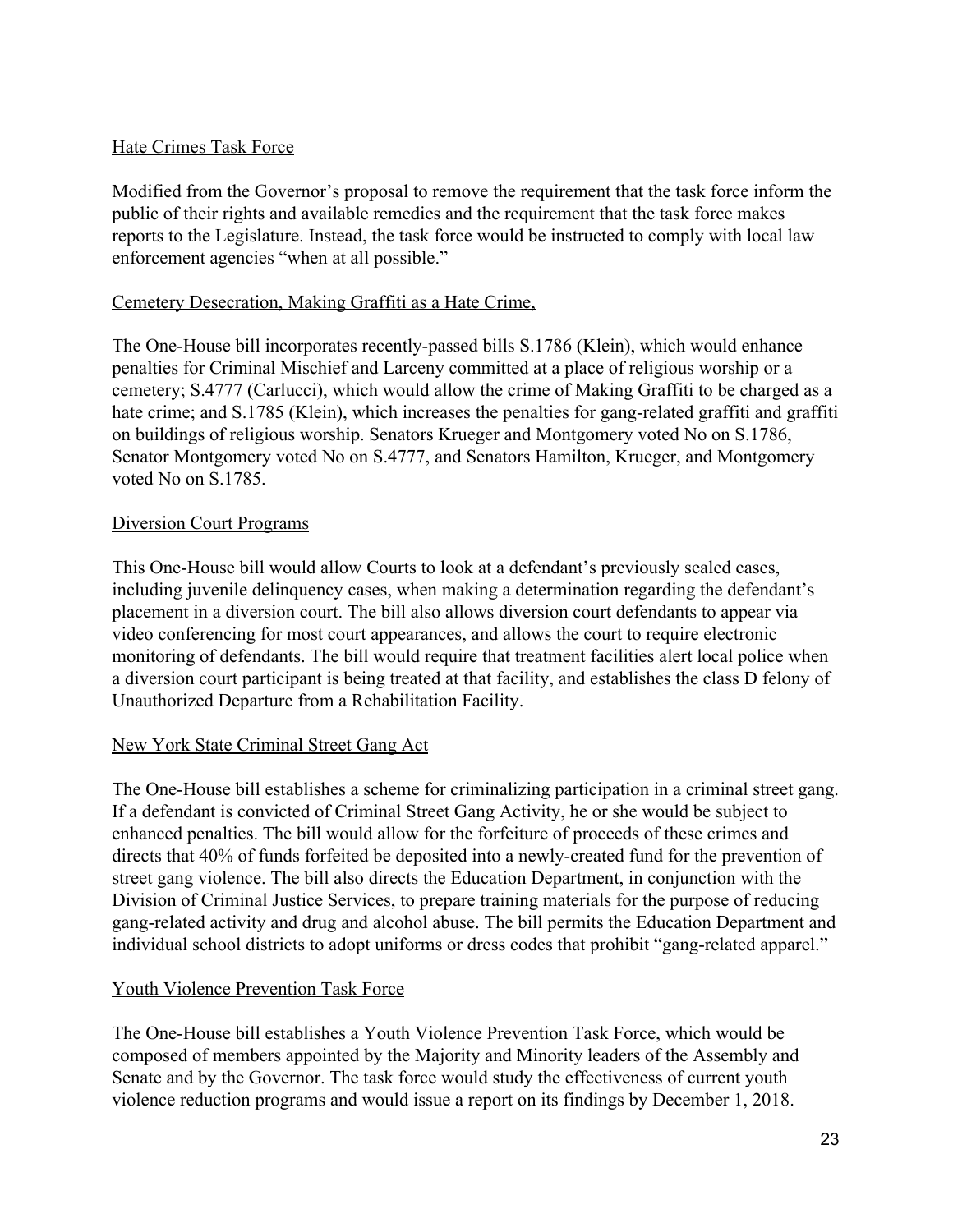## Translation of Orders of Protection

The bill would require that all orders of protection issued in Family Court and criminal courts be translated into the appropriate languages of the party. The language of this provision is very similar to S.5914-A of 2016 (Espaillat). This proposal has generally been an alternative Senate-preferred version to a similar bill that is supported by the Office of Court Administration and the Assembly.

Miscellaneous

- The Senate rejects decriminalization of marijuana.
- The Senate accepts the admissibility of photo arrays and the recording of interrogations of high level felonies.
- The Senate accepts the Governor's proposals regarding Victims' Services awards.
- The Senate rejects sentencing reform and reduction of prison sentences and post-release supervision.

# **Veterans, Homeland Security and Military Affairs**

### Cyber Security

The Senate Majority Budget proposal requires a comprehensive review and analysis of all cyber security services to be performed every five years and requires the formation of a cyber-security advisory board and the implementation of a cyber-security initiative. The Senate Majority also creates a cyber-security defense unit, including cyber incident response teams that would, among other things, focus on cyber education and attack prevention.

### Emergency Services

The Senate Majority Budget proposal directs New York City to develop and adopt a comprehensive emergency management plan, and authorizes cities with fewer than one million people, towns and villages to develop a plan, that includes provisions for home health care, medical professionals, nurses, doctors and hospice services.

# Veterans

The Senate Majority accepts the Executive budget proposal to improve the reach of veteran treatment courts and adds language to expand on the Veterans treatment court peer-to- peer mentoring program to allow VSO's to access grants under this program.

# **Ethics & Campaign Finance Reform**

The Senate did not take any action whatsoever to accept, reject, or modify any of the proposals contained in the Executive's "Good Government and Ethics Reform" stand-alone Article VII bill. That bill was introduced on January 23, 2017 (S2010) but has not been amended to date.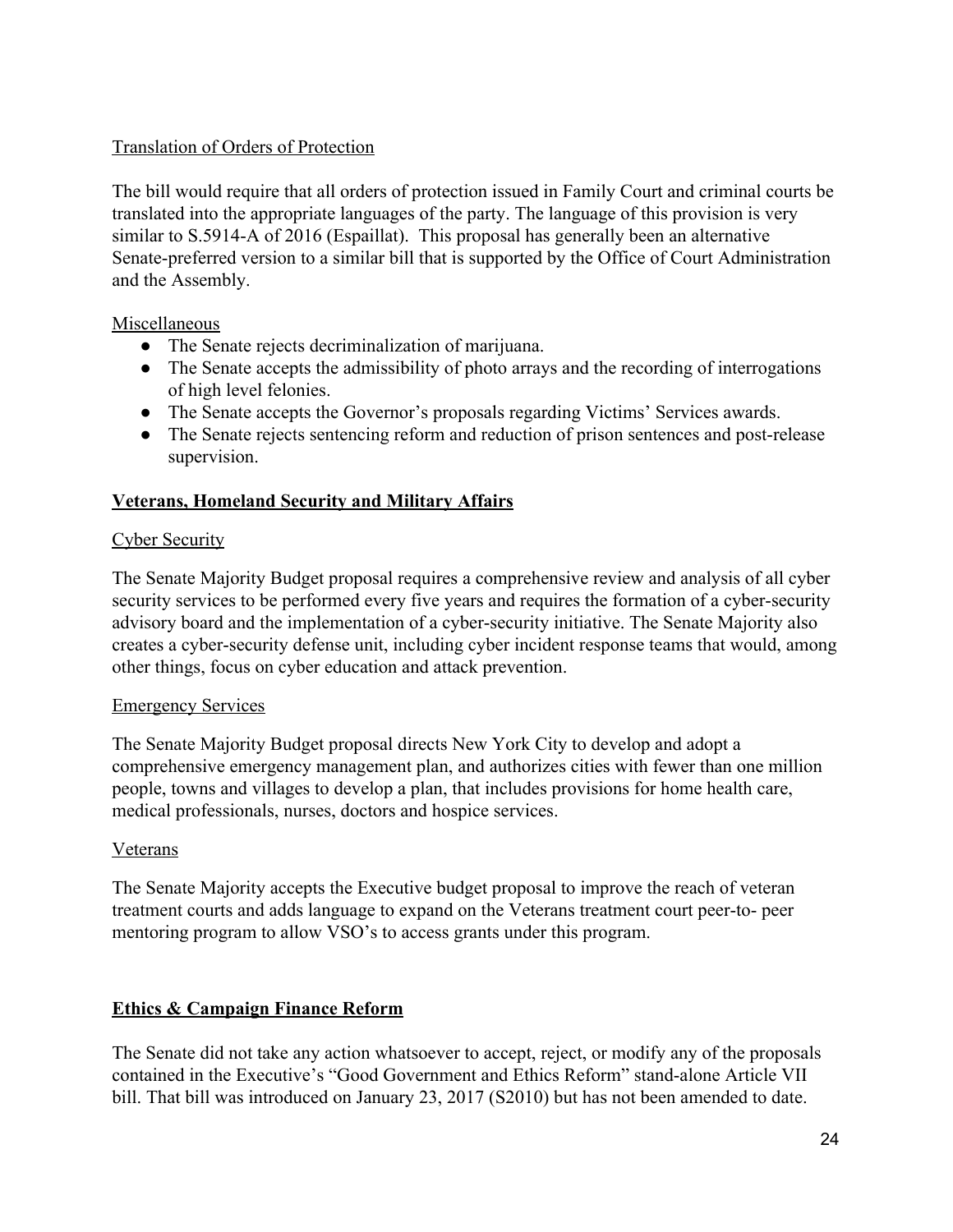The State Senate has not submitted any new proposals pertaining to campaign finance reform or ethics in any of the Executive's budget bills that have been introduced and subsequently amended. Proposals rejected by the Senate include the following items:

- Requires all legislators to seek an advisory opinion from the Legislative Ethics Commission ("LEC") before earning any outside income in excess of \$5,000 per year.
- Close the so-called "LLC Loophole", effectively reducing their contribution limits to \$5,000 in the aggregate each year.
- Require local elected officials who earn more than \$50,000 per year in a government salary, as well as all County Executives, County Managers, and all Chairs of County Boards of Supervisors to file the state financial disclosure forms.
- Implements campaign finance proposals such as a voluntary system of full public financing, reducing campaign contribution limits, lowering contribution limits to soft money "housekeeping accounts" from unlimited to \$25,000, lowering "hard money" contributions to party accounts from \$62,500 to \$25,000, requiring additional disclosure by "bundlers" of campaign contributions, limiting party or constituted committee transfers and spending limits on behalf of individual candidates to \$5,000 per election, except under limited circumstances, requiring contributions or loans in excess of \$1,000 be reported within sixty day, and requiring additional disclosure of loans.
- FOIL reform to incorporate the legislature into FOIL, expedites FOIL appeals, and amends the attorney's fees provisions and when they can be awarded during FOIL litigation.
- Provides Inspector General jurisdiction to investigate contracted parties with the state in agency procurements when there are allegations of fraud, corruption, criminal activity or conflicts of interest.
- Creation of a Chief Procurement Officer ("CPO") to oversee the integrity and uniformity of procurement practices and oversight.
- Prohibits campaign contributions by those that submit bids, quotes, or responses to state contract offers to officeholders in the governmental branch awarding the contract.
- Creates a system of automatic voter registration for qualified individuals who apply for a driver's license, renewal, or identification card.
- Establishes a system of early voting in each county throughout the state.
- Restricts any outside earned income a member of the state legislature could earn to 15% beyond the member's statutorily set salary.
- Constitutional amendment allowing New Yorkers to register and vote on the same day.
- Constitutional amendment proposal creating four-year legislative terms for legislators, and eight-year term limits for members of the legislature and statewide elected officials.

# **Labor and Workforce**

# **Appropriations**

The Senate modifies the Executive's proposal by decreasing the General State Charges budget by \$120 million for the purposes of adjusting spending to reflect a re-estimate of cash disbursements for employee fringe benefits.

The Senate adds nearly \$15 million to the Executive proposal to support programs such as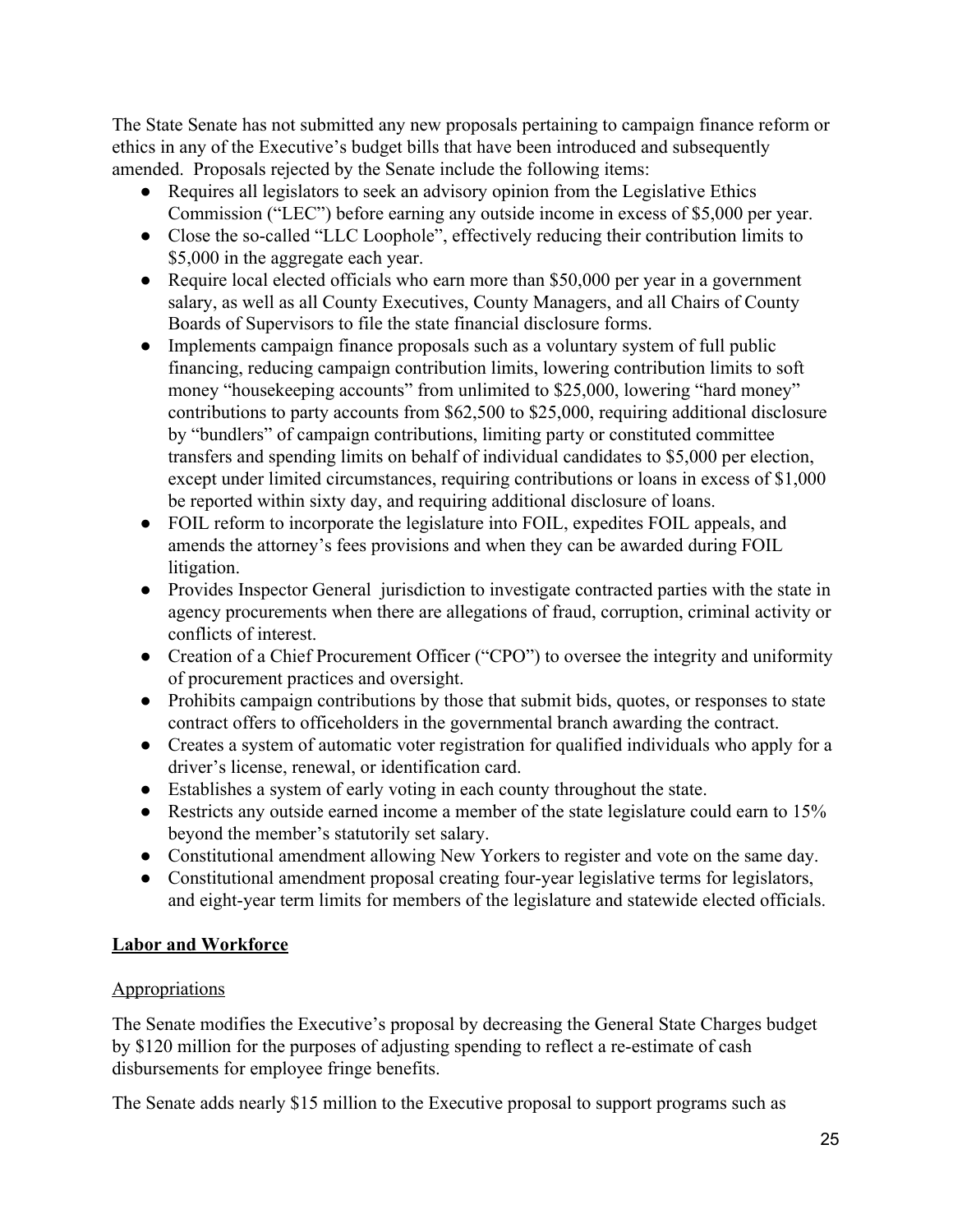# AFL-CIO WDI, Cornell ILR, YouthBuild, Displaced Homemakers.

## Wage Theft and Minimum Wage

The Senate rejects the Executive's proposals to enhance wage theft remedies, and adds a new proposal that would require the Department of Labor to smooth the increased wages for fast food workers under the wage order that existed prior to the 2016 minimum wage deal (instead of giving the Department of Labor the option to do so, as was agreed up in 2016). The Senate adds language matching legislation by Senator Amedore that charges UI benefits to the State trust fund instead of an employer account for benefits created by laying off an employee due to a paid family leave beneficiary returning to work.

The Senate adds new language that would adjust the Minimum Wage Reimbursement Credit and allow a business to claim a youth who is paid at minimum wage or no more than 50 cents over the minimum wage. This language corresponds to concerns brought forward by the Food Industry Alliance, which argued that the reimbursement credit cannot be used when a business is required to pay youth anything more than minimum wage due to a union contract;

### Public Employees

The Senate rejects the Executive's proposal to create an Administrative Hearings Unit, as are proposals that would provide reforms to the State Insurance Fund, cuts in state retiree healthcare benefits, hiring flexibility for the Office of Information Technology Services, and creation of part-time unemployment benefits.

The Senate also adds new proposals that would enhance the ability of retired employees to return to state service without forfeiting pension benefits, including lifting the income cap for such work from \$30,000 to \$50,000 and create a blanket waiver for the hiring of retired police officers as school resource officers.

### **Buy American**

The Senate concurs in part with the Governor's Buy American proposal, but modifies the language to conform more with S.4073/Robach, which applies the provisions only to manufactured goods procured as part of a contract for public works or public buildings. The Senate also includes language exempting Canadian iron or steel to the extent such provisions are inconsistent with international trade agreements;

### Miscellaneous

- The Senate rejects the proposal to extend and expand the Urban Youth Jobs Tax Credit, which, if enacted, would eliminate tax credits after the 2017 tax year;
- The Senate includes language that corresponds to S.5186/Carlucci, which would provide grants out of a \$150,000 allocation to companies that manufacture goods in New York and create a "New York Made" label for such products;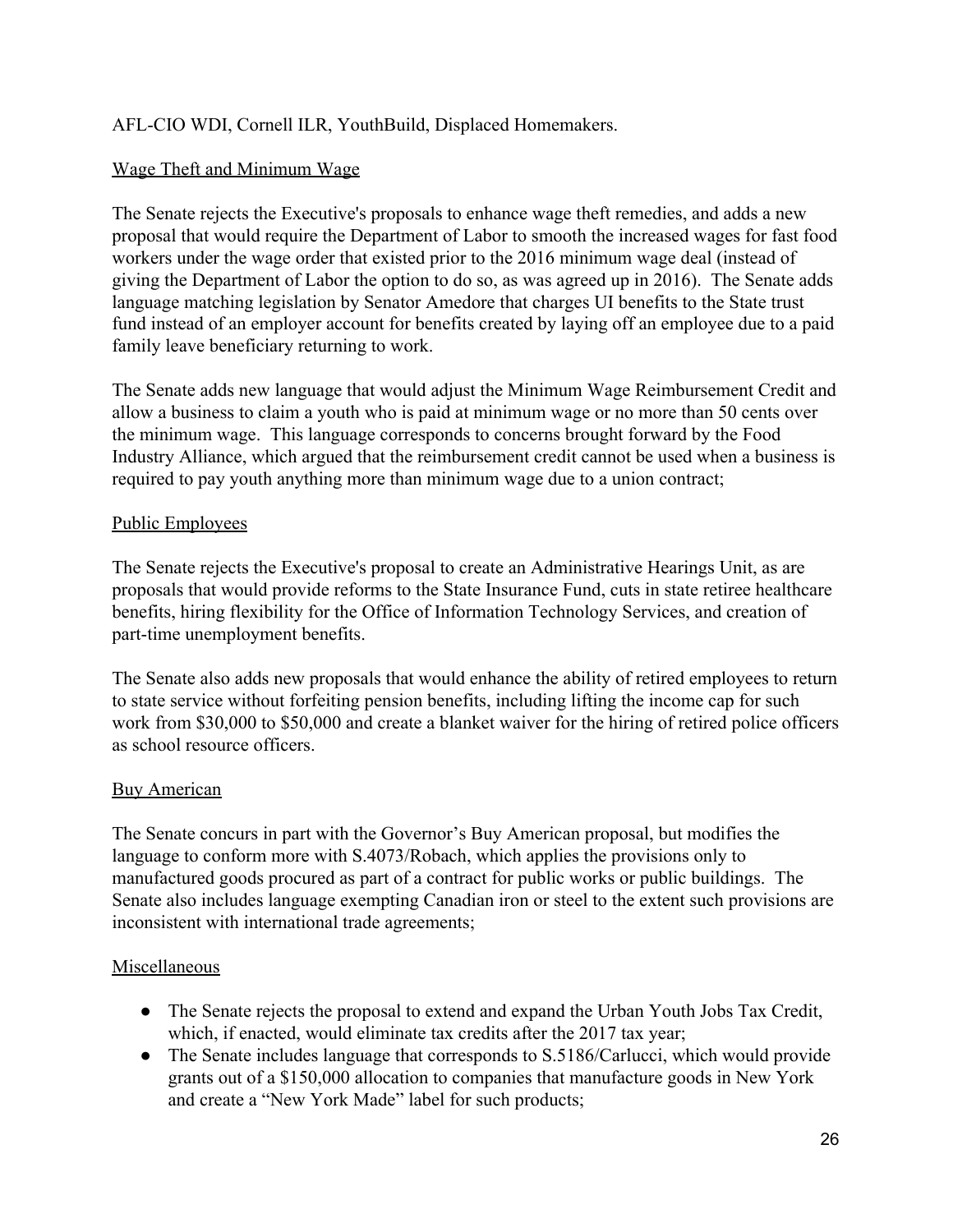- The Senate adds language to exempt NYCHA from new mold licensure requirements, as previous proposed in legislation sponsored by Senator Savino;
- The Senate adds language that would extend the filing deadline from 2 years to 5 years for New York State firefighters to apply for accidental disability retirements for certain cancers. Similar legislation has been pushed by Senator Golden in previous years; and
- The Senate adds a new proposal that would prevent the Executive from reducing positions via attrition or otherwise in any agency where at least 25% of the current FTEs have worked overtime unless caused by emergency situations. This proposal attempts to prevent loss of jobs due to attrition in human service agencies such as OPWDD or OMH due to the high levels of overtime among current employees.

# **Environment**

## \$2 Billion Water Quality Appropriation

The Senate accepts the Executive's proposed \$2 billion Water Quality infrastructure appropriation making minor modifications to eligible projects to further explicitly authorize agricultural project support among various categories such as water quality improvement, lead service line replacement, and road salt management, among others. The Senate additionally proposes a \$5 billion Water Quality bond act as discussed within the health budget.

# \$300 Million EPF

The Senate accepts the Executive's proposed \$300 million environmental Protection Fund and provides minor modifications to internal funding lines, including: reducing EJ community impact grants from \$4 million to \$2 million; reducing the climate change account from \$21.6 million to \$17.2 million and including a new \$3 million suballocation for farmer drought assistance; including a new \$5 million Catskill Park stewardship projects line; a new \$3 million Cornell Lyme Disease line; and a new \$700,000 suballocation for a Long Island commission for aquifer protection.

### \$108 Million RGGI Sweep

The Senate proposes to sweep a total of \$108 million from RGGI proceeds. This is accomplished by increasing the Executive's proposed \$23 million RGGI sweep to the general fund to \$78 million (\$55 million increase), and allocating an additional \$30 million to a fund created in 2015 to provide community contingency support for communities whose tax bases are significantly impacted by electric generating facility closures. This original program swept \$30 million from RGGI, and this current proposal would increase the fund to a total of \$60 million, extend the percentage of revenue losses that the support would cover (increased from 80% to 100%), and increase the duration that a community can access the contingency funds (from 5 to 10 years) –PPGG Part RR.

Extension of Compliance Deadline for Diesel Emissions Reduction Act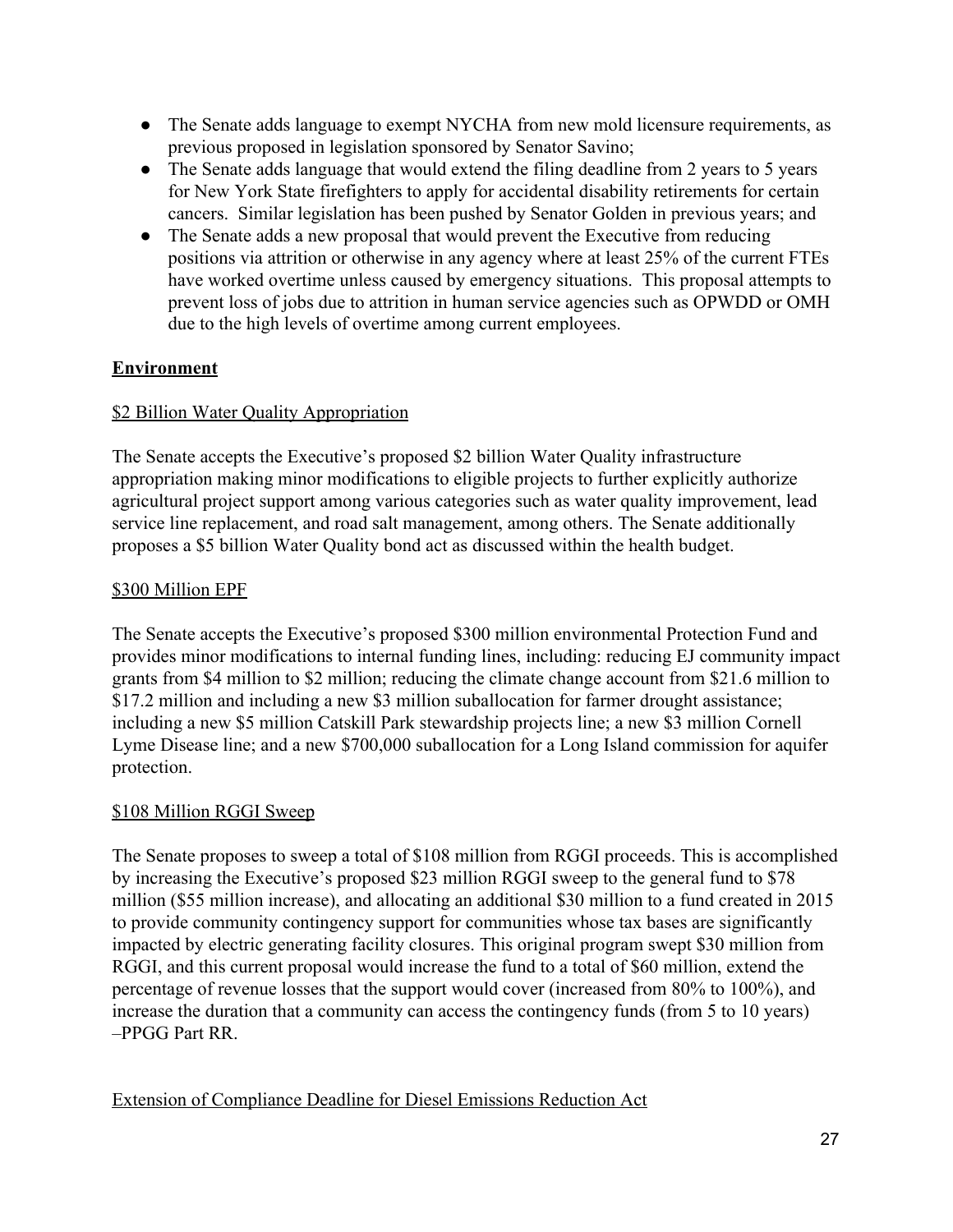The Senate proposes to extend the DERA compliance deadline from December 31, 2017 to December 31, 2019. This proposal also eliminates state contractors from DERA requirements; extends the waiver period for soon-to-be retired vehicles by four years until 2022; and pushes back a required DEC report on the status of DERA compliance by two years until 2020.

#### Food Waste and Food Scraps Recycling

The Senate rejects the Executive's proposal to require high-volume food waste generators to donate edible, unsold foods to local charities, and send inedible excess food waste to organics recyclers if they are within 50 miles.

### State Matching Funds for Waterfront Revitalization

The Senate accepts the Executive's proposal to increase state matching funds for Department of State Local Waterfront Revitalization Program projects from 50 percent to 75 percent. The Senate also accepts the Executive's EPF proposal of \$16 million for this program including \$10 million for inner city and underserved communities.

#### Yearling Buck Protection Program

The Senate One-House includes Senator O'Mara's bill S.4739-A which would create a secondary Yearling Buck Protection Program. The existing program only applies to one wildlife management unit, this would establish a similar program for several other units. The definition of "antlered deer" is less extensive in this proposal. Those under seventeen are exempted from its provisions.

### Miscellaneous

- The Senate rejects the Executive's proposal to create a companion capital account to the State Oil Spill Fund.
- The Senate rejects the Executive's proposal to add the climate change mitigation and adaptation account to additional areas of law that enumerate the accounts within the EPF.
- The Senate includes Senator Gallivan's bill S.1386-A, which amends numerous provisions established within 2014 crossbow authorization legislation to expand the use of a crossbows in New York, treating crossbows more as a longbow and less as a gun. This expansion includes allowing 12 and 13 years old to hunt with a crossbow if accompanied by a parent or guardian and eliminating the requirement that safe crossbow use be taught in required hunter education courses.
- The Senate includes Senator Griffo's bill S.3156 which lowers the universal hunting age from 14 to 12 years old, including crossbows and big game rifle hunting.
- The Senate includes Senator Lanza's bill S.2640 which would exempt bulk storage facilities located within one mile of a similar major facility in an adjoining state from increases to petroleum transfer fees. This legislation would impact only one facility, the Kinder Morgan Terminal which is located on Staten Island. The projected reduction to the Oil Spill Fund would be approximately \$1 million.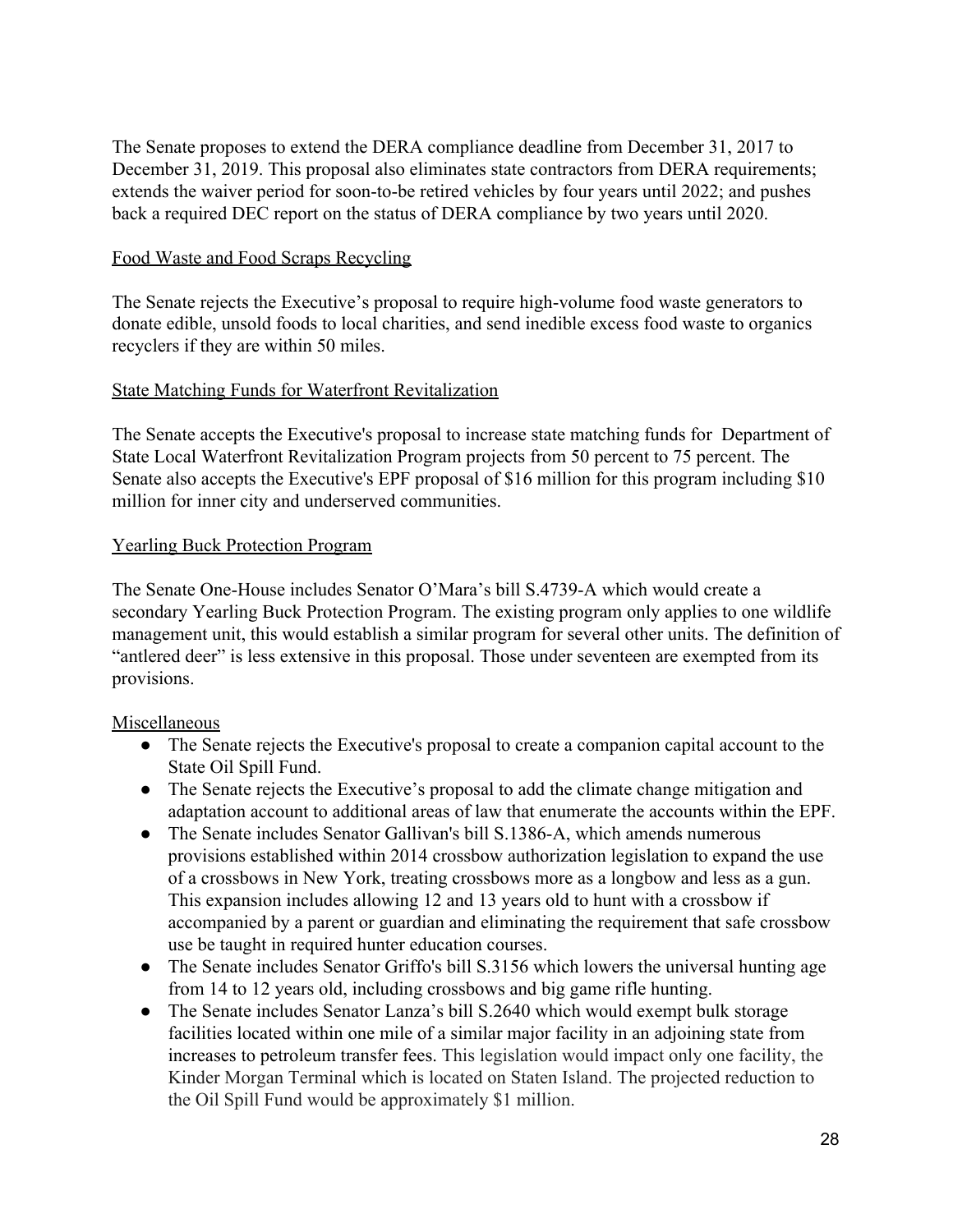• The Senate includes Senator Funke's bill S.1045 which would extend the renewal schedule for the two most common pesticide applicator licenses from one to three years. This would also reduce the associated fee from an annual \$200 fee to a 3-year \$450 fee, causing a projected annual loss of revenue to the state of approximately \$330,000. Pesticide applicator fees support DEC programs.

## **Agriculture**

#### Fully Restores Aid to Localities Programs

The Senate fully restores \$9.5 million in Agricultural Aid to Localities program funding and increases the overall appropriation to \$33.5 million by proposing an additional \$2.6 million to support six new spending lines, including \$1 million for an additional round of beginning farmers grants as well as assistance for organics certification, school gardening programs, and Cornell labor law farmer assistance, among others.

#### Reduces State Fair Capital and Supports Local Fairs and Humane Societies

The Senate reduces the Executive's \$50 million capital appropriation for a second round of state fairground upgrades by \$20 million to a total of \$30 million, and offsets this reduction by proposing new funding of \$10 million for local fairground capital projects (increased from \$5 million in SFY 2016-17), and \$5 million for municipal and not for profit humane society capital improvements (\$5 million also included in Assembly 1-House Budget).

#### Rejects Taste NY Marketing Appropriation

The Senate rejects a \$850,000 state operations appropriation within the department to support marketing for the Taste NY program (this is in addition to a \$1.1 million Ag ATL appropriation for the same purpose).

#### **Cultural Affairs, Parks and Tourism**

Rejects \$320 Million in Parks and Trails Capital Appropriations

- The Senate rejects the Executive's proposed \$120 million capital appropriation for State Park infrastructure upgrades;
- The Senate rejects the Executive's Empire State Trail proposal (\$123 million to the Hudson River Valley Greenway Communities Council and \$77 million to the NY Power Authority);
- The Senate *accepts* the Executive's ATL proposal of \$42.5 million for the NYS Council on the Arts; and
- The Senate *accepts* the Executive's proposed \$38 million capital appropriation to the Olympic Regional Development Authority.

#### Miscellaneous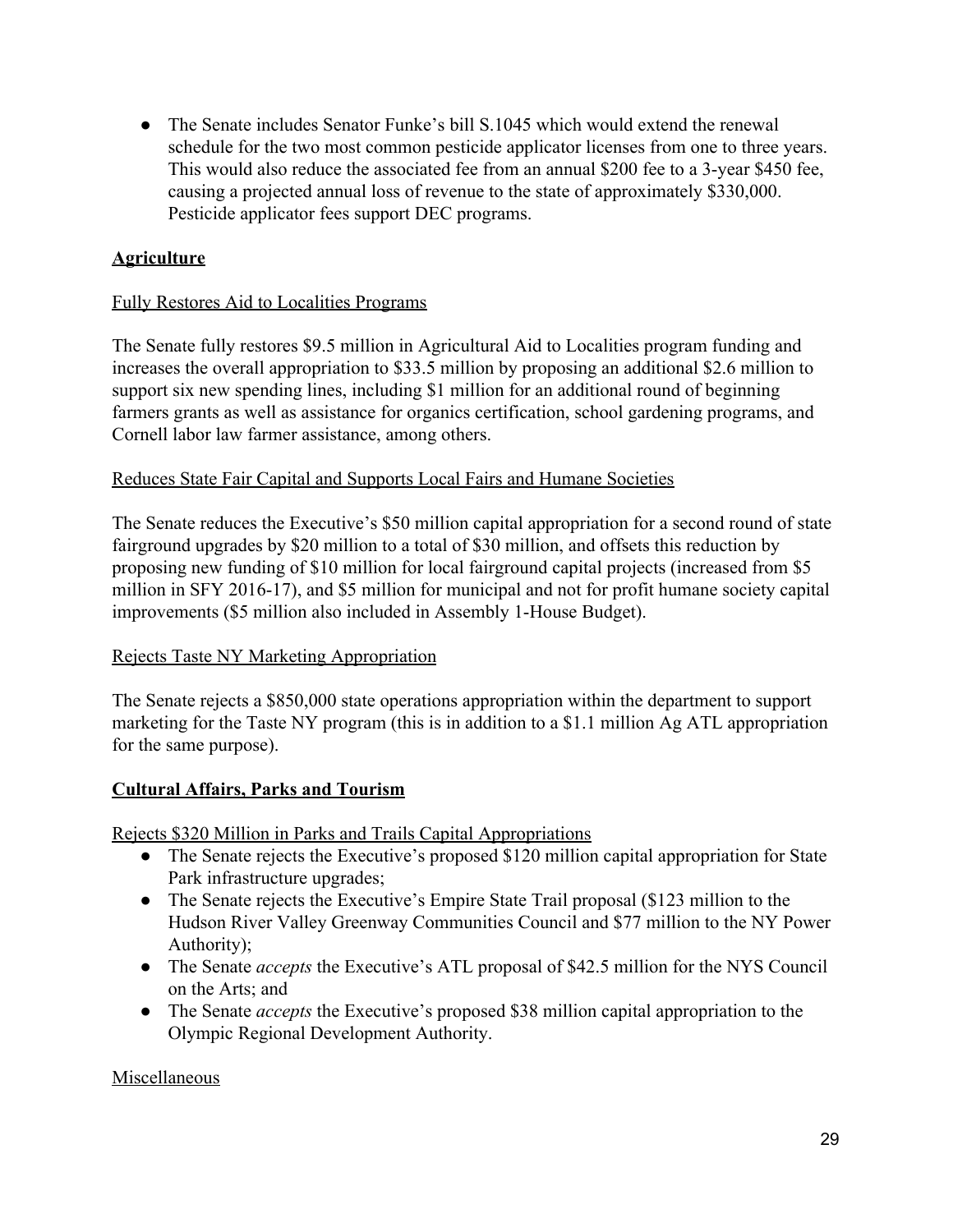● The Senate rejects the Executive's proposal to remove the the chairman of the State Athletic Commission from the list of positions with the statutory salary of \$101,600.

# **Transportation**

## **CHIPS**

The Senate proposes a \$75 million increase in CHIPS aid, bringing the annual total to \$552.7 million, including flat Marchiselli funding.

## NY Works

The Senate proposes a \$107 reduction in New York Works funding, bringing the total to \$1.49 billion: specifically, the State provides less funding for non-federal aided highway purposes affiliated with the 2015-19 DOT Capital Plan -a reduction of \$270 million. The Executive added this same amount in the 30-day Amendments. The Senate provides an additional \$27.5 million in Aviation funding and \$50 million for state and local bridges. The Senate also provides an increase of \$85 million for non-MTA transit aid under New York Works.

### Mass Transit Operating Aid

The Senate proposes an \$11.3 million increase in Aid to Localities appropriations to the Department of Transportation. The Senate provides no major fiscal changes to mass transit operating aid for MTA, but includes \$6.8 million for downstate operating transit aid and \$4.5 million to upstate operating transit aid:

Downstate non-MTA increases:

- \$67,000 for Rockland County
- \$656,000 for Staten Island Ferry
- \$1.1 million for Westchester County
- \$1.3 million Nassau County
- \$518,000 for Suffolk County
- \$1.7 million for NYC DOT (further provides that \$2 million of this less-than-\$2 million appropriation be expended on express bus service for Staten Island)
- \$636,000 for Formula Aid
- \$758,000 for all systems, except for the MTA

Upstate Transit System increases: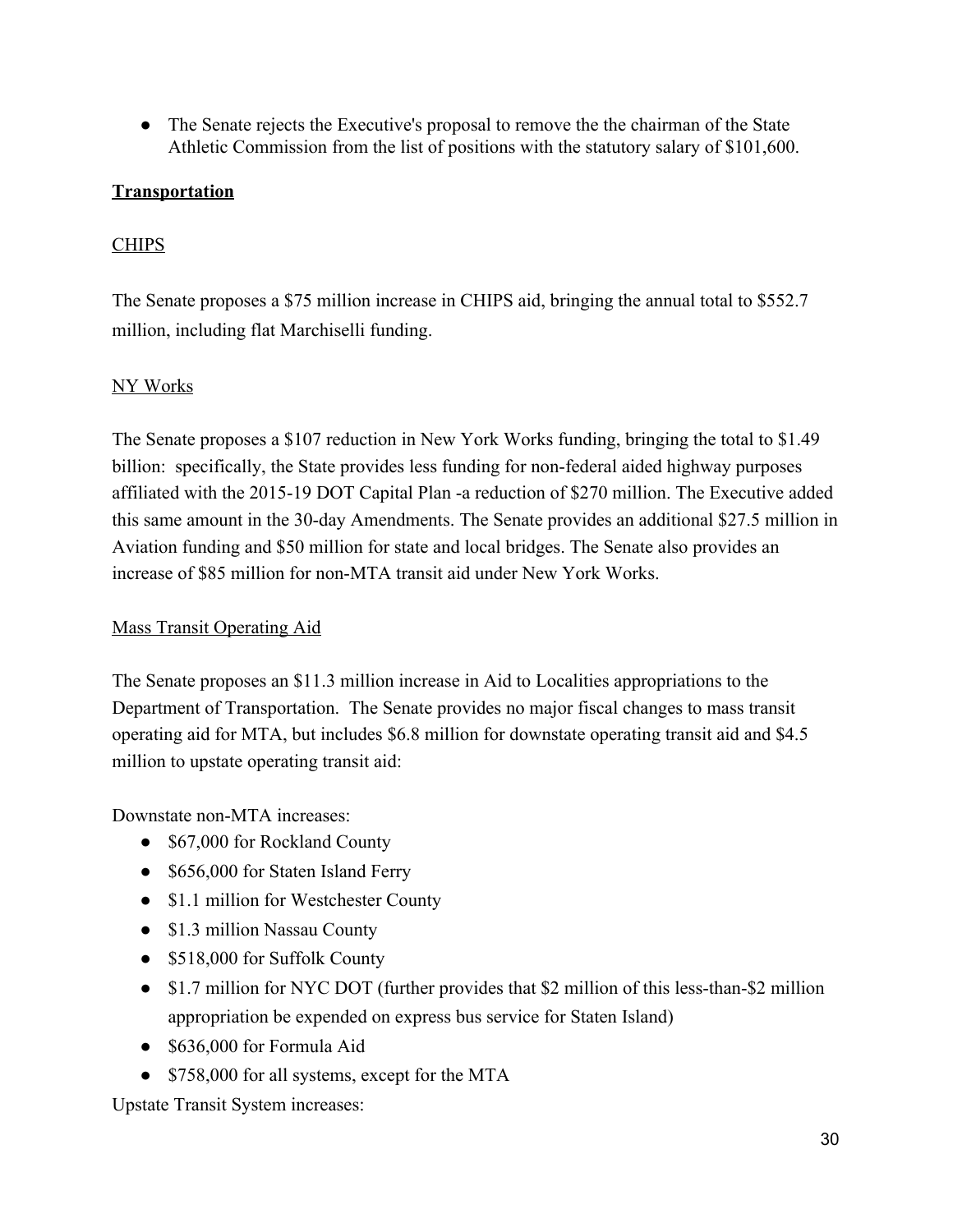- \$714,000 for CDTA
- \$652,000 for CNYRTA
- \$791,000 for RGRTA
- \$1.1 million for NFTA
- \$786,000 for Formula Aid
- \$496,000 for all systems

## Non-MTA Capital Projects

The Senate includes \$6.17 million, bringing the total to \$79 million, for non-MTA capital purposes including costs of mass transportation capital projects and facilities. Combined with New York Works, a total of \$91 million additional capital assistance is provided for non-MTA systems.

## Verrazano Narrows Bridge Commercial Vehicle Rebate

The Senate provides an additional \$3.5 million of General Fund resources for costs associated with increasing the Verrazano Narrows Bridge residential rebate program.

### Rural Medical Transportation Program

The Senate also provides \$5 million for the Commissioner of Transportation to develop and submit a plan to the Governor and legislative leaders recommending equitable distribution for rural public transportation systems negatively impacted by changes in Medicaid reimbursements (non-emergency medical transportation) related to the Medicaid Redesign program.

### Aviation Purposes

The Senate provides an additional \$2 million for aviation capital purposes, provided through the Dedicated Highway and Bridge Trust Fund, bringing total funding to \$6 million. Combined with New York Works funds, an additional \$29.5 million is devoted to aviation capital.

### NPS/Consultant Increase

The Senate increases non-federal highway capital aid by \$11.5 million for non-personal services, which generally covers contractual services, equipment, or supplies.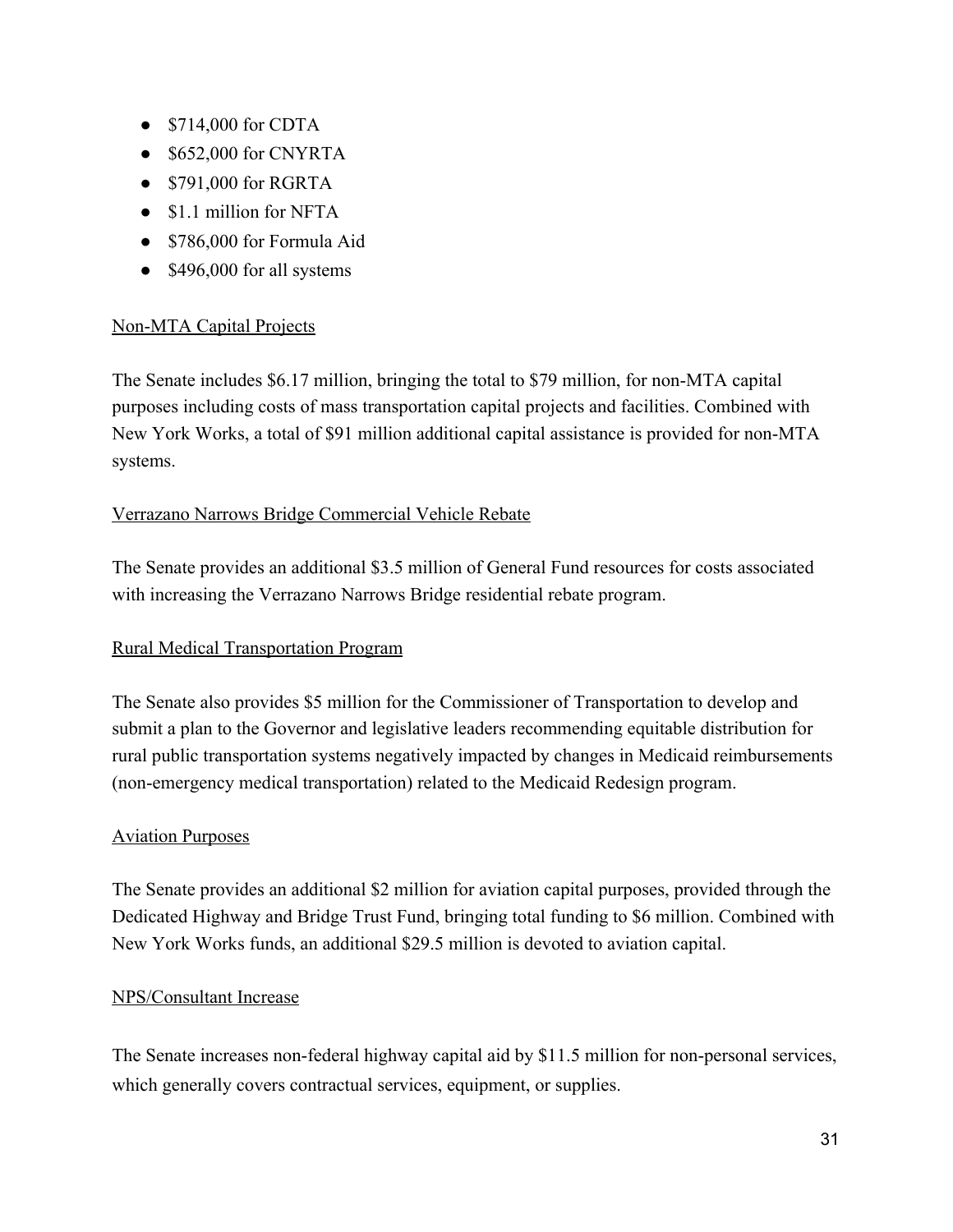# Design-Build

The Senate rejects the Executive's proposal to extend design-build/best value authorization permanently and expand to include all state authorities and agencies. The Senate also rejects the design-build extension language placed in the appropriations, as they did last year.

# Miscellaneous

- The Senate modifies the proposal to increase the oversize motor carrier permit cap from 10,000 through 2025 to increase the cap by 2,000 instead for any year.
- The Senate rejects the proposal to empower the Public Transportation Safety Board to withhold transit operating assistance funds for failure to comply with PTSB orders.
- The Senate modifies the proposal to increase motor carrier dimensions in connection with Federal statutory changes to eliminate the provision requiring suspensions of vehicle registrations when motor carriers have been issued out-of-service orders by the Federal DOT.
- The Senate modifies the toll scofflaw provision to clarify that criminal "theft of services" charges would not be triggered until a value of at least \$500 is obtained.
- The Senate rejects the proposal to increase reinstatement fees for out-of-state license revocations, which bring them into line with New York residents.
- The Senate rejects the proposal to increase motor vehicle title fees, and rejects the proposal authorizing DMV to issue a \$5 fee to cover REAL ID-compliant licenses.
- The Senate rejects the proposal authorizing DOT to enter into shared services agreements with NYPA and the Canal Corporation to maintain the canal system.

The Senate also adds many additional proposals modeled off of Senate Republican and IDC bill introductions. Noteworthy or controversial proposals include:

- The Senate adds authorization for a "Canadian citizen trail pass" for registered snowmobilers from Canada, so that they can use New York snowmobile trails upon obtaining a one year registration. (S. 1529/Ritchie)
- The Senate adds a repeal of the definition of "transportation purpose" that was added to the 2016 Enacted Budget. The Budget proposal was opposed by the City of New York and many local parks groups and community advocates. An identical bill to the Senate one house language was vetoed by the Governor in 2016 (S.8037 of 2016, S.3976 of 2017).
- The Senate adds a modification permitting ATVs to weigh 1500 pounds dry weight, a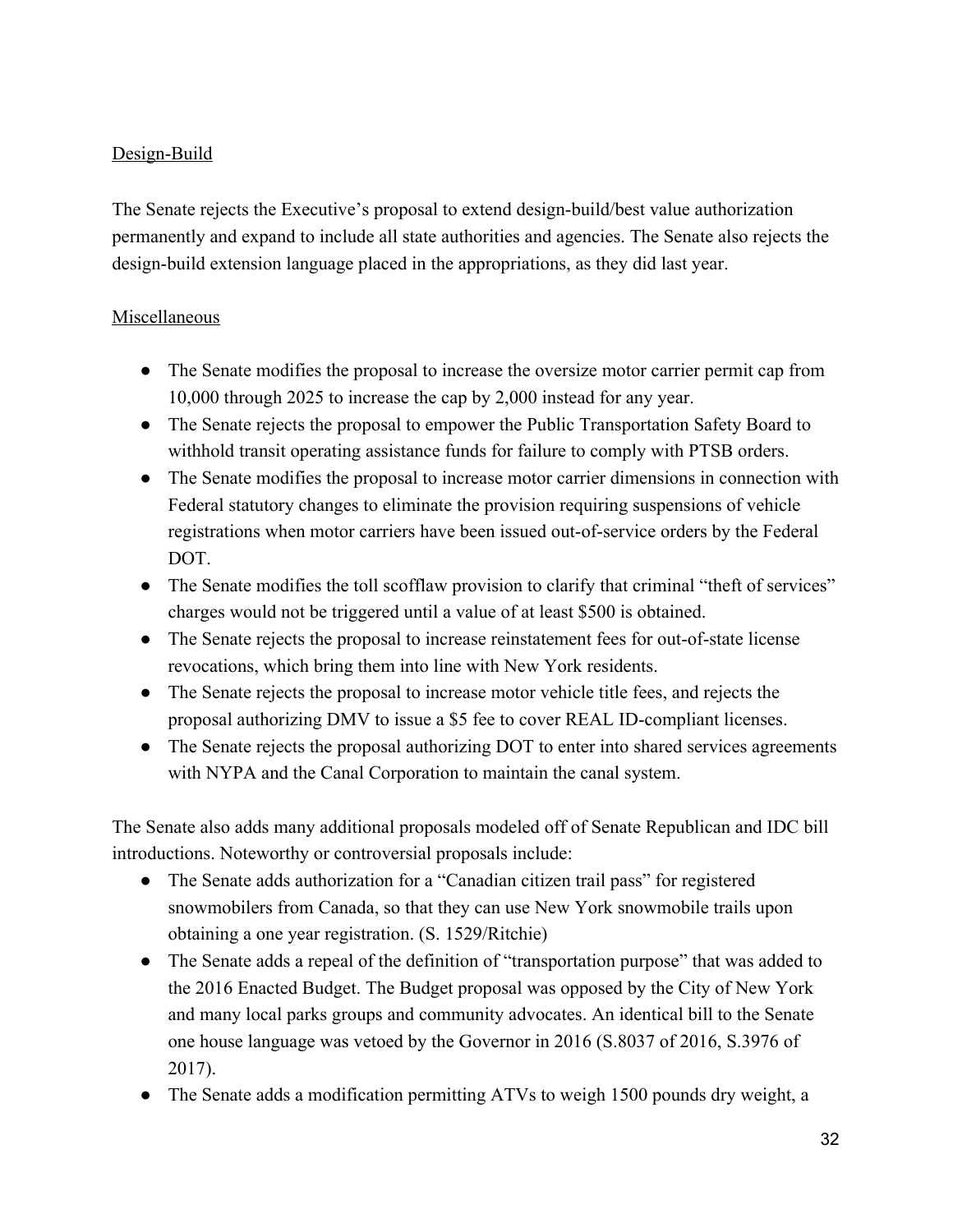50% increase. This proposal is opposed by environmental groups like Environmental Advocates and the Adirondack Council. Identical legislation passed 36-24 in 2013, with bipartisan objection, and has not been back on the floor since. (S.1909/Ritchie)

- The Senate adds a toll advisory task force requiring evaluation of current toll rates, discounts, and potential toll increases. (Similar to S.5092/Carlucci)
- The Senate adds a higher speed limit for Ocean Parkway in Brooklyn. Though lawmakers have expressed concerns about safety incidents on the street, they seek an increase in the speed limit to avoid traffic diversion onto residential streets. (S.5170/Felder)
- The Senate adds an update to the arterial maintenance formula that more than doubles the reimbursement to municipalities for maintenance of state arterials within their jurisdiction. This is nearly identical to S.7896/Golden, but included a new provision preventing the bill from taking effect until a tax cap is enacted in New York City.
- The Senate adds a mandatory suspension for 2 school zone speeding violations within an 18-month period. (S.336-B/Peralta of 2017)
- The Senate adds a requirement for DOT to maintain canal system bridges so as not to impede large commercial vehicles. DOT already must maintain bridges in a state of good repair if the public convenience requires its maintenance. Identical previous legislation S.2658-A/Ortt passed with objection from Senators Dilan, Krueger, and Perkins in 2016.

### Metropolitan Transportation Authority

The Senate accepts the Executive's appropriations and recommends no changes.

### Transit Sweeps

The Senate accepts the Executive's proposed \$121.5 million sweep from downstate transit funds and the reduction of \$65 million of MTA assistance committed since 2011.

### Department of Motor Vehicles

The Senate provides an additional \$6.8 million for an Impaired Driving Safety Program to implement an Article VII proposal (TED Part EEE), for costs associated with the impaired driving safety program including ignition interlock monitoring and county STOP-DWI programs. The Senate also eliminates broad appropriation transfer authority from DMV appropriations.

### Ridehailing/Ridesharing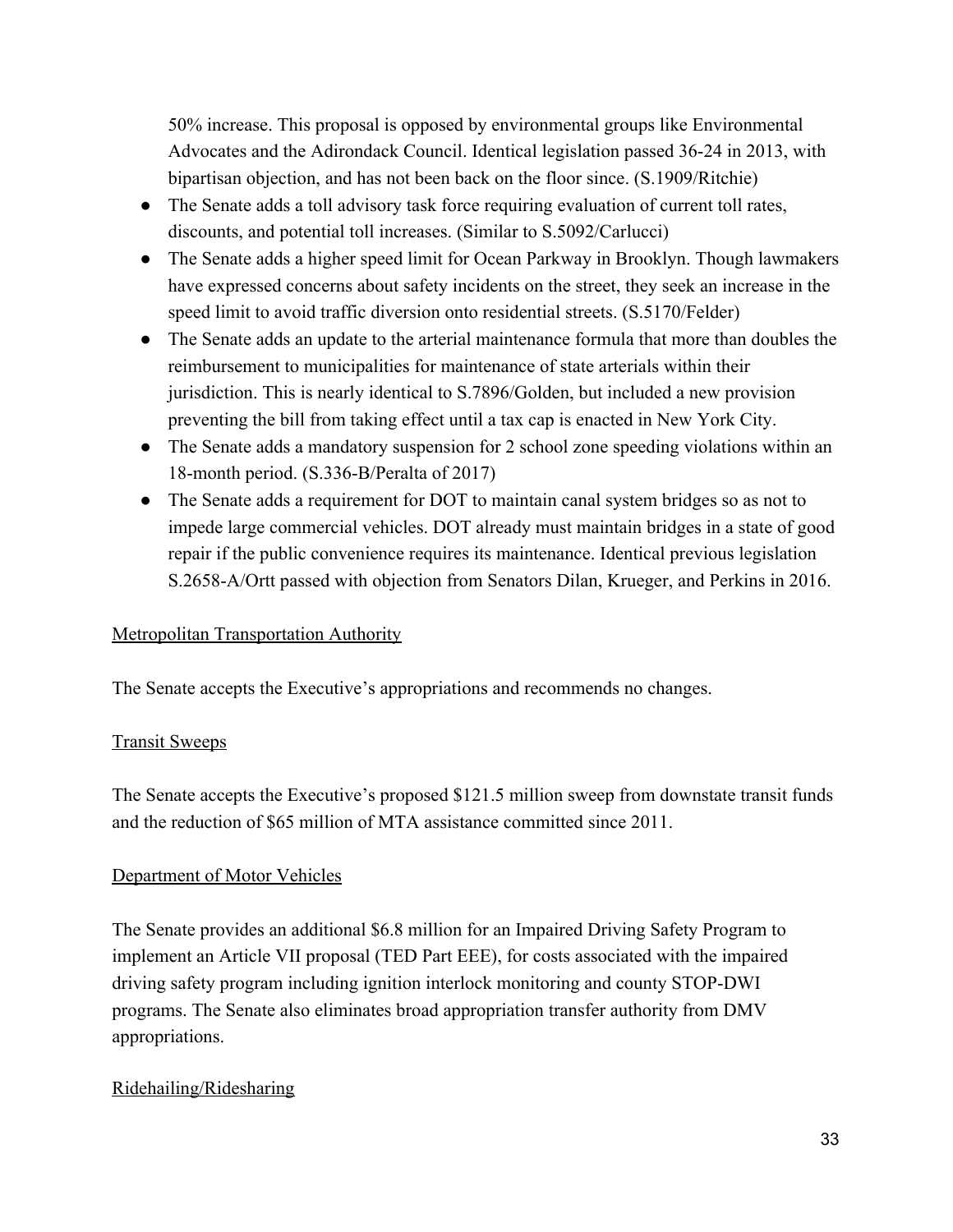The Senate modifies the Executive's proposal providing special authorization for transportation network companies (TNCs) to operate outside of New York City without complying with for-hire laws in several ways. It modifies the insurance provision to require that coverage include accidents occurring throughout the country and Canada. It eliminates the Executive's additional conditions on group policy plans and replaces with a requirement that insurance be provided by an insurer eligible to write insurance in the state. It eliminates the provision exempting disclosure of a TNC driver's name pursuant to freedom of information laws.

The bill also eliminates the customer complaint process and generally empowers DMV to regulate the process instead. It adds a provision protecting non-NYC airports' ability to enter into contracts and impose fees governing TNC operations on their grounds. Finally, modeled off of the bill that passed on February 6, S.4159/Seward, it charges a 2% TNC assessment fee rather than the Executive's 5.5% and directs it to transportation purposes.

## Motorist Safety Legislation

The Senate modifies the Executive's motorist safety proposal to eliminate the distracted driving provisions, and also modifies the mandatory seatbelt provision to include passengers 21 years of age or older – however, this leaves a coverage gap for passengers aged 16 through 20, which is the cohort with the worst motor vehicle safety record. In contrast, Senator Dilan sponsors a bill – which the Executive mirrored – that requires all backseat passengers to wear seatbelts (S.2928).

# \$3 million NYC Traffic Adjudications Sweep

The Senate accepts the Executive's sweep of \$3 million of traffic adjudication fine revenues recovered in New York City to the State General Fund.

# **Corporations/Public Authorities**

### Port Authority IG

The Senate ignores the Executive's Good Government and Ethics Reform bill, which included a proposal to create a New York-specific inspector general at the Port Authority, additional to the existing IG's office.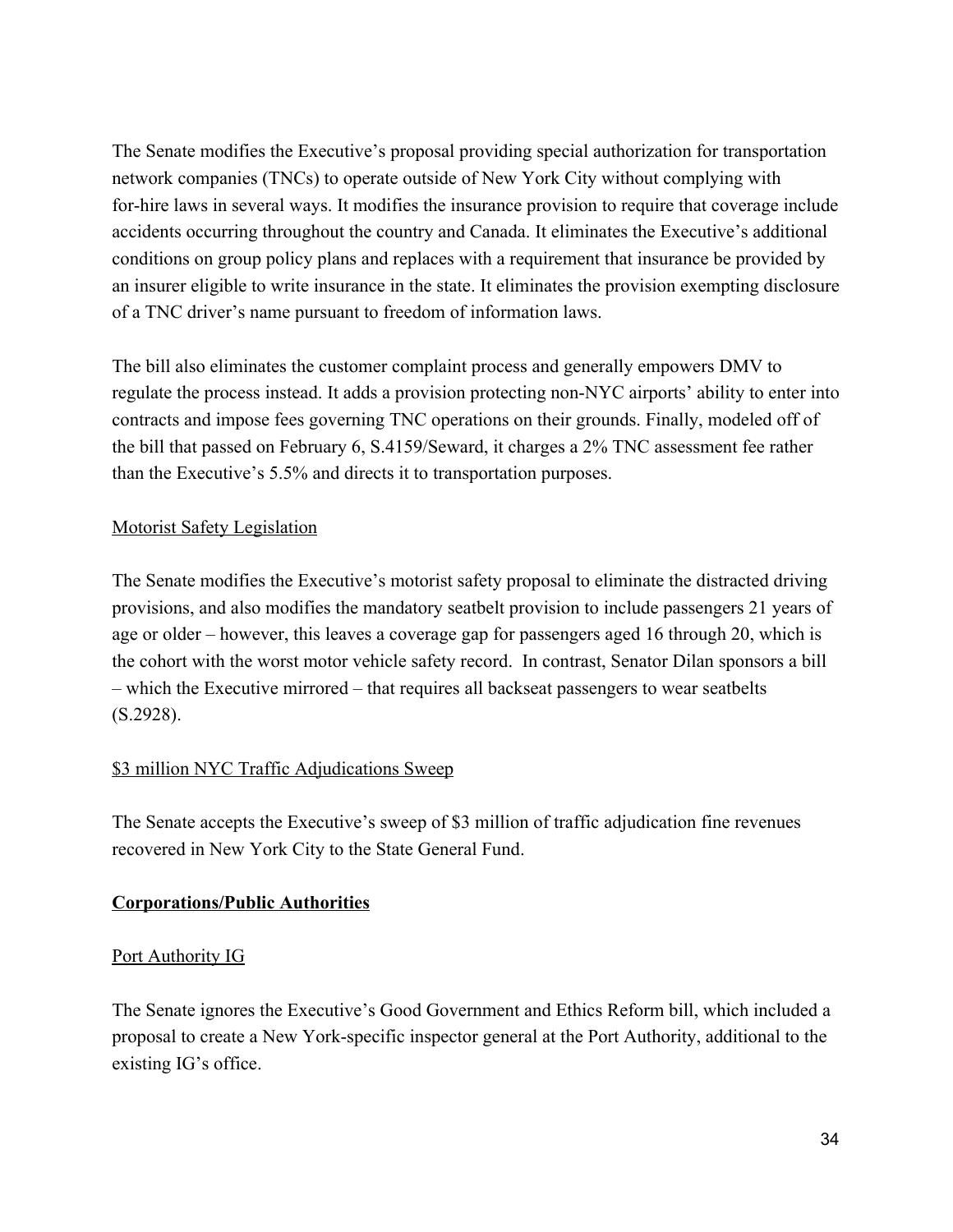## Miscellaneous

- The Senate modifies the Executive's proposal to extend DASNY's authority to enter into design and construction management agreements with DEC and ORPHP to two years, and requires a report within 90 days on the program's use thus far.
- The Senate rejects the Executive's proposal to authorize DOH and DASNY to use alternative procurement methodologies to fund laboratory consolidation, including Wadsworth Laboratories.
- The Senate adds legislation raising the cap on State-authorized land banks from 20 to 25. Senator Young's identical bill, S.1897, passed 61-0 on 2/28 this year.
- The Senate adds a toll exemption for residents of Kings County who use the Verrazano-Narrows Bridge, modeled after the exemption authorized for Richmond County residents Senator Krueger opposed this bill in 2016 (S.1468).
- The Senate adds a proposal prohibiting the Port Authority from assessing cargo facility charges to finance their cargo infrastructure. The standalone bill, currently S.3710/Ranzenhofer, has not advanced to the floor due to bipartisan regional concerns.
- The Senate adds a proposal forgiving nearly \$4 million of State loans to the Oswego Port Authority for the 23-year span between the 1950s and 1980s. This bill, S.3013/Ritchie, had three AWRs in committee in 2016 and did not advance to the floor.
- The Senate adds a repealer of the legislation enacted in the 2016 Budget creating the Design and Construction Corporation. This legislation was repeatedly criticized during the budget process.
- The Senate adds the New York Microgrids Act, directing NYSERDA to establish a microgrids grant program in an attempt to reduce electricity rates. NYSERDA already operates the NY Prize program, which focuses on reducing costs, improving resiliency, and spurring innovative partnerships. It emphasizes microgrid usage. (S.4490/Hamilton)

# **Economic Development**

# Department of Economic Development

The Senate modifies the Executive State Operations proposal by eliminating \$700,000 to promote international trade, providing a total of \$26.2 million.

The Senate modifies the Executive Aid to Localities proposal with an increase of \$2.8 million that includes the following:

- Restores \$1.3 million for the Centers of Excellence (additional \$127,667 to each center);
- Adds \$1 million in new funding for the New York Medical College to create the Center of Excellence in Precision Responses to Bioterrorism and Disaster;
- Cuts \$1 million from Market NY for a total of \$6 million;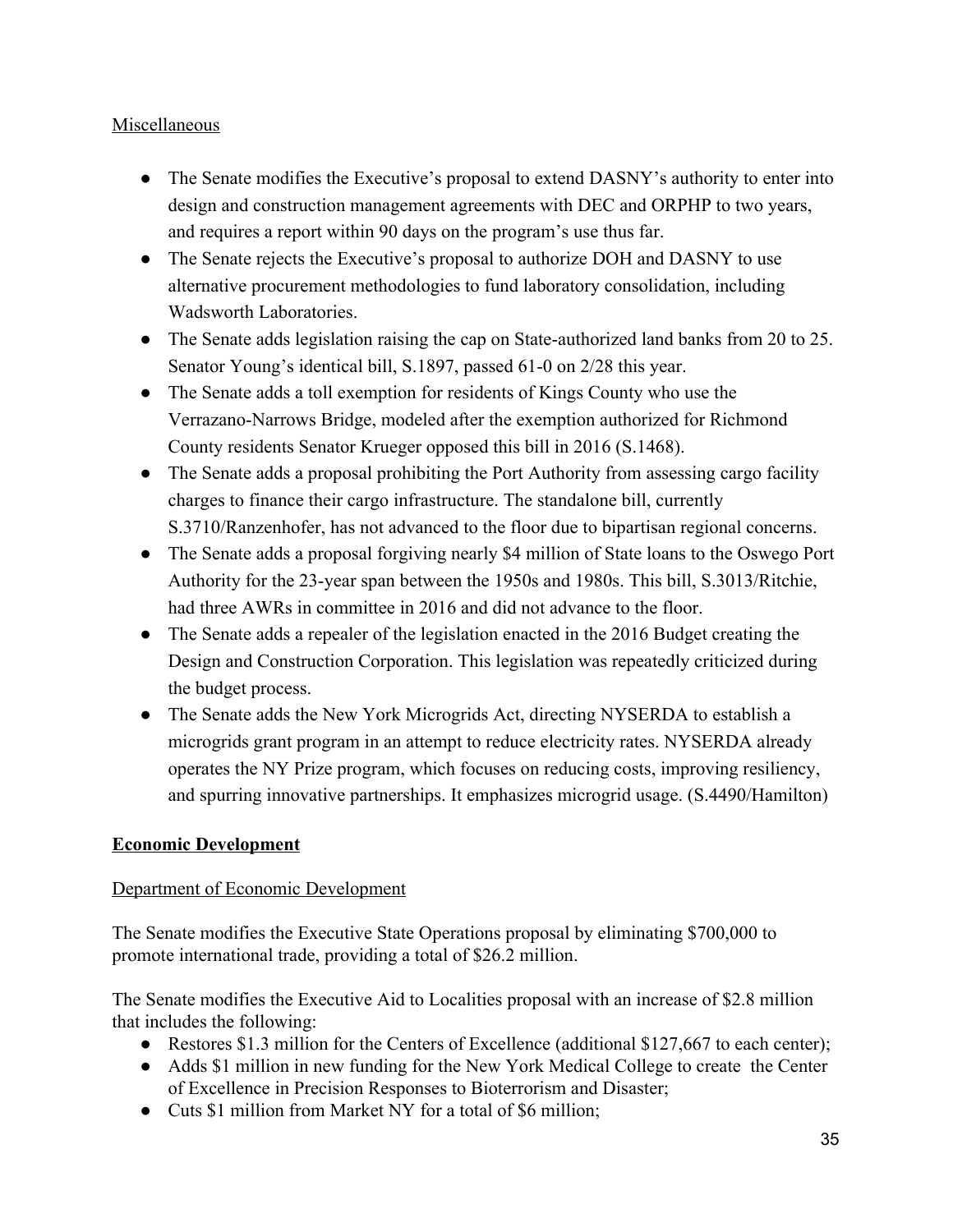- Adds \$1 million for the Local Tourism Matching Grants Program for a total of \$4.8 million;
- Adds \$1 million for the Innovation Hot Spots and Incubators Program for a total of \$6 million;
- Adds \$200,000 in new funding for the Regional Economic Gardening Program;
- Adds \$100,000 for the Finger Lakes Tourism Alliance; and
- Adds \$80,000 for the Dream It Do It Western NY.

The Senate concurs with the Executive Aid to Localities proposal for the following:

- Centers for Advanced Technology matching grants (\$13.8 million);
- Technology Organization Matching Grants (\$1.4 million);
- Industrial Technology Industrial Service (\$921,000);
- SUNY Polytechnic Institute Colleges of Nanoscale Science and Rensselaer Polytechnic Focus Center (\$3 million);
- High Technology Matching Grants Program (\$6 million);
- \$1.45 million in new funding for the Chapter of NYARC and the Cornell Cooperative Extension of Nassau County; and
- Federal Manufacturing Extension Partnership Program (\$9.5 million).

### Urban Development Corporation

The Senate modifies the Executive Aid to Localities proposal with a reduction of \$63.8 million for a total of \$43.8 million.

- The Senate concurs with the following Executive proposals:
	- o Minority and Women-Owned Business Development and Lending Program  $($635,000);$
	- o Federal Community Development Financial Institutions Program (\$1.5 million);
	- o Entrepreneurial Assistance Program (\$1.8 million);
	- o Retention of Professional Football in Western New York (\$4.6 million);
	- o Urban and Community Development Program (\$3.4 million); and
	- o Empire State Economic Development Fund (\$26.2 million).
- The Senate rejects the Executive proposal to fund advertising for the NY Open for Business and the Excelsior Business Program (\$69.5 million).
- The Senate adds the following:
	- o Military Base Retention (\$3 million);
	- o Beginning Farmers NY Fund (\$1 million);
	- o Bronx Overall Economic Development Corporation (\$600,000);
	- o Center State CEO (\$400,000);
	- o Adirondack North County Association (\$300,000);
	- o Kingsbridge-Riverdale-VanCortlandt Development Corporation (\$200,000);
	- o Watkins Glen International (\$125,000); and
	- o Bronx Chamber of Commerce (\$100,000).

The Senate modifies the Executive Capital Projects proposal with a reduction of \$503.6 million for a total of \$1.9 billion.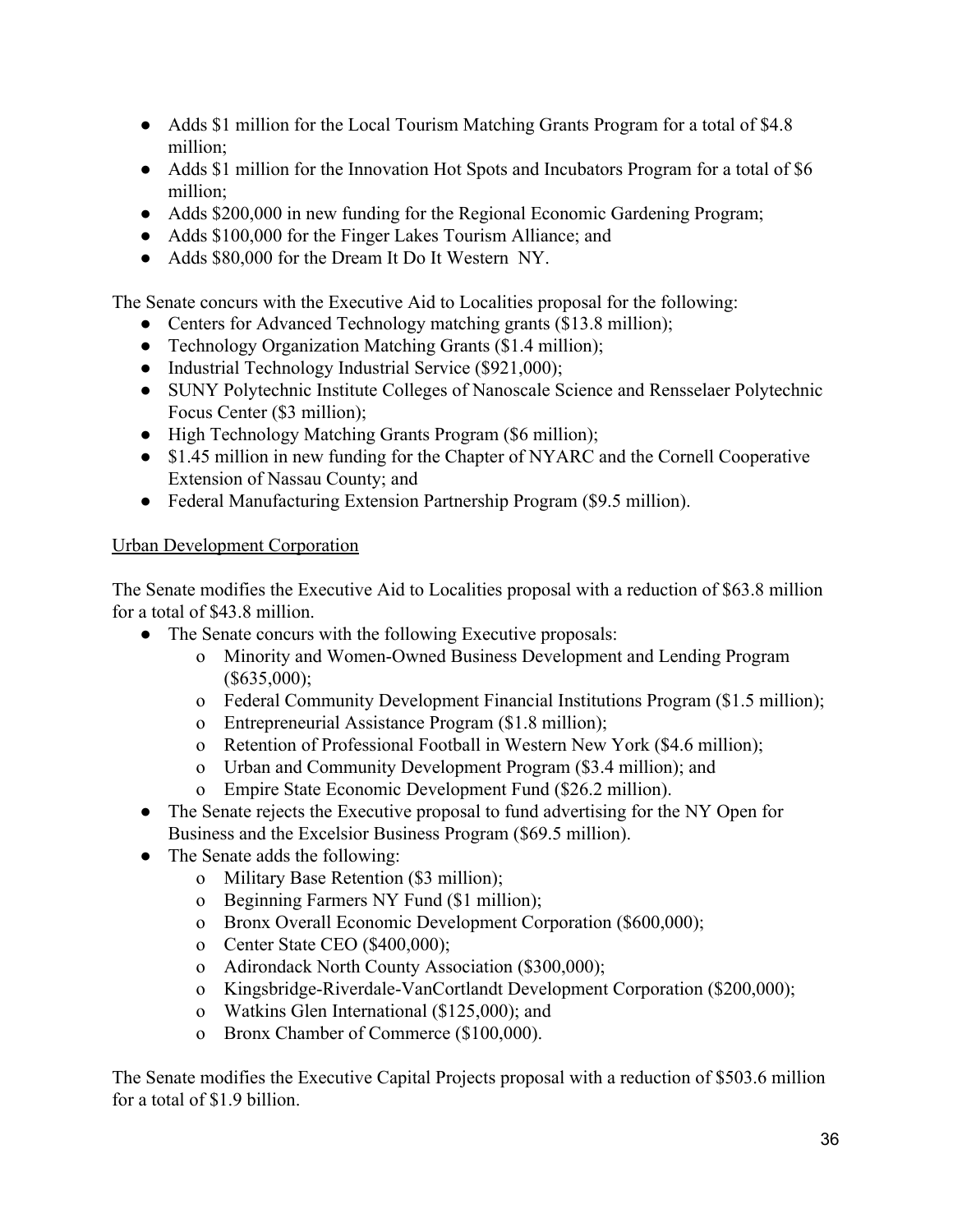- The Senate concurs with the following Executive proposals:
	- o Clarkson-Trudeau Partnership for biotech industry in North Country (\$5 million);
	- o NY SUNY 2020 Challenge Grant Program (\$55 million);
	- o NY CUNY 2020 Challenge Grant Program (\$55 million);
	- o New York Power Electronic Manufacturing Consortium (\$33.5 million);
	- o New York Works Economic Development Program (\$199 million)
	- o Kingsbridge National Ice Center (\$108 million);
	- o Moynihan Station Project (\$700 million);
	- o Drinking Water Upgrade for the City of Auburn and the Town of Owasco (\$2 million);
	- o Buffalo Billion Squared (\$400 million); and
	- o Life Sciences Initiative (\$300 million).
- The Senate rejects the following Executive proposals:
	- o Market NY (\$8 million);
	- o Life Sciences Laboratory Public Health Initiative (\$150 million);
	- o Cultural, Arts and Public Spaces Development Fund (\$10 million);
	- o Regional Economic Development Council Initiative (\$150 million);
	- o Orlando LGBT Terrorist Attack Memorial (\$1 million); and
	- o Strategic Projects Program (\$207.5 million).
- The Senate adds the following:
	- o \$5 million in new funding for the life sciences feasibility study related to the Wadsworth Center in the Capital Region; and
	- o \$3 million for the Made by New Yorkers Economic Development Fund;
- The Senate restores the following:
	- o Beginning Farmers NY Fund (\$1 million);
	- o Military base retention and research efforts (\$3 million);
	- o Adirondack North Country Association (\$350,000);
	- o Regional Economic Gardening Program (\$250,000);
	- o Fishing Tournament promotions (\$150,000); and
	- o Watkins Glen International (\$150,000).

# Article VII

- **●** Rejects the Executive's proposal to extend the MWBE program for an additional year. If no extension is granted, this program is set to expire on December 31, 2017;
- **●** Modifies the Executive's START-UP NY proposal by requiring the Commissioner to prepare a final report for the Governor and the Legislature on the effectiveness of the program before April 1, 2018. Establishes an earlier deadline for submission of an application from December 31, 2020 to April 1, 2018;
- **●** Adds a provision amending the State Administrative Procedure Act in relation to requiring agencies to minimize adverse impact on jobs when creating new rules. This bill is very similar to S.6448A/Murphy, which passed the Senate unanimously in 2016;
- Adds a provision that codifies the Governor's regional economic development councils. This bill passed out of committee this year with 4 AWR votes from SDC members;
- Adds language that requires the Department to create a comprehensive economic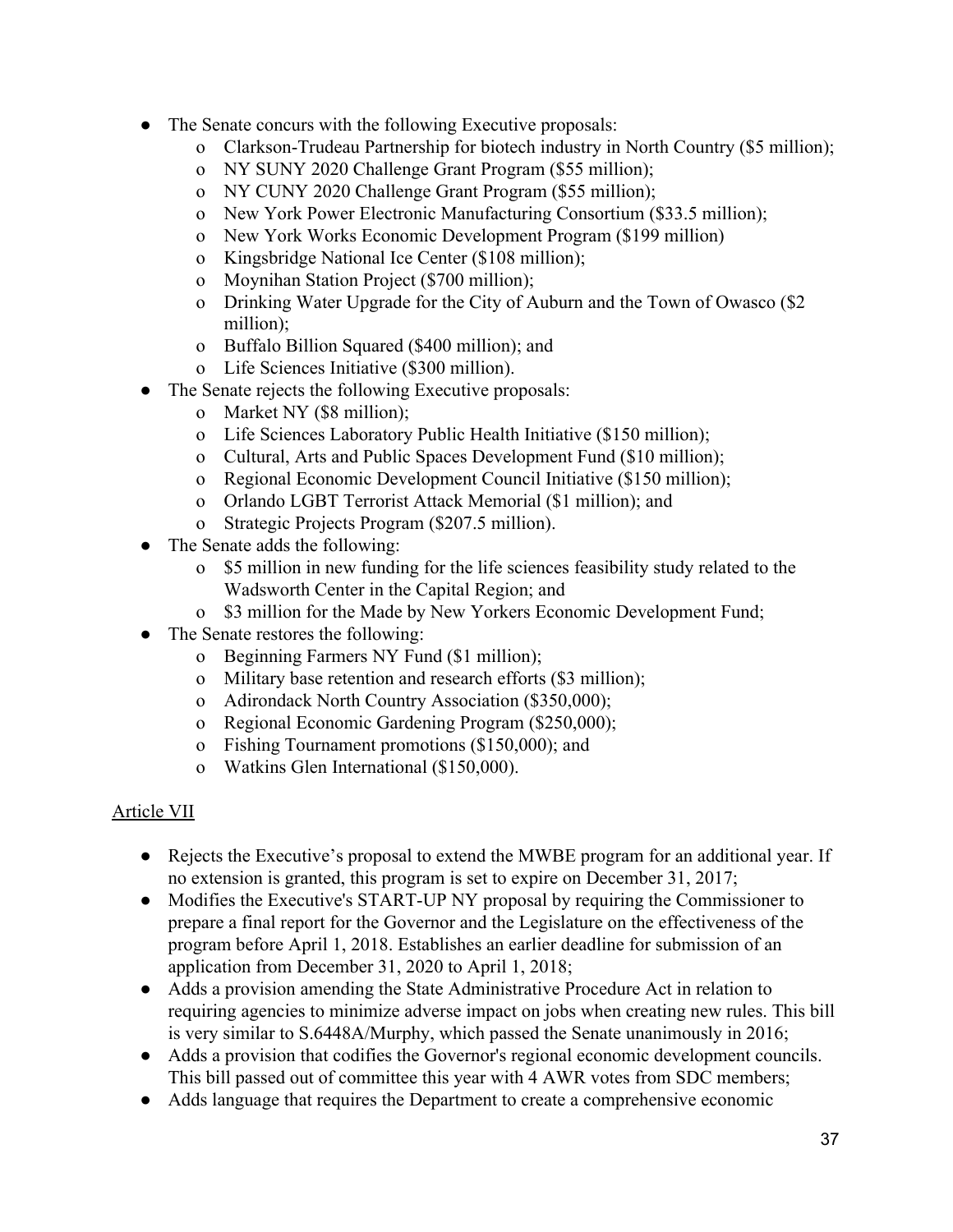development report each year listing all forms of economic development spending by all state agencies, authorities and corporations. This is a less comprehensive bill compared to Senator Krueger's S.3364; and

● Modifies the life science initiatives program which allows the Department to provide financial support to life science entities. The language requires institutions in New York city only to match funds appropriated on a one-to-one basis by cash, personnel, equipment, material donations or other facility and operations expenditures. The language allows only one-third of all funds appropriated to be awarded to New York City.

## **Energy & Telecommunications**

### Department of Public Service

The Senate concurs with the Executive's proposal of \$95.7 million for State Operations and \$5.75 million Aid to Localities.

## New York Energy Research and Development Authority (NYSERDA)

The Senate concurs with the Executive's proposal of \$15.6 million for Capital Projects.

### Article VII

- The Senate rejects the Executive's proposal authorizing utility and cable television assessments to provide funds to the Department of Health from cable television assessment revenues (TED, Part V).
- The Senate modifies the Executive proposal by limiting moneys received by the assessment to \$1.2 million instead of \$19.7 million. The Senate adds \$500,000 to the University of Rochester Laboratory for laser energetics for a total of \$1.2 million and omits everything else, including: \$1 million for the NYS Office of Climate Change in the Department of Environmental Conservation; funding for the NYSERDA Energy Research, Development and Demonstration Program, its Energy Policy and Planning Program; and \$150,000 for the Department of Agriculture and Markets' (AGM) Fuel NY program.
- The Senate adds new language to grant NYSERDA the authority to establish the "New York Microgrids Program," in consultation with NYPA, LIPA, the Department of Environmental Conservation, and the Department of Public Service. The program would give grants not to exceed \$150,000 with preferences to: communities in areas of the state where energy costs are particularly high in relation to a measure of its median household income as determined by NYSERDA; rural areas; energy insecure regions; and low income municipalities (TED, Part NNN).
- The Senate adds new language to grant NYSERDA the authority to establish a \$15 million New York State Geothermal Heating System Rebate Program for the installation of geothermal heating systems over two years. Residential and small-scale systems are eligible for rebates up to \$1,500 per ton of installed capacity and commercial and large-scale systems are eligible for rebates up to \$1,200 per ton of installed capacity. NYSERDA is required to provide a report on the program within one year of effective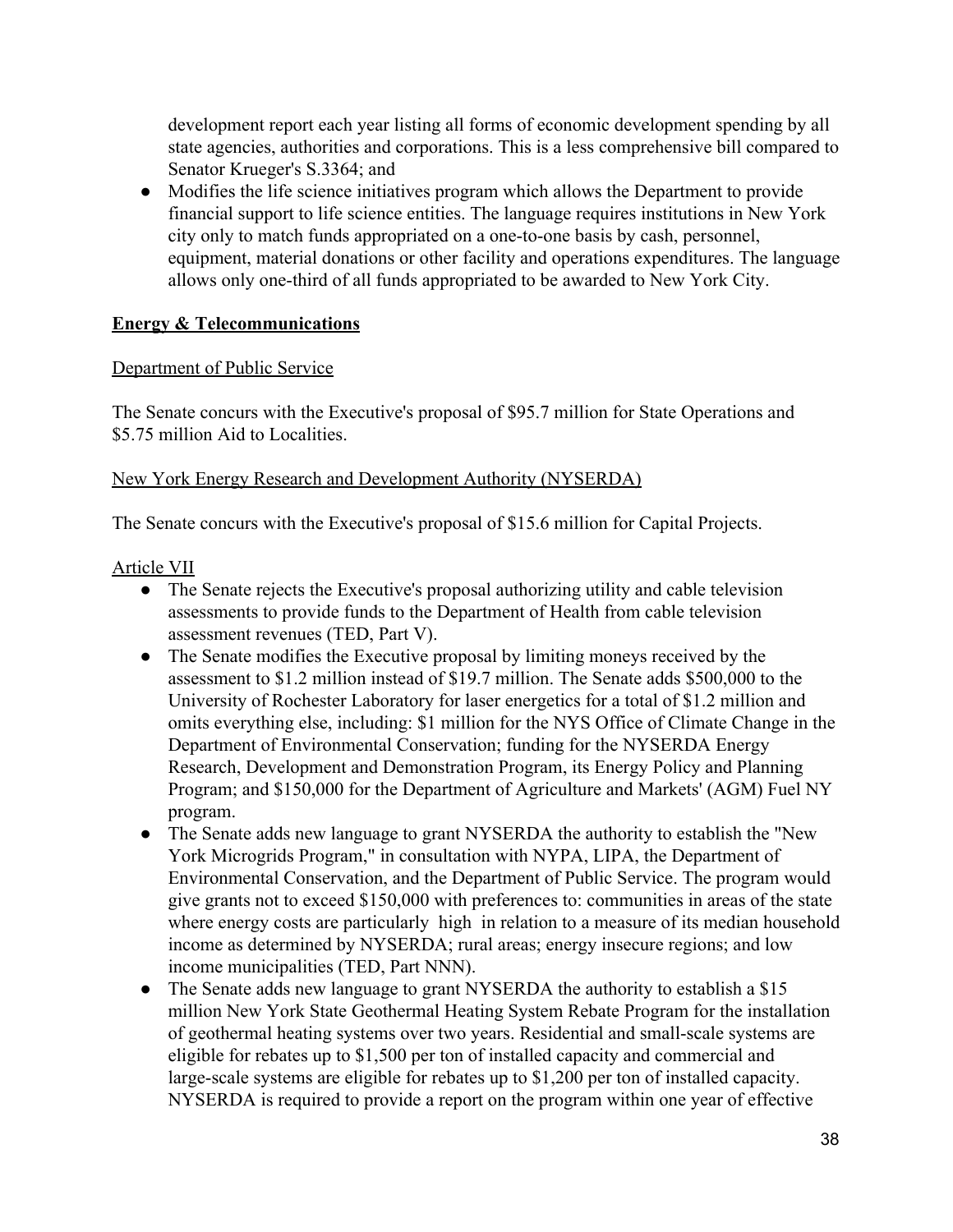date (TED, Part OOO).

- The Senate adds new language to grant NYSERDA the authority to establish the "New" York Microgrids Program," in consultation with NYPA, LIPA, the Department of Environmental Conservation, and the Department of Public Service. The program would give grants not to exceed \$150,000 with preferences to: communities in areas of the state where energy costs are particularly high in relation to a measure of its median household income as determined by NYSERDA; rural areas; energy insecure regions; and low income municipalities (TED, Part NNN);
- The Senate adds new language to grant NYSERDA the authority to establish a \$15 million New York State Geothermal Heating System Rebate Program for the installation of geothermal heating systems over two years. Residential and small-scale systems are eligible for rebates up to \$1,500 per ton of installed capacity and commercial and large-scale systems are eligible for rebates up to \$1,200 per ton of installed capacity. Report required by NYSERDA on the program within one year of effective date (TED, Part OOO).

# **Revenue and Taxes**

## Denials of Executive Proposals

The following revenue items proposed by the Governor are rejected in the one-house bill presented by the Senate Majority:

- Extending the highest personal income tax bracket for three years.
- Permanently extending the high income charitable contribution deduction limitation.
- The Executive's proposal to expand the workforce training credit. This proposal amends the current Employee Training Credit Program to incentivize companies to include incumbent worker training as part of their expansion and retention projects, and to expand the credit to include training for employees working in the life sciences.
- Denies all STAR related provisions.
- Extending and re-naming the NY Youth Works Program. The recommendation extends the Urban Youth Jobs Program tax credit for five years to 2022 and renames the Program as the New York Youth Jobs Program tax credit.
- Reforming the existing Investment Tax Credit (ITC) Program. This proposal reforms the existing Investment Tax Credit (ITC) statute by identifying certain uses of property for which the ITC would not be allowed.
- Requiring New State Employees to be Compliant with State Tax Obligations.
- Requiring practitioners to be compliant with State tax obligations before receiving excess medical malpractice coverage.
- Permanently extend warrantless wage garnishment. This proposal makes permanent the authority for the Commissioner of Taxation and Finance to serve income executions (wage garnishments) on individual tax debtors.
- Require all corporations subject to tax in NYS that are treated as S corporations for Federal tax purposes also be treated as S corporations for New York State tax purposes.
- Close the co-op sale loophole in the personal income tax, and characterize the gain from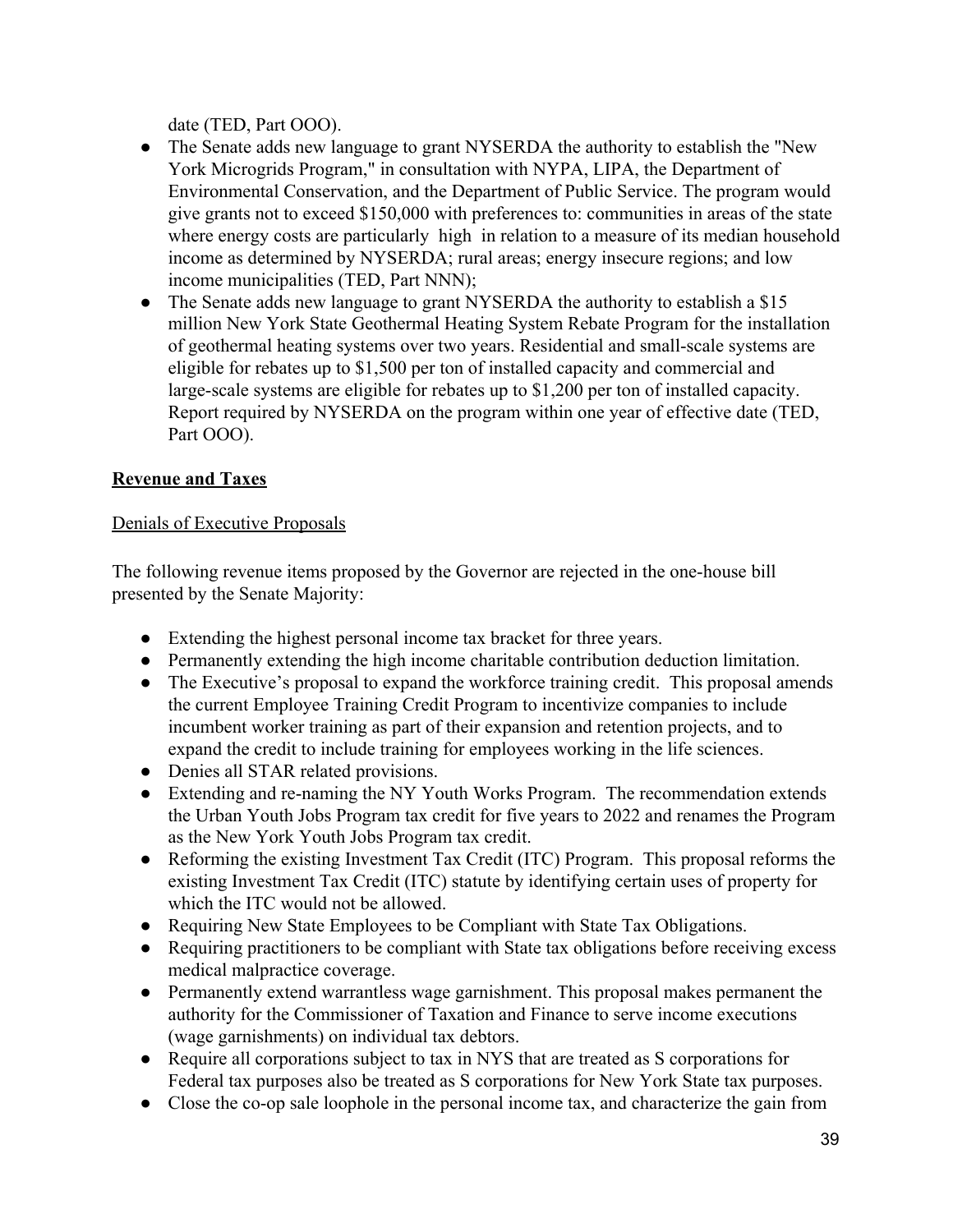the sale of entities who own shares in cooperative housing corporations located in New York as New York source income.

- Close non-resident asset sale loophole and impose a tax on nonresident individuals who are partners that sell the partnerships assets, and then classify the transaction as a sale of an intangible partnership interest.
- Require providers to collect sales tax on the taxable sales of tangible personal property that they facilitate.
- Close sales tax related entities loopholes.
- Apply the Public Safety Communications Surcharge on the sale of each prepaid wireless communication service or device.
- Tax and regulate vapor products.
- Clarify the amount of untaxed cigarettes required to seize a vehicle.
- Reform the taxation of cigars and change the method of taxation on cigars from a percentage of the wholesaler's price to a tax equal to 45 cents per cigar.
- Close a real estate transfer tax loophole ("Mansion Tax") on the conveyance of residential real property where the consideration for the transfer is \$1 million or more.

# New Items Added in Revenue Bill

The following items have been added to the Revenue bill by the Senate Majority in its one-house budget bill:

- Permanently extends the existing State Property Tax Cap.
- Increases the existing minimum wage tax credit; allows a business to pay minimum wage or no more than 50 cents above minimum wage to a youth that otherwise qualifies for the reimbursement credit.
- Increases from \$250 to \$500 the maximum amount of the farm workforce retention credit this year and from \$400 to \$1000 when fully effective. Also, for Westchester, Nassau, and Suffolk counties, the credit shall equal the number of employees multiplied by 600 in 2018 and 1500 in 2022.
- Creation of the new Empire State Music Production Tax Credit, which equals 25% of qualified production costs. A new Empire State Gaming Media Production Credit is also included.
- A new Middle Income Class Housing Tax Credit program is included. This provision was included in Senate Republican budget the last two years. This program expands on the existing Low Income Housing Tax Credit Program. This Program is capped at \$25 million annually.
- A new distressed commercial properties tax credit program is proposed. The maximum credit is \$100,000. The credit is 30% of the actual cost.
- A new visitability tax credit is included. The Secretary of State will administer the program. The Program is capped at \$1 million annually statewide. 50% of the costs are allowed with a maximum annual cap of \$2750.
- Increases the exemption from the MTA Mobility Tax for self-employed individuals from \$50,000 to \$250,000.
- Exempts all municipalities from the MTA Mobility Tax.
- After 2021, freezes the MTA business tax surcharge rate charged in the MCTD that help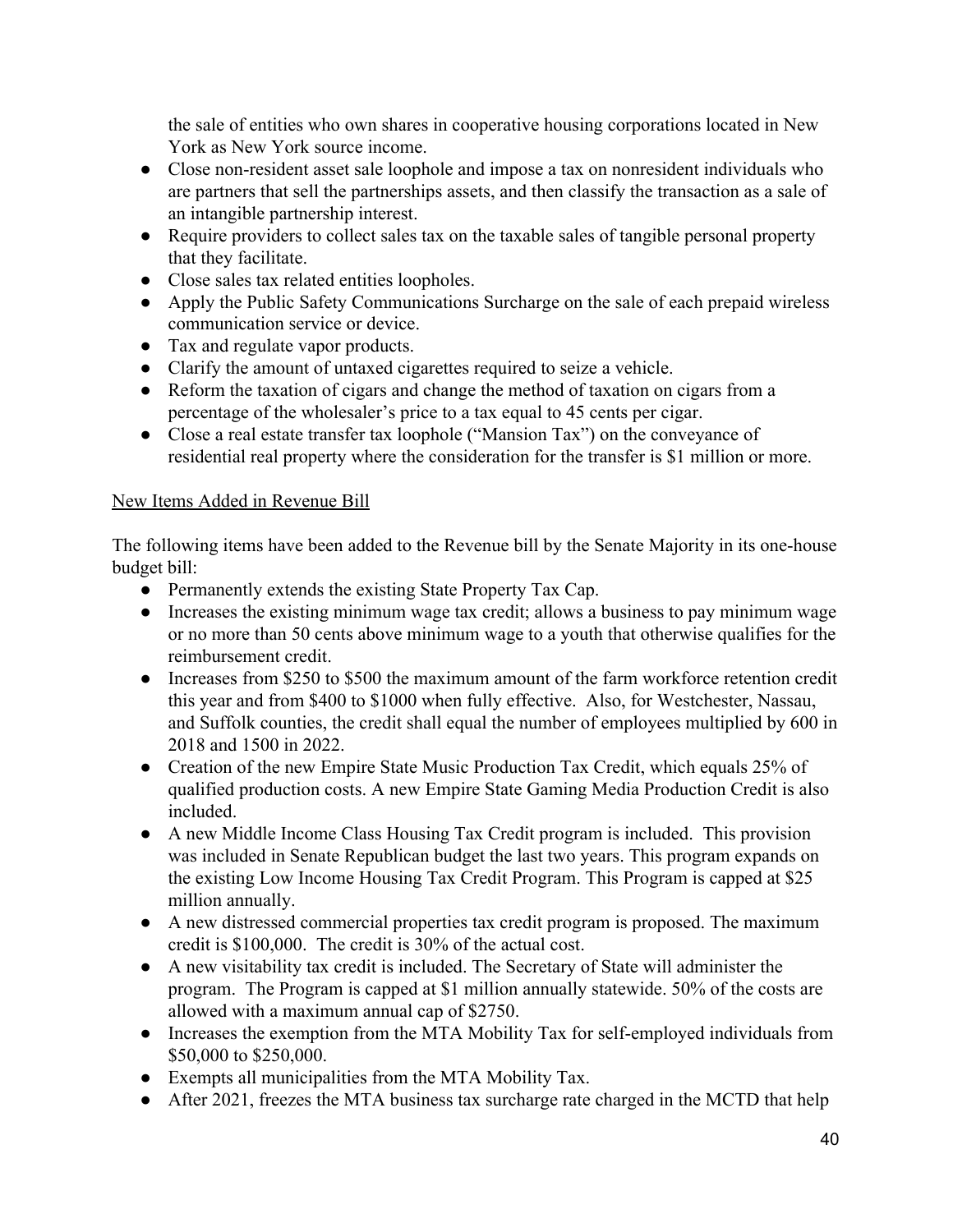support MTA operations. This rate was changed in 2014 from a flat 17% rate to a discretionary rate, as determined by the Commissioner of Taxation and Finance, by which finances of the MTA are not adversely affected and its revenue stream is held constant.

- Increases the pension income exclusion amount from \$20,000 to \$40,000 in 2019.
- A taxpayer is granted a tax deduction totaling \$10,000 for each child with special needs who is adopted.
- Raises the minimum taxable income at which a taxpayer is required to file a income tax from \$4,000 to whatever level the standard deduction is, depending on how the taxpayer files.
- Extends from 2017 to 2021, various tax benefits providing for the development of Lower Manhattan.
- Adds new provisions providing for the Educational Affordability Tax Credit Program.
- Adds a new Green Building Tax Credit Program. The amount of the credit equals 50% of qualified costs. The credit can only be awarded once in 10 years and have a maximum value of \$7,500.
- Incorporates a mandatory State Operating Funds spending cap.
- Provides for advertising on lottery tickets.
- A new tax credit program is included called the College Debt Freedom Account Program Tax Credit. The business taxpayer is allowed a 50% credit of the amount contributed to an employee's College Loan Freedom Account. The maximum amount of the credit is \$2500 per year.

### Alcohol-Oriented Revenue Proposals

- The Senate rejects the Executive proposal to establish "Taste-NY" permits. The proposal authorized the issuance of *up to ten* special licenses for the sale of alcoholic beverages at retail for consumption off-premises to those individuals with a written agreement with Agriculture and Markets to operate a "Taste NY" store.
- The Senate rejects the Executive's proposal to create a new motion picture alcohol permit. A new retail on-premises license for consumption would be created to allow for on-premise alcoholic beverage sales in licensed motion picture theaters, under specific conditions.

### **General Government**

### Agency Appropriations

- The Senate modifies the Executive's proposal by increasing the Department of State's budget, providing an additional \$2 million in funding for the Business and Licensing Services Program.
- The Senate rejects the Executive's proposal, and increases appropriations by \$527,000 for the purposes of contractual services.
- The Senate eliminates the \$3 million contractual services appropriation proposed in the Executive's Board of Elections Budget for the purpose of voting machines examinations.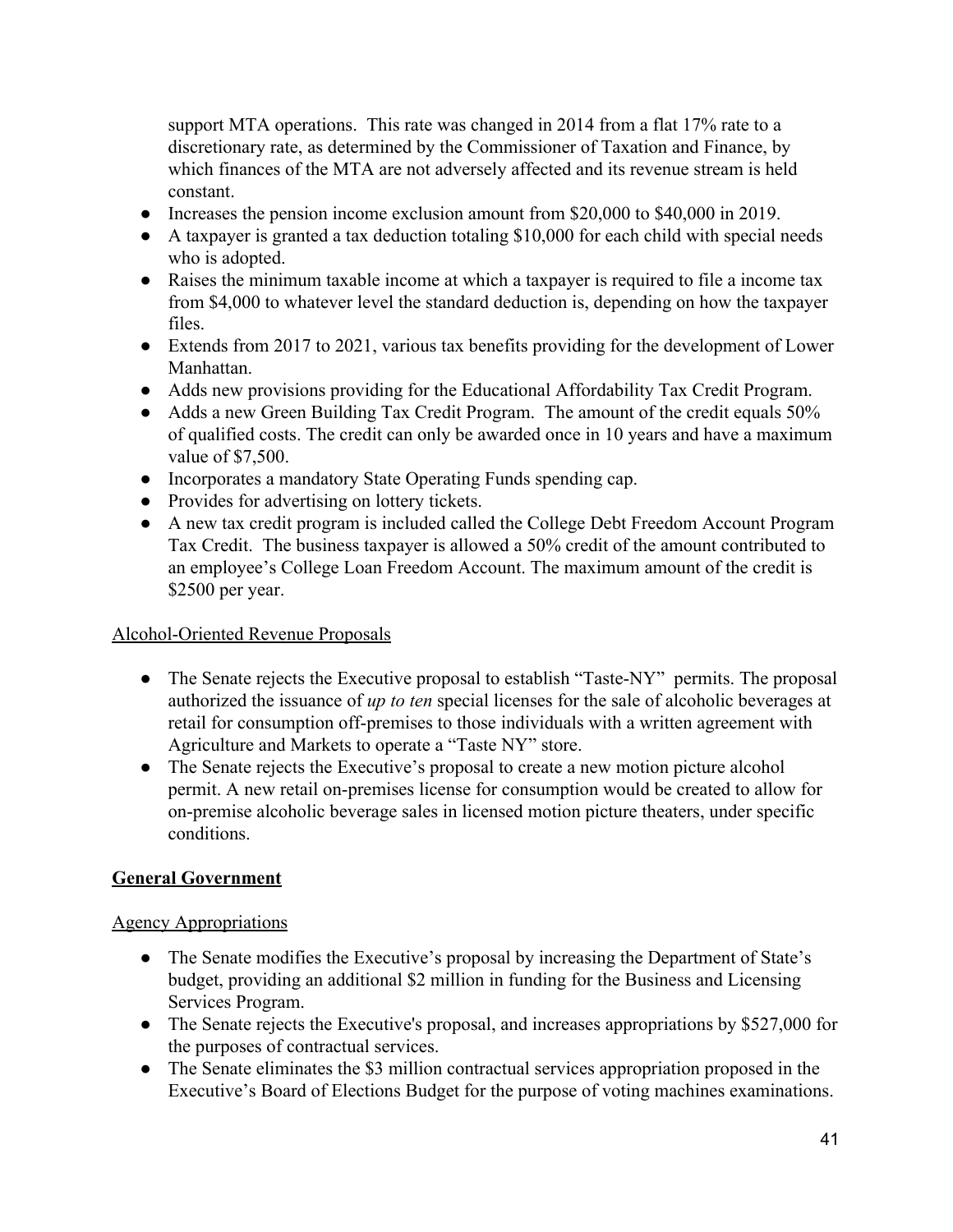• The Senate modifies the Executive's proposal by removing the \$15 million appropriation allocated in the Office of General Services capital projects budget that is associated with Flood Recovery efforts of repairing, restoring, or replacing State-owned structures and their contents.

#### Commercial Gaming and Tribal State Compact Revenue

The Senate provides an additional \$2 million for the Commission, specifically \$1.4 million is directed towards commercial gaming and an additional \$600,000 is recommended for Tribal State Compact Revenue from Native American Casinos.

- Region One of Zone Two (Catskills/Hudson Valley Region): \$540,910
- Region Two of Zone Two (Capital Region): \$540,910
- Region Five of Zone Two (Eastern Southern Tier/Finger Lakes Region): \$318,180

#### Racing and Wagering Executive Budget Actions

- **●** The Senate rejects the Executive proposal for equine drug testing. Regulatory costs for Gaming Commission operations are funded via assessments on the industry. This proposal continues that trend by assessing costs associated with equine steroid and drug testing from the state onto the racing industry itself. Enactment of this proposal would result in approximately \$4.5 million in savings to the State.
- The Senate modifies the Executive's proposal to update the State's charitable gaming laws. This proposal repeals various sections of current law governing charitable gaming and consolidates them into one new article in the Racing law. The bill also revises the minimum age to play bingo to 18 years and allows for the use of checks, credit and debit cards in games of chance. The number of years a charitable organization has to be in existence in order to conduct charitable gaming is also reduced from 3 years to 1 year.
- The Senate modifies the Executive's proposal to privatize the New York Racing Association ("NYRA"): Part NN is modified to allow NYRA to return to private control. In addition, the proposal intentionally omits the Executive's proposal to authorize a reduction in the number of winter race dates at Aqueduct, subject to agreement with the respective horsemen and breeders associations and approval of the Gaming Commission, as well as NYRA's authorization to run nighttime races up to 11 p.m. at Belmont racetrack. The bill also removes the additional financial oversight controls to the state Franchise Oversight Board ("FOB"), in the event NYRA fails to operate at a profit or materially deviates from its adopted financial plan.
- The Senate modifies the VLT Capital Awards Rate Extender**:** Part QQ extends for one additional year the capital awards program provided to VLT vendors throughout the state. This proposal is modified to allow the Yonkers Raceway to take part in the program. Under current law, that facility is not eligible to participate. Moreover, the facility would not be capped at \$2.5 million like other facilities. The capital award is instead worth 1% of the total revenue, after payment of prizes and then increases to 4% on April 1, 2019. This enhanced capital award would only be provided pursuant to an agreement with each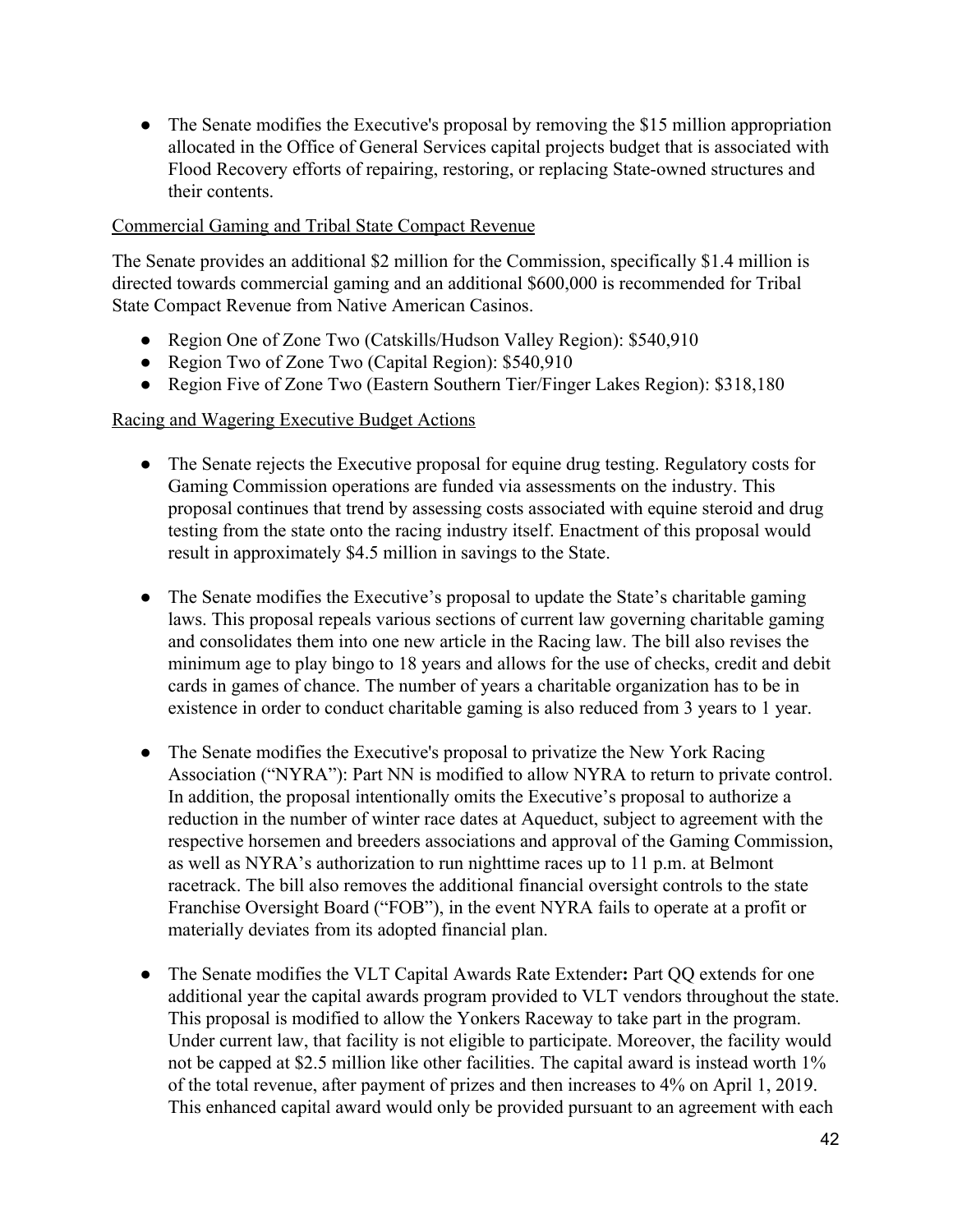facility to expand and further develop. Resorts World would have to invest a minimum capital investment of \$300 million and Yonkers Raceway \$180 million in order to be eligible.

#### New Racing, Gaming, and Wagering Senate One House Adds:

- The Senate adds a new omnibus proposal that makes several different changes to the racing law pertaining to simulcasting, purse support payments for horsemen, and distribution of certain payments to racetracks. The proposal also amends the tax law to increase the operator commission rate for Batavia and Vernon VLT racinos. This was a bill proposed by Sen. Gallivan (S4509) that recently went through committee. In addition, the proposal changes the "maintenance of effort" and "dark day" payment formulas that are made by tracks to further benefit off-track-betting corporations. The VLT vendor commission rate for Yonkers is also increased from 31% to 32%. This would have the direct result of a reduction in aid to education. The proposal also repeals language included in last year's enacted budget which froze payments to the breeding funds and horsemen as a result of allowing Nassau OTB to operate VLTs in conjunction with Resorts World.
- *● Revenue Jockey Compensation Insurance Fund Similar to S4286 (Bonacic)* The Senate adds a new proposal that alters the statutory requirements for whom the jockey compensation insurance fund must provide insurance. Specifically, the proposal allows the fund to cover licensed employees of licensed trainers or owners, subject to approval by the Gaming Commission. The fund would also be able to elect, with the approval of the Gaming Commission, to secure coverage through some form of self-insurance. Under current law, licensed employees of licensed trainers, such as hot walkers and exercise riders, are covered by the workers compensation policy of the trainers for whom they work. Last year, the Governor vetoed a proposal very similar to this bill (S5541B). According to the veto, the bill would allow insurance companies to administer claims without receiving approval from the Worker's Compensation Board. In addition, the bill contained no penalty provisions if the JICF decided to eliminate coverage for any of the new employees that would be covered. Ultimately these flaws led the Governor to conclude that the bill would not help control workers' compensation costs and could even decrease protections

### *● Online Poker – Similar to S3898 (Bonacic)*

The Senate adds a new proposal to create a statutory and regulatory framework for the State Gaming Commission to license and implement Texas Hold'em' and Omaha Hold'em online poker games. The proposal would only allow these two types of online games. The games could be played between persons physically located in the state or as permitted by the Commission through potential compact agreements with other states such as Delaware, New Jersey, and Nevada that also allow online poker. The Commission would be required, within 180 days following enactment, to promulgate regulations, and 180 days thereafter, authorize up to 11 licenses to companies that wish to operate online gaming platforms. The prior version of this bill only allowed for 11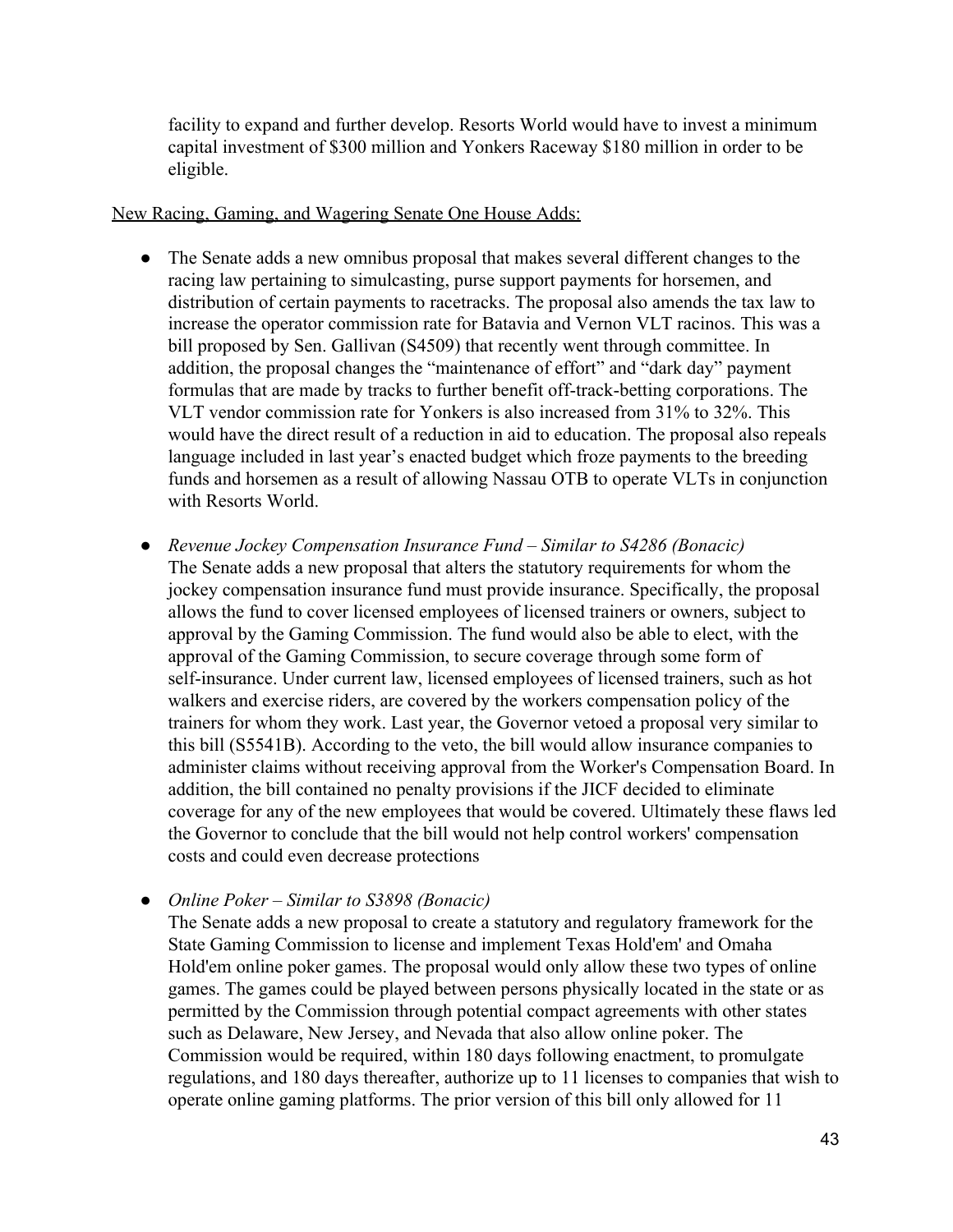licenses (the old proposal was 11 total licenses).

Licenses could only be awarded to current Video Lottery Terminal facilities or to those companies operating full Class 3 casinos in the state. Moreover, licensees would be required to pay the State a fee of \$10 million for the privilege of conducting online poker. Licenses would be valid for a period of 10 years. Funds received from a licensee shall be applied to satisfy any tax obligation incurred as a result of an additional privilege tax of 15% imposed by the State on these games.

*● Additional Vendor Marketing Allowance*

The Senate adds a new proposal that increases by 2% the vendor's marketing allowance allowed under current law for several video lottery terminal facilities. By increasing the allowance, this proposal essentially reduces State aid to education by tens of millions of dollars. The Monticello raceway would enjoy a marketing allowance of 12% and Empire City at Yonkers would increase by 2%.

### Banks and Financial Services

The Senate rejects various proposals in the Executive Budget that would regulate financial institutions and enhance the authority of the Department of Financial Services, including:

- Provide authorization to order failing insurers into administrative supervision proceedings;
- Increasing enforcement power of the Superintendent against illegal and unlicensed activity;
- Allowing DFS to license and regulate student loan servicers;
- Permitting banking institutions to hold transactions on the accounts of vulnerable adults based on reasonable belief of financial exploitation;
- Allowing DFS to disqualify bad actors from continued involvement in the industry;
- Requiring nonprofit organizations that facilitate lending circles to register with DFS; and
- Providing DFS with authority over any online lender doing business within the State.

# **Local Government**

# School Tax Relief (STAR)

The Senate Majority accepts the Executive's proposal to convert the New York City Personal Income Tax (PIT) Rate Reduction Benefit to a New York State PIT Credit. It rejects Executive language capping the STAR Exemption at the 2017-18 level, making the Income Verification Program mandatory, and allowing partial payment of real property taxes, relaxing STAR Credit secrecy rules, and assessing co-ops for the STAR Credit. The Majority adds language making small businesses eligible for the Basic STAR benefit, repeals the STAR Credit created in 2016, and reopens the STAR Exemption Program to new homeowners. The Senate also adds language providing for reimbursement of any penalty with interest due to any delayed receipt of a STAR Credit check.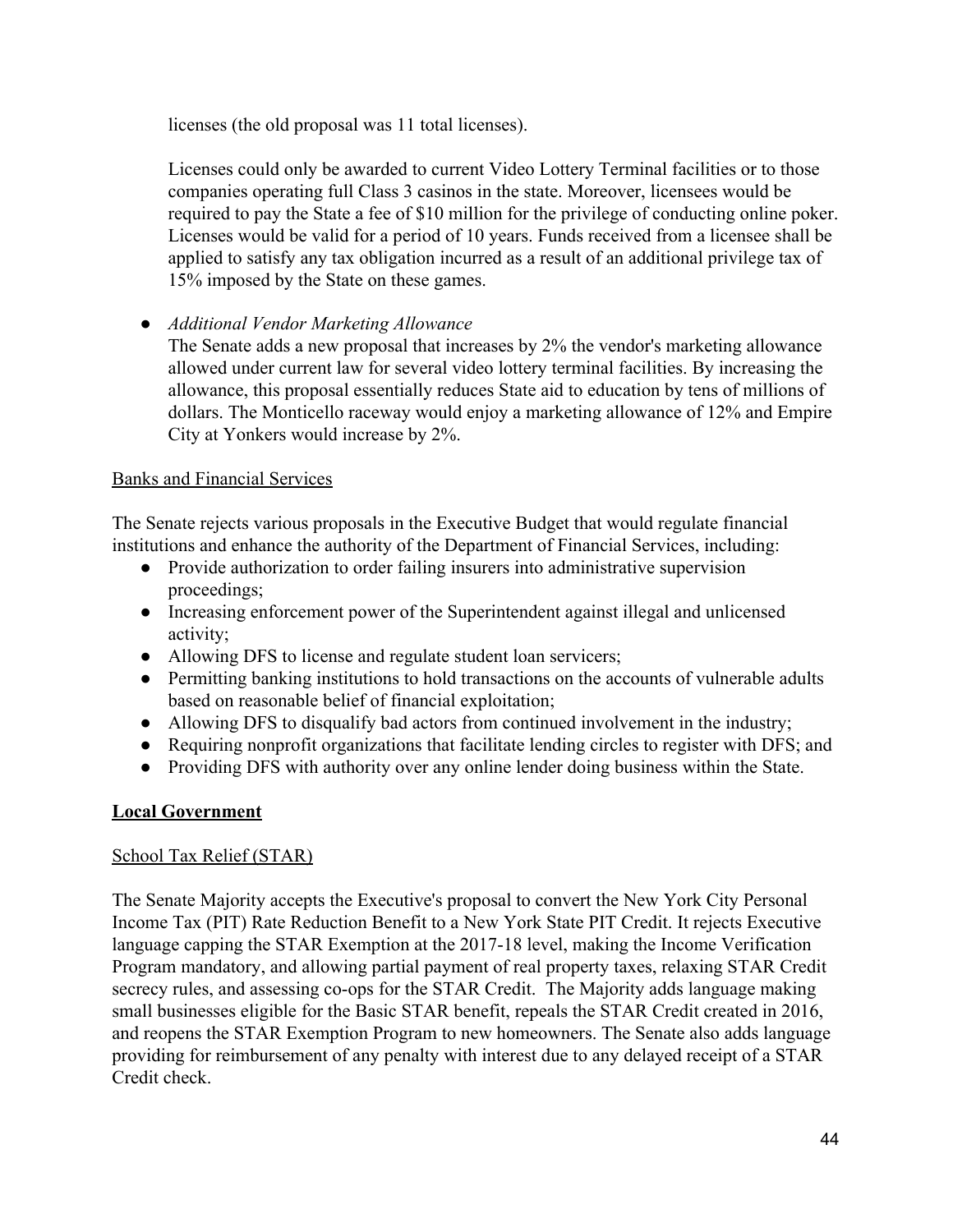#### Base Level Grant AIM Funding

The Senate rejects Executive language that subjects Base Level Grant funding to possible reductions if receipts are less than the amount assumed in the 2017-18 Financial Plan, and makes it contingent on passage of a 2017 Chapter Law creating the County-wide Shared Services Property Tax Savings Plans. The Senate also rejects Executive language subjecting reappropriations for awards under the Local Government Performance and Efficiency Program to possible reductions if receipts are less than the amount assumed in the 2017-18 Financial Plan.

The Senate accepts the Executive's \$35 million appropriation for the continuation of Citizen Empowerment Tax Credits and Citizens Reorganization Empowerment Grants, and \$4 million appropriation for the continuation of Local Government Efficiency Grants. It restores \$2 million in per capita aid to villages, as provided in the 2016-17 Enacted Budget, and adds \$3.9 million in Miscellaneous Financial Assistance, including \$772,500 in interim financial assistance to Seneca, Cayuga and Franklin counties to mitigate shortfalls due to non-payment of real property taxes by the Cayuga Indian Nation of New York and St. Regis Mohawk Tribe, and \$1.6 million to the Niagara County Industrial Development Agency for use to fund downtown economic development initiatives within the City of Niagara Falls.

### Shared Service Property Tax Savings Plan

The Senate rejects the Executive's proposal for County-wide Shared Services Property Tax Savings Plans. It adds new language requiring each county and the City of New York to prepare a Comprehensive Emergency Management Plan, which includes procedures for allowing identification and access by physicians, nurses and home health care personnel who provide vital health care, to individuals in their care.

### New York City Proposals

- Adds a provision creating the New York city tax reform study commission which is required to provide the Governor and Legislature with reforms to the real property taxation system in the city of New York. This bill is identical to S.1379/Little which passed the Senate unanimously earlier this year.
- Adds language that would establish a real property tax cap for New York city. New York city would be prohibited from raising its property tax levy by more than 2 percent or the rate of inflation, whichever is less. This legislation is identical to last year's bill S.3709B/Lanza which passed the Senate with 17 negative votes from the Conference.
- Adds legislation that establishes the NYCHA repair certificate program which provides zoning benefits to developers that perform capital repairs to housing projects. This bill is identical to S.1990/Klein which has not moved out of committee.
- Adds a provision which would require the Department of Homeless Services of the city of New York to provide notice to local public officials relating to the establishment of homeless shelters and the use of hotels for the homeless. This bill is identical to S.4802/Klein which has not moved out of committee.

#### Miscellaneous